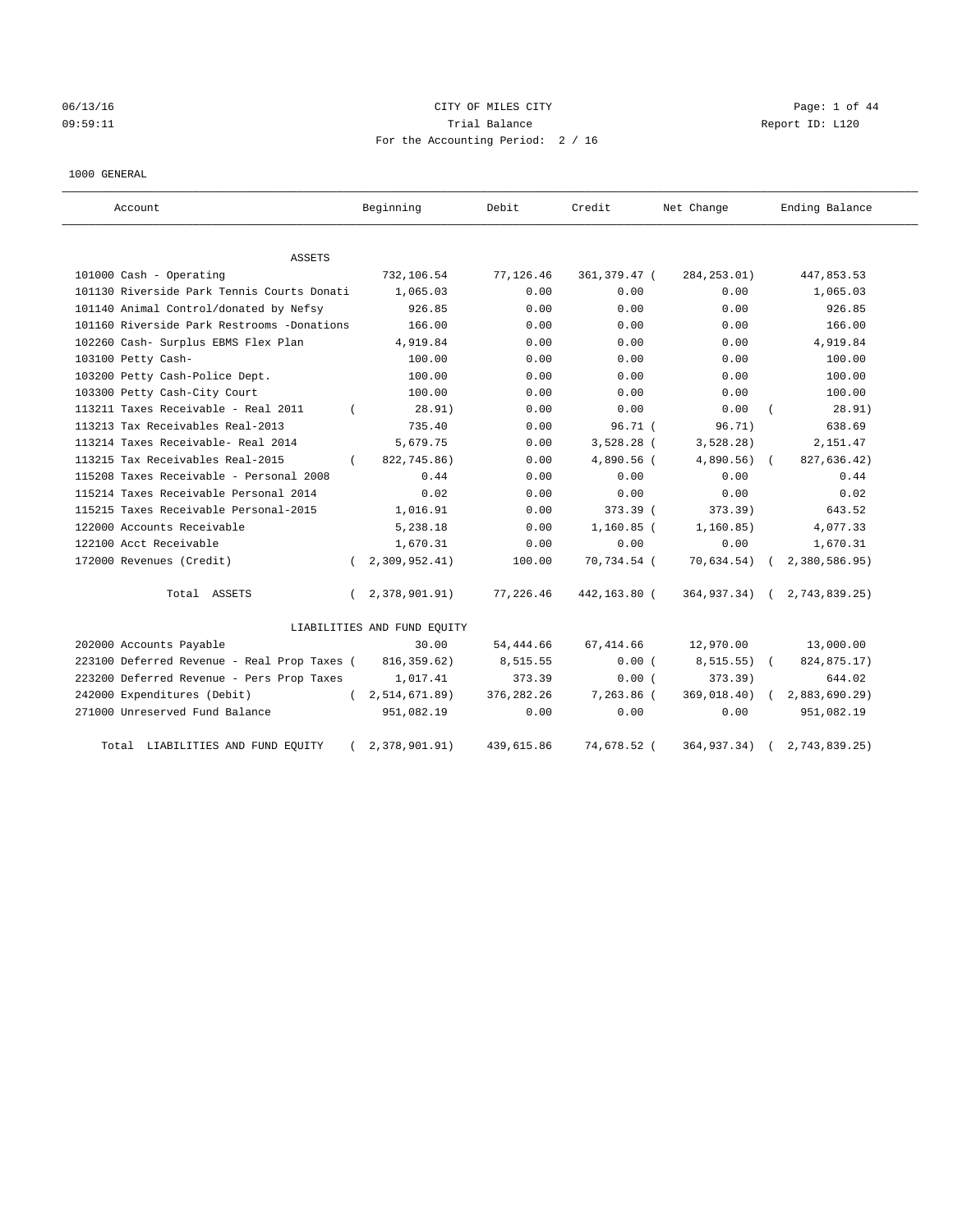## 06/13/16 CITY OF MILES CITY Page: 2 of 44 09:59:11 **Trial Balance Constanting Trial Balance Report ID:** L120 For the Accounting Period: 2 / 16

## 2220 LIBRARY

| Account                                    | Beginning                   | Debit     | Credit        | Net Change      | Ending Balance |
|--------------------------------------------|-----------------------------|-----------|---------------|-----------------|----------------|
|                                            |                             |           |               |                 |                |
| ASSETS                                     |                             |           |               |                 |                |
| 101000 Cash - Operating                    | 7,502.46                    | 25,098.78 | 25,954.23 (   | 855.45)         | 6,647.01       |
| 101032 Cash- Library Board of Trustees Mul | 27,996.02                   | 0.00      | 0.00          | 0.00            | 27,996.02      |
| $101270$ R & D Cash - Can/Fax              | 0.00                        | 0.00      | 152.89 (      | 152.89) (       | 152.89)        |
| 103000 Petty Cash                          | 75.00                       | 0.00      | 0.00          | 0.00            | 75.00          |
| 172000 Revenues (Credit)                   | 175,724.02)                 | 0.00      | 24,345.37 (   | $24, 345, 37$ ( | 200,069.39)    |
| Total ASSETS                               | 140,150.54)                 | 25,098.78 | $50,452.49$ ( | 25,353.71) (    | 165, 504.25)   |
|                                            | LIABILITIES AND FUND EQUITY |           |               |                 |                |
| 202000 Accounts Payable                    | 0.00                        | 1,563.12  | 1,563.12      | 0.00            | 0.00           |
| 242000 Expenditures (Debit)                | 188,063.92)                 | 26,107.12 | 753.41 (      | 25,353.71) (    | 213, 417.63)   |
| 271000 Unreserved Fund Balance             | 47,913.38                   | 0.00      | 0.00          | 0.00            | 47,913.38      |
| LIABILITIES AND FUND EQUITY<br>Total       | 140,150.54)                 | 27,670.24 | $2,316.53$ (  | 25, 353.71)     | 165, 504.25)   |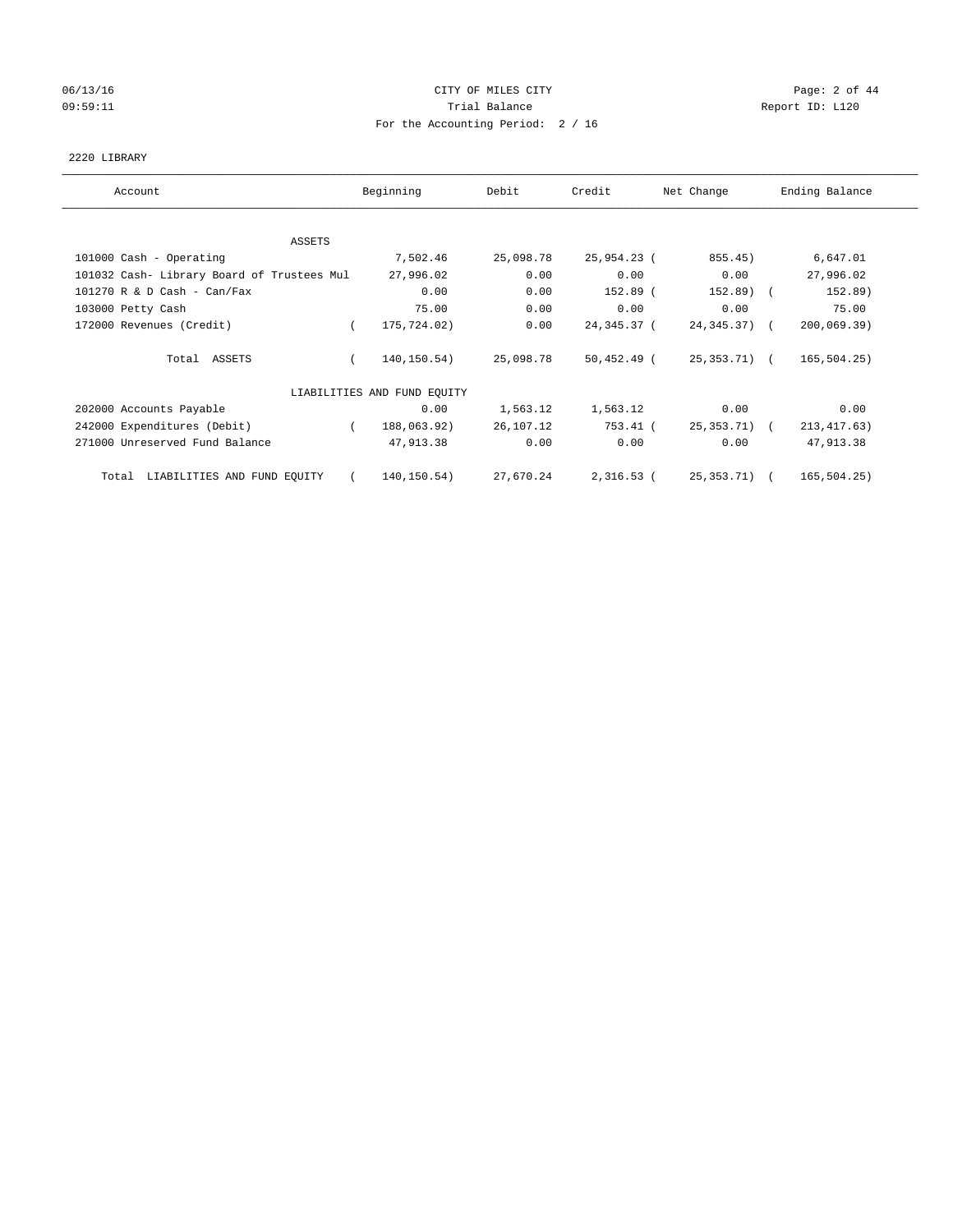## 06/13/16 CITY OF MILES CITY Page: 3 of 44 09:59:11 Trial Balance Report ID: L120 For the Accounting Period: 2 / 16

#### 2260 EMERGENCY DISASTER

| Account                                   | Beginning                   | Debit | Credit   | Net Change | Ending Balance |
|-------------------------------------------|-----------------------------|-------|----------|------------|----------------|
|                                           |                             |       |          |            |                |
| ASSETS                                    |                             |       |          |            |                |
| 101000 Cash - Operating                   | 56.64                       | 5.66  | 0.00     | 5.66       | 62.30          |
| 113211 Taxes Receivable - Real 2011       | 3.46                        | 0.00  | 0.00     | 0.00       | 3.46           |
| 172000 Revenues (Credit)                  | 17.34)                      | 0.00  | $5.66$ ( | 5.66)      | 23.00)         |
| Total ASSETS                              | 42.76                       | 5.66  | 5.66     | 0.00       | 42.76          |
|                                           | LIABILITIES AND FUND EQUITY |       |          |            |                |
| 223100 Deferred Revenue - Real Prop Taxes | 3.46                        | 0.00  | 0.00     | 0.00       | 3.46           |
| 271000 Unreserved Fund Balance            | 39.30                       | 0.00  | 0.00     | 0.00       | 39.30          |
| LIABILITIES AND FUND EQUITY<br>Total      | 42.76                       | 0.00  | 0.00     | 0.00       | 42.76          |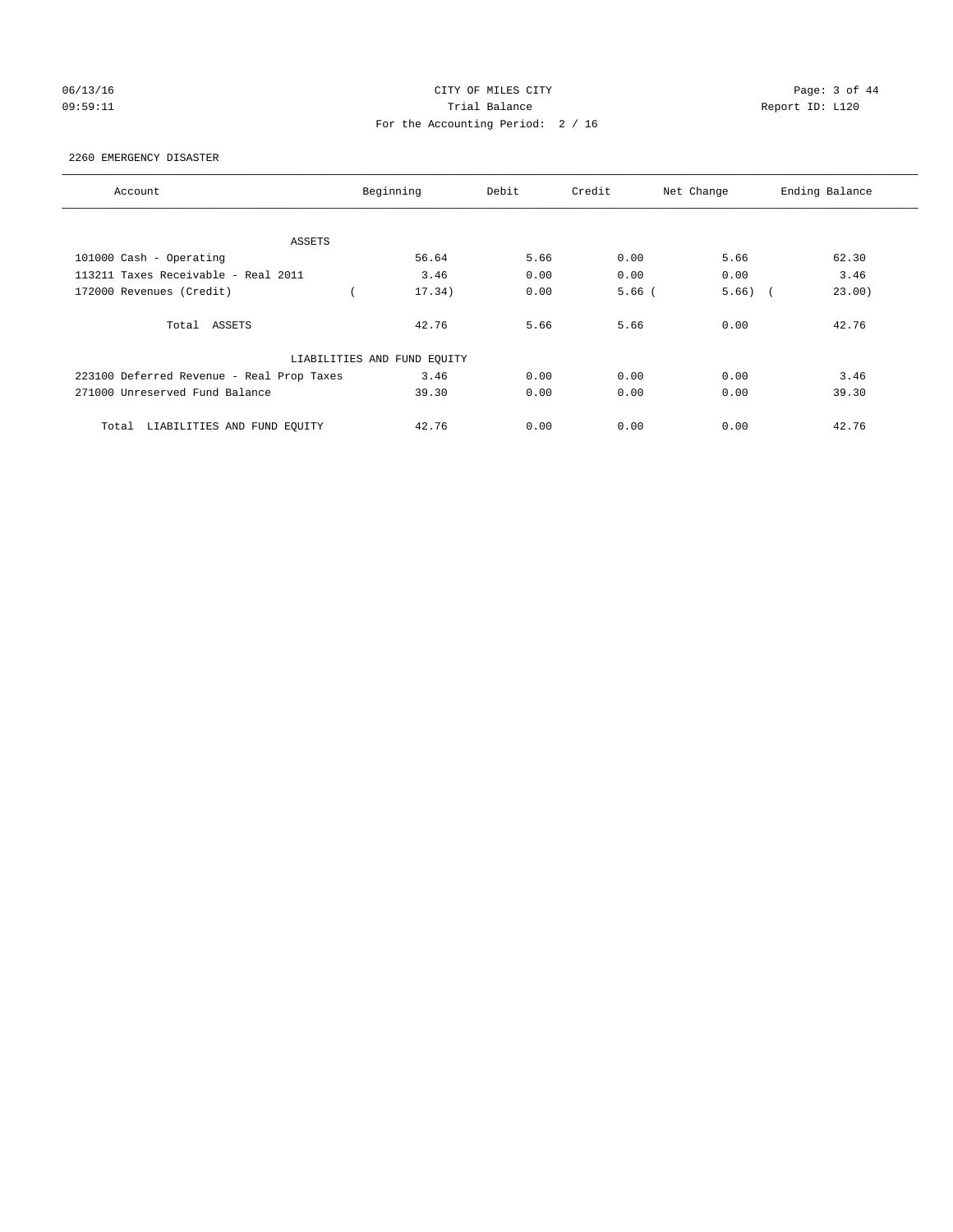## 06/13/16 CITY OF MILES CITY Page: 4 of 44 09:59:11 **Trial Balance Constanting Trial Balance Report ID:** L120 For the Accounting Period: 2 / 16

## 2270 Health

| Account                              | Beginning                   | Debit    | Credit       | Net Change   | Ending Balance |
|--------------------------------------|-----------------------------|----------|--------------|--------------|----------------|
|                                      |                             |          |              |              |                |
| ASSETS                               |                             |          |              |              |                |
| 101000 Cash - Operating              | 38,573.63                   | 5,327.50 | 3.37         | 5,324.13     | 43,897.76      |
| 172000 Revenues (Credit)             | 21,848.50)                  | 0.00     | $5,327.50$ ( | $5,327.50$ ( | 27, 176.00     |
| Total ASSETS                         | 16,725.13                   | 5,327.50 | $5,330.87$ ( | 3.37)        | 16,721.76      |
|                                      | LIABILITIES AND FUND EQUITY |          |              |              |                |
| 242000 Expenditures (Debit)          | 16, 503.61)                 | 3.37     | 0.00(        | $3.37)$ (    | 16,506.98)     |
| 271000 Unreserved Fund Balance       | 33, 228.74                  | 0.00     | 0.00         | 0.00         | 33, 228.74     |
| LIABILITIES AND FUND EQUITY<br>Total | 16,725.13                   | 3.37     | 0.00(        | 3.37)        | 16,721.76      |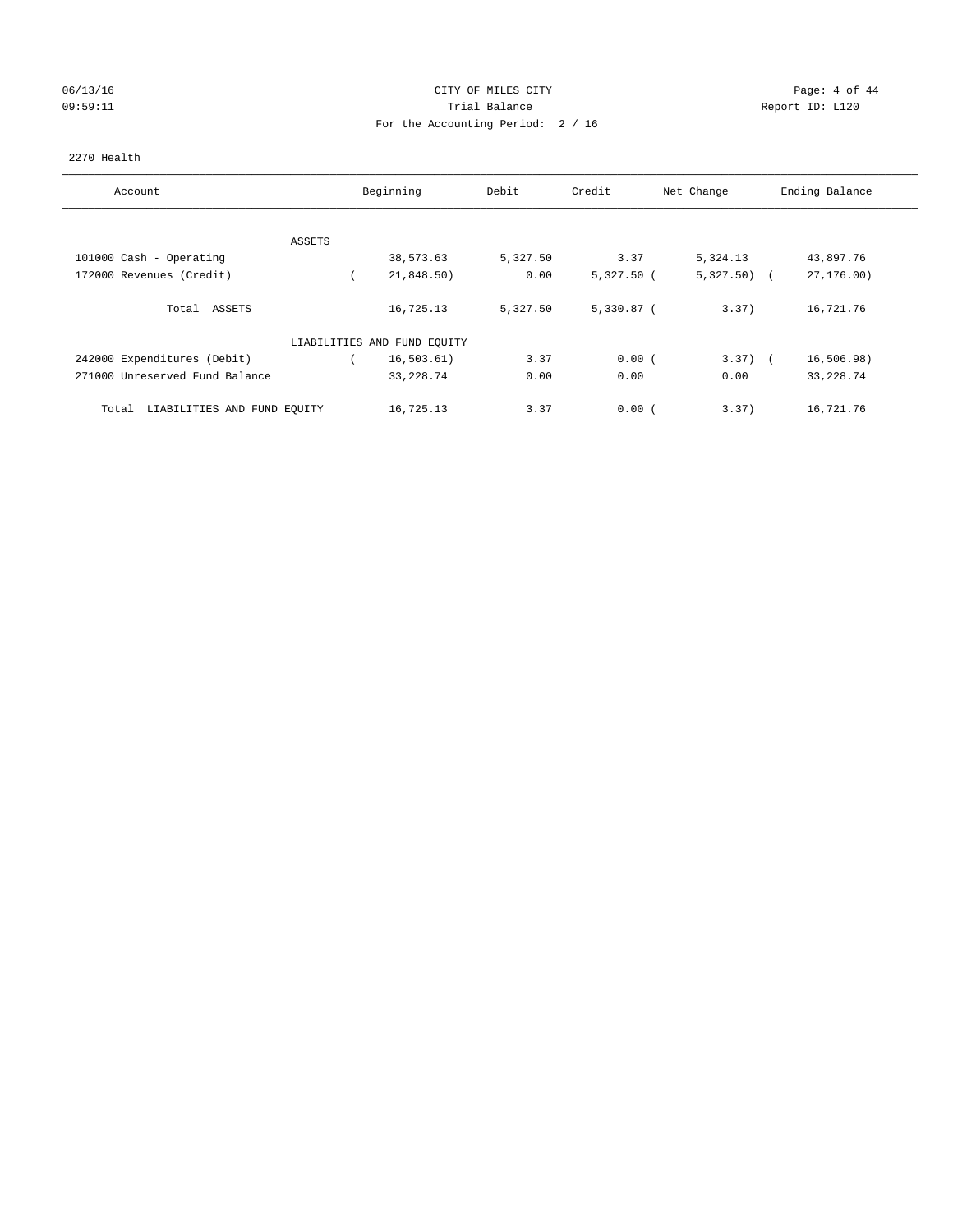# 06/13/16 Page: 5 of 44 09:59:11 Trial Balance Report ID: L120 For the Accounting Period: 2 / 16

## 2350 Local Government/Study Commission

| Account                                     | Beginning                   | Debit    | Credit     | Net Change   | Ending Balance |
|---------------------------------------------|-----------------------------|----------|------------|--------------|----------------|
|                                             |                             |          |            |              |                |
| <b>ASSETS</b>                               |                             |          |            |              |                |
| 101000 Cash - Operating                     | 7,753.82                    | 46.62    | 523.43(    | 476.81)      | 7,277.01       |
| 113214 Taxes Receivable- Real 2014          | 27.32                       | 0.00     | $16.98$ (  | 16.98)       | 10.34          |
| 113215 Tax Receivables Real-2015            | 4,684.17)                   | 0.00     | $27.84$ (  | $27.84$ ) (  | 4,712.01)      |
| 115215 Taxes Receivable Personal-2015       | 4.90                        | 0.00     | $1.80$ (   | 1.80)        | 3.10           |
| 172000 Revenues (Credit)                    | 4,799.75)                   | 0.00     | $46.62$ (  | $46.62$ ) (  | 4,846.37)      |
| Total ASSETS                                | 1,697.88)                   | 46.62    | $616.67$ ( | $570.05$ ) ( | 2, 267.93)     |
|                                             | LIABILITIES AND FUND EQUITY |          |            |              |                |
| 202000 Accounts Payable                     | 0.00                        | 523.43   | 523.43     | 0.00         | 0.00           |
| 223100 Deferred Revenue - Real Prop Taxes ( | 4,656.85)                   | 44.82    | 0.00(      | $44.82$ ) (  | 4,701.67)      |
| 223200 Deferred Revenue - Pers Prop Taxes   | 4.90                        | 1.80     | 0.00(      | 1.80)        | 3.10           |
| 242000 Expenditures (Debit)                 | 0.00                        | 523.43   | 0.00(      | 523.43)      | 523.43)        |
| 271000 Unreserved Fund Balance              | 2,954.07                    | 0.00     | 0.00       | 0.00         | 2,954.07       |
| Total LIABILITIES AND FUND EQUITY           | 1,697.88)                   | 1,093.48 | 523.43(    | 570.05)      | 2, 267.93)     |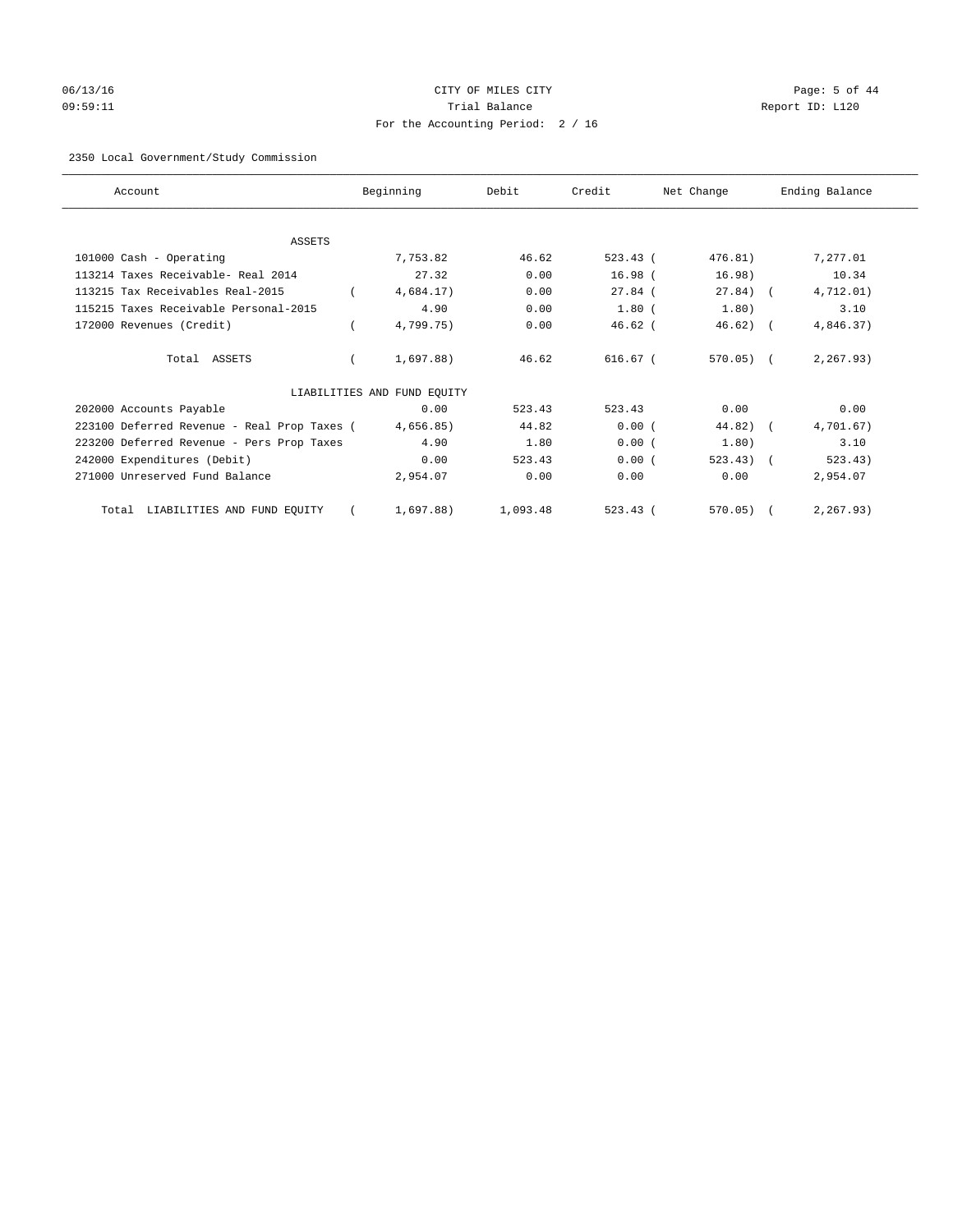# 06/13/16 CITY OF MILES CITY Page: 6 of 44 09:59:11 **Trial Balance Constanting Trial Balance Report ID:** L120 For the Accounting Period: 2 / 16

2372 Permissive Medical Levy

| Account                                     | Beginning                   | Debit  | Credit     | Net Change  | Ending Balance |
|---------------------------------------------|-----------------------------|--------|------------|-------------|----------------|
| <b>ASSETS</b>                               |                             |        |            |             |                |
| 101000 Cash - Operating                     | 9,821.40                    | 995.10 | 0.00       | 995.10      | 10,816.50      |
| 113211 Taxes Receivable - Real 2011         | 5.80)                       | 0.00   | 0.00       | 0.00        | 5.80)          |
| 113213 Tax Receivables Real-2013            | 72.83                       | 0.00   | 9.57(      | 9.57)       | 63.26          |
| 113214 Taxes Receivable- Real 2014          | 623.21                      | 0.00   | 387.14 (   | 387.14)     | 236.07         |
| 113215 Tax Receivables Real-2015            | 90,442.83)                  | 0.00   | $537.61$ ( | $537.61)$ ( | 90,980.44)     |
| 115214 Taxes Receivable Personal 2014       | 0.01)                       | 0.00   | 0.00       | 0.00        | 0.01)          |
| 115215 Taxes Receivable Personal-2015       | 111.58                      | 0.00   | 40.97(     | $40.97$ )   | 70.61          |
| 172000 Revenues (Credit)                    | 93,226.40)                  | 0.00   | 995.10(    | $995.10$ (  | 94,221.50)     |
| Total ASSETS                                | 173,046.02)                 | 995.10 | 1,970.39 ( | 975.29) (   | 174,021.31)    |
|                                             | LIABILITIES AND FUND EQUITY |        |            |             |                |
| 223100 Deferred Revenue - Real Prop Taxes ( | 89,752.62)                  | 934.32 | 0.00(      | 934.32) (   | 90,686.94)     |
| 223200 Deferred Revenue - Pers Prop Taxes   | 108.97                      | 40.97  | 0.00(      | 40.97)      | 68.00          |
| 242000 Expenditures (Debit)                 | 83,405.00)                  | 0.00   | 0.00       | 0.00        | 83,405.00)     |
| 271000 Unreserved Fund Balance              | 2.63                        | 0.00   | 0.00       | 0.00        | 2.63           |
| Total LIABILITIES AND FUND EQUITY           | 173,046.02)                 | 975.29 | 0.00(      | 975.29)     | 174,021.31)    |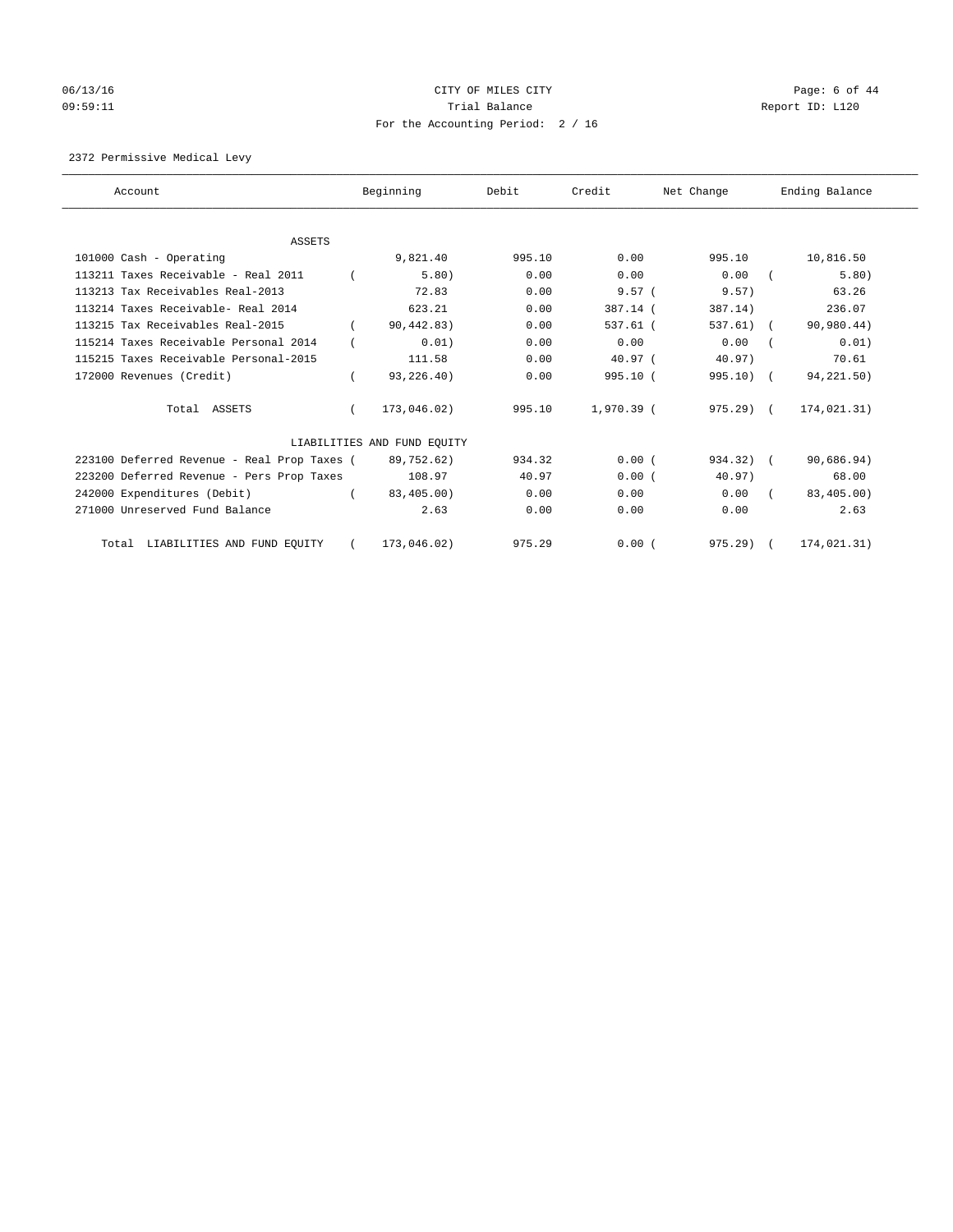## 06/13/16 CITY OF MILES CITY Page: 7 of 44 09:59:11 **Trial Balance Constanting Trial Balance Report ID:** L120 For the Accounting Period: 2 / 16

#### 2394 BUILDING CODE ENFORCEMENT

| Account                              |        | Beginning                   | Debit    | Credit       | Net Change   | Ending Balance |
|--------------------------------------|--------|-----------------------------|----------|--------------|--------------|----------------|
|                                      |        |                             |          |              |              |                |
|                                      | ASSETS |                             |          |              |              |                |
| 101000 Cash - Operating              |        | 110,055.12                  | 3,057.65 | 5,627.88 (   | 2,570.23)    | 107,484.89     |
| 172000 Revenues (Credit)             |        | 45, 514.91)                 | 0.00     | $3,057.65$ ( | $3,057.65$ ( | 48,572.56)     |
| Total ASSETS                         |        | 64,540.21                   | 3,057.65 | $8,685.53$ ( | 5,627.88)    | 58,912.33      |
|                                      |        | LIABILITIES AND FUND EQUITY |          |              |              |                |
| 202000 Accounts Payable              |        | 0.00                        | 3,977.59 | 3,977.59     | 0.00         | 0.00           |
| 242000 Expenditures (Debit)          |        | 43, 281. 53)                | 5,627.88 | 0.00(        | $5,627.88$ ( | 48,909.41)     |
| 271000 Unreserved Fund Balance       |        | 107,821.74                  | 0.00     | 0.00         | 0.00         | 107,821.74     |
| LIABILITIES AND FUND EQUITY<br>Total |        | 64,540.21                   | 9,605.47 | $3.977.59$ ( | 5,627.88)    | 58,912.33      |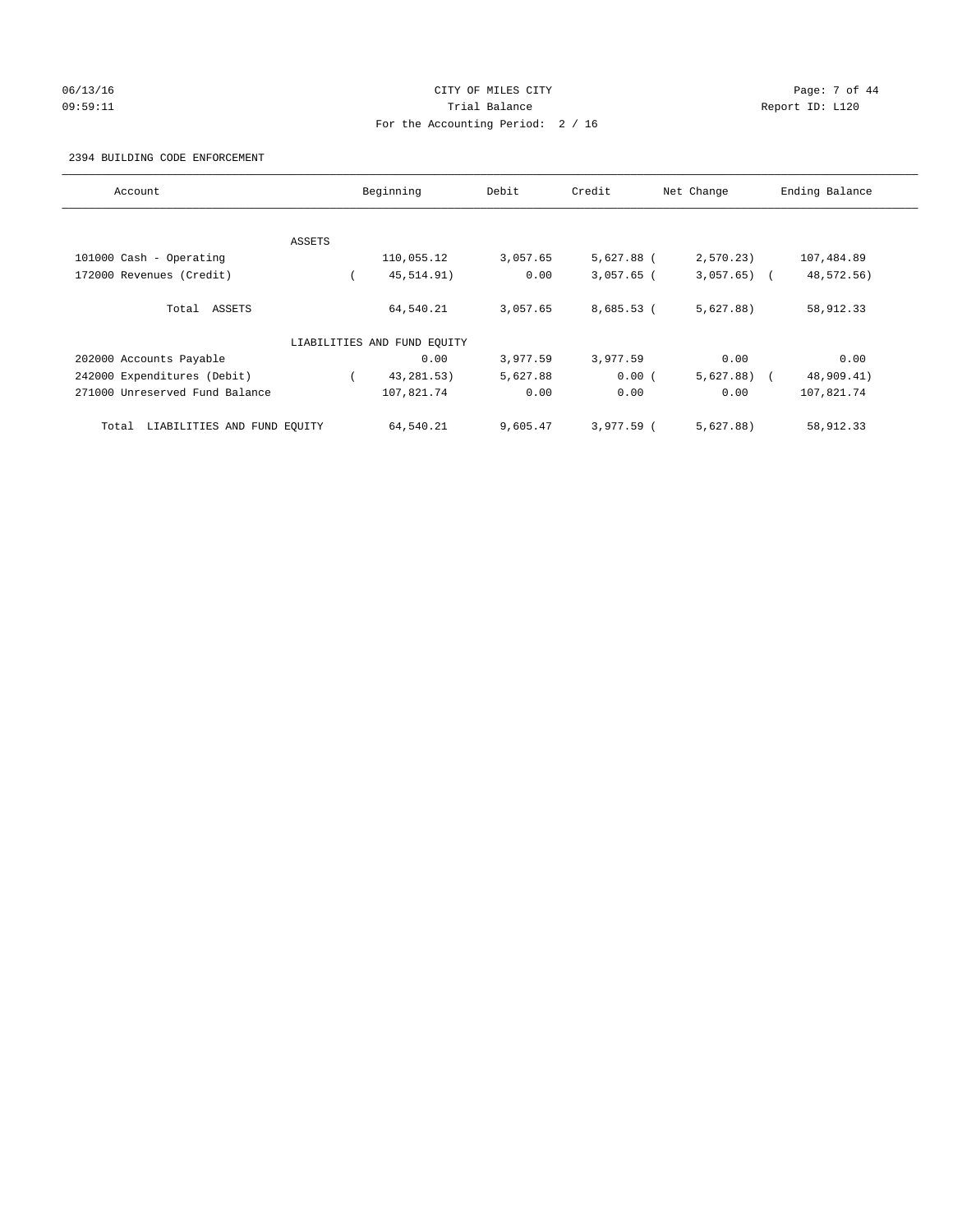# 06/13/16 CITY OF MILES CITY Page: 8 of 44 09:59:11 **Trial Balance Constanting Trial Balance Report ID:** L120 For the Accounting Period: 2 / 16

2400 LTG M D#165-(Gen City)

| Account                                    | Beginning                   | Debit    | Credit       | Net Change     | Ending Balance |
|--------------------------------------------|-----------------------------|----------|--------------|----------------|----------------|
|                                            |                             |          |              |                |                |
| ASSETS<br>101000 Cash - Operating          | 54,042.12                   | 1,761.33 | 26.49        | 1,734.84       | 55,776.96      |
| 118130 Special Assessments Receivable 2013 | 189.05                      | 26.49    | $52.98$ (    | 26.49)         | 162.56         |
| 118140 Special Assessments Receivables-201 | 1,215.41                    | 0.00     | 288.54 (     | 288.54)        | 926.87         |
| 118150 Special Assessments Receivables-201 | 69,807.56                   | 0.00     | $1,352.06$ ( | 1,352.06)      | 68,455.50      |
| 172000 Revenues (Credit)                   | 103,077.36)                 | 26.49    | $1,761.33$ ( | $1,734.84$ ) ( | 104,812.20)    |
| Total ASSETS                               | 22,176.78                   | 1,814.31 | $3,481.40$ ( | 1,667.09       | 20,509.69      |
|                                            | LIABILITIES AND FUND EQUITY |          |              |                |                |
| 223000 Deferred Revenue/Uncollected Taxes  | 71,213.38                   | 1,693.58 | $26.49$ (    | 1,667.09)      | 69,546.29      |
| 242000 Expenditures (Debit)                | 100, 530.31)                | 0.00     | 0.00         | 0.00           | 100, 530.31)   |
| 271000 Unreserved Fund Balance             | 51,493.71                   | 0.00     | 0.00         | 0.00           | 51,493.71      |
| LIABILITIES AND FUND EQUITY<br>Total       | 22,176.78                   | 1,693.58 | $26.49$ (    | 1,667.09)      | 20,509.69      |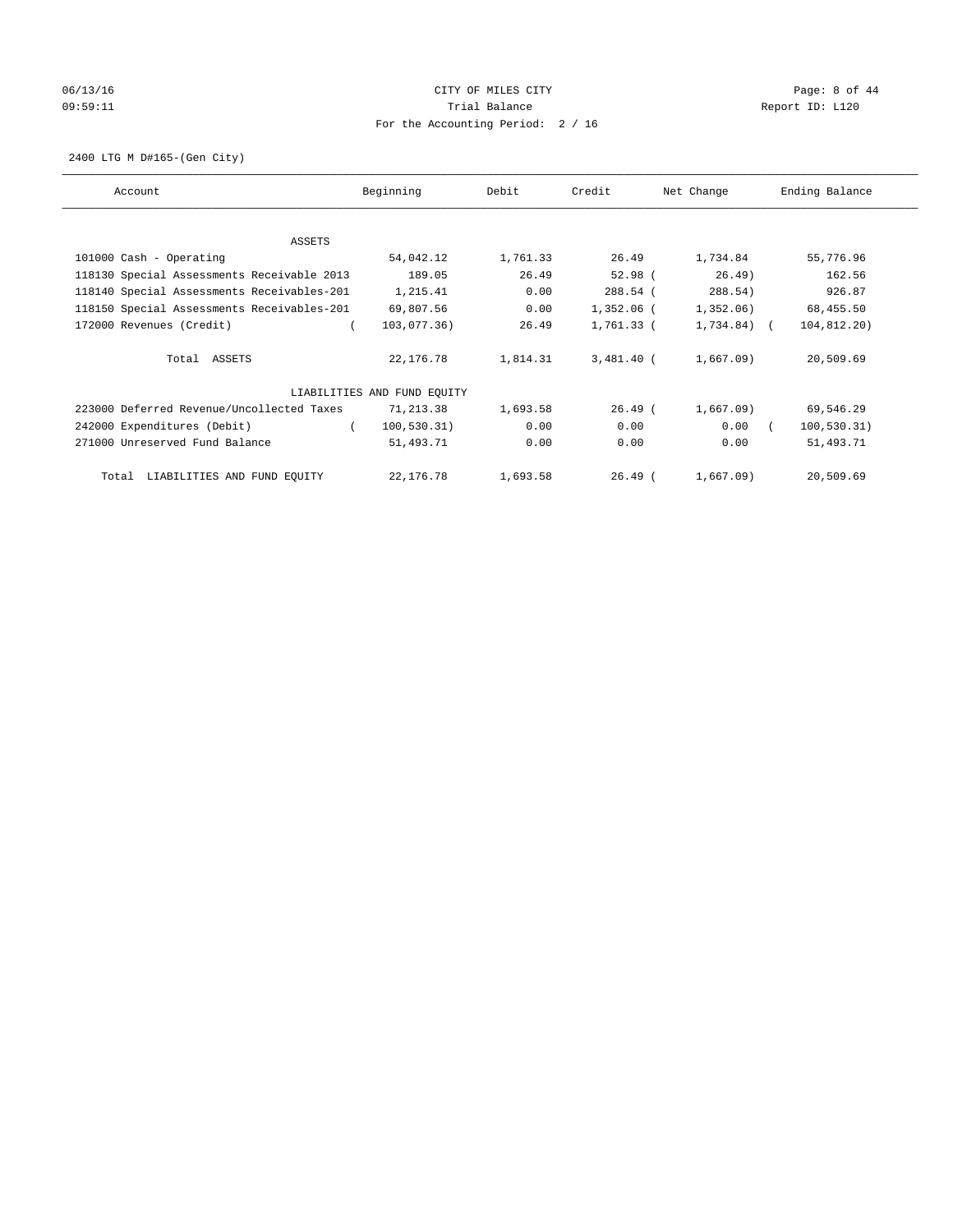# 06/13/16 CITY OF MILES CITY Page: 9 of 44 09:59:11 **Trial Balance Constanting Trial Balance Report ID:** L120 For the Accounting Period: 2 / 16

## 2420 LTG M D#167-(MilesAddn Etc)

| Account                                    | Beginning                   | Debit  | Credit     | Net Change  | Ending Balance |
|--------------------------------------------|-----------------------------|--------|------------|-------------|----------------|
| <b>ASSETS</b>                              |                             |        |            |             |                |
| 101000 Cash - Operating                    | 14,071.21                   | 108.65 | 0.00       | 108.65      | 14,179.86      |
| 118140 Special Assessments Receivables-201 | 67.62                       | 0.00   | $67.62$ (  | 67.62)      | 0.00           |
| 118150 Special Assessments Receivables-201 | 14, 114.64                  | 0.00   | 32.75(     | 32.75)      | 14,081.89      |
| 172000 Revenues (Credit)                   | 18,446.02)                  | 0.00   | $108.65$ ( | $108.65)$ ( | 18,554.67)     |
| Total ASSETS                               | 9,807.45                    | 108.65 | $209.02$ ( | 100.37)     | 9,707.08       |
|                                            | LIABILITIES AND FUND EQUITY |        |            |             |                |
| 223000 Deferred Revenue/Uncollected Taxes  | 14,182.26                   | 100.37 | 0.00(      | 100.37)     | 14,081.89      |
| 242000 Expenditures (Debit)                | 17,078.40)                  | 0.00   | 0.00       | 0.00        | 17,078.40)     |
| 271000 Unreserved Fund Balance             | 12,703.59                   | 0.00   | 0.00       | 0.00        | 12,703.59      |
| LIABILITIES AND FUND EQUITY<br>Total       | 9,807.45                    | 100.37 | 0.00(      | 100.37)     | 9,707.08       |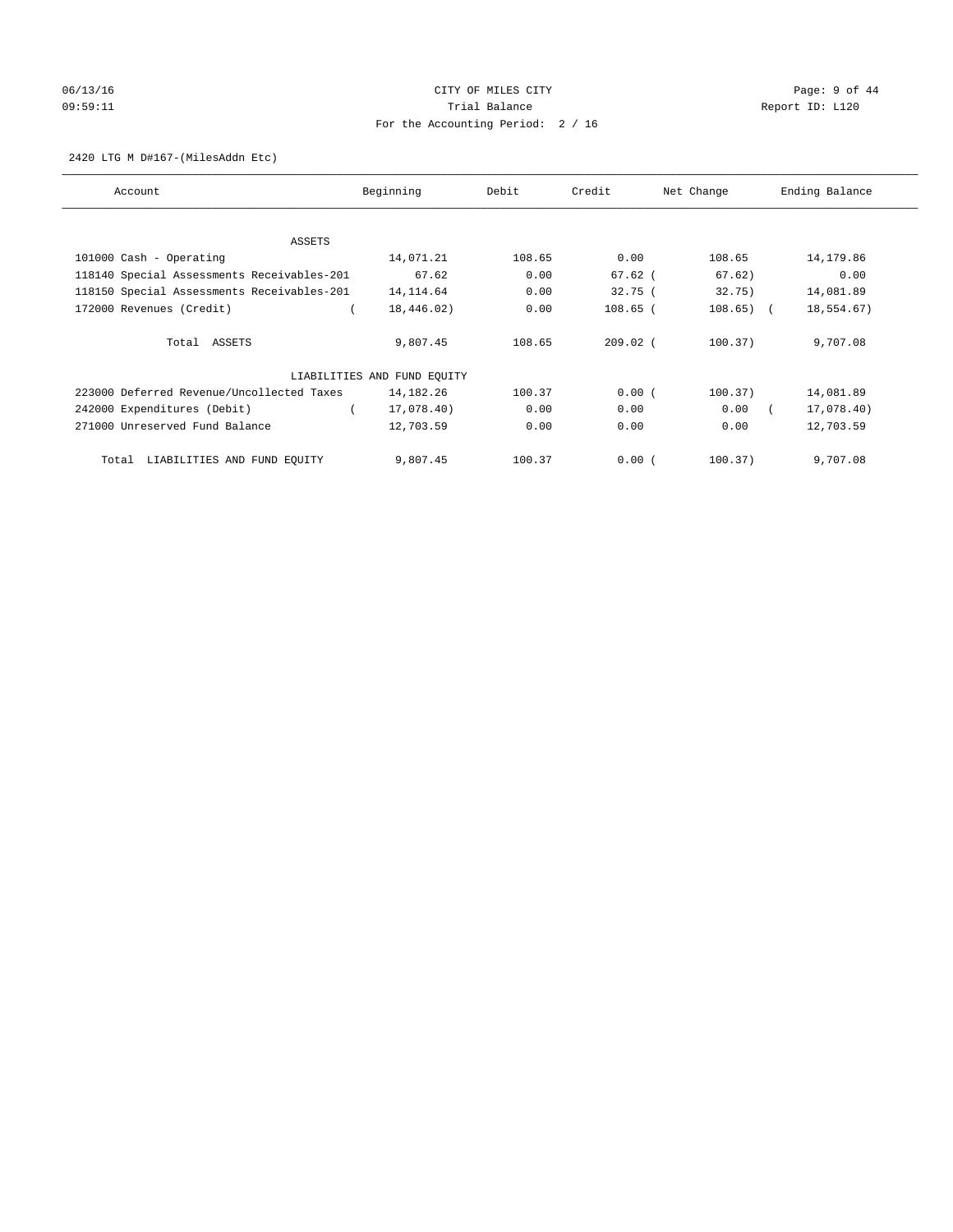# 06/13/16 Page: 10 of 44 09:59:11 **Trial Balance Constanting Trial Balance Report ID:** L120 For the Accounting Period: 2 / 16

2430 LTG M D#171-(Balsam Est)

| Account                                    | Beginning                   | Debit | Credit | Net Change | Ending Balance |
|--------------------------------------------|-----------------------------|-------|--------|------------|----------------|
|                                            |                             |       |        |            |                |
| ASSETS                                     |                             |       |        |            |                |
| 101000 Cash - Operating                    | 1,411.63                    | 0.00  | 0.00   | 0.00       | 1,411.63       |
| 118150 Special Assessments Receivables-201 | 1,982.38                    | 0.00  | 0.00   | 0.00       | 1,982.38       |
| 172000 Revenues (Credit)                   | 2,285.37)                   | 0.00  | 0.00   | 0.00       | 2,285.37)      |
| Total ASSETS                               | 1,108.64                    | 0.00  | 0.00   | 0.00       | 1,108.64       |
|                                            | LIABILITIES AND FUND EQUITY |       |        |            |                |
| 223000 Deferred Revenue/Uncollected Taxes  | 1,982.38                    | 0.00  | 0.00   | 0.00       | 1,982.38       |
| 242000 Expenditures (Debit)                | 2,593.55                    | 0.00  | 0.00   | 0.00       | 2, 593.55      |
| 271000 Unreserved Fund Balance             | 1,719.81                    | 0.00  | 0.00   | 0.00       | 1,719.81       |
| LIABILITIES AND FUND EQUITY<br>Total       | 1,108.64                    | 0.00  | 0.00   | 0.00       | 1,108.64       |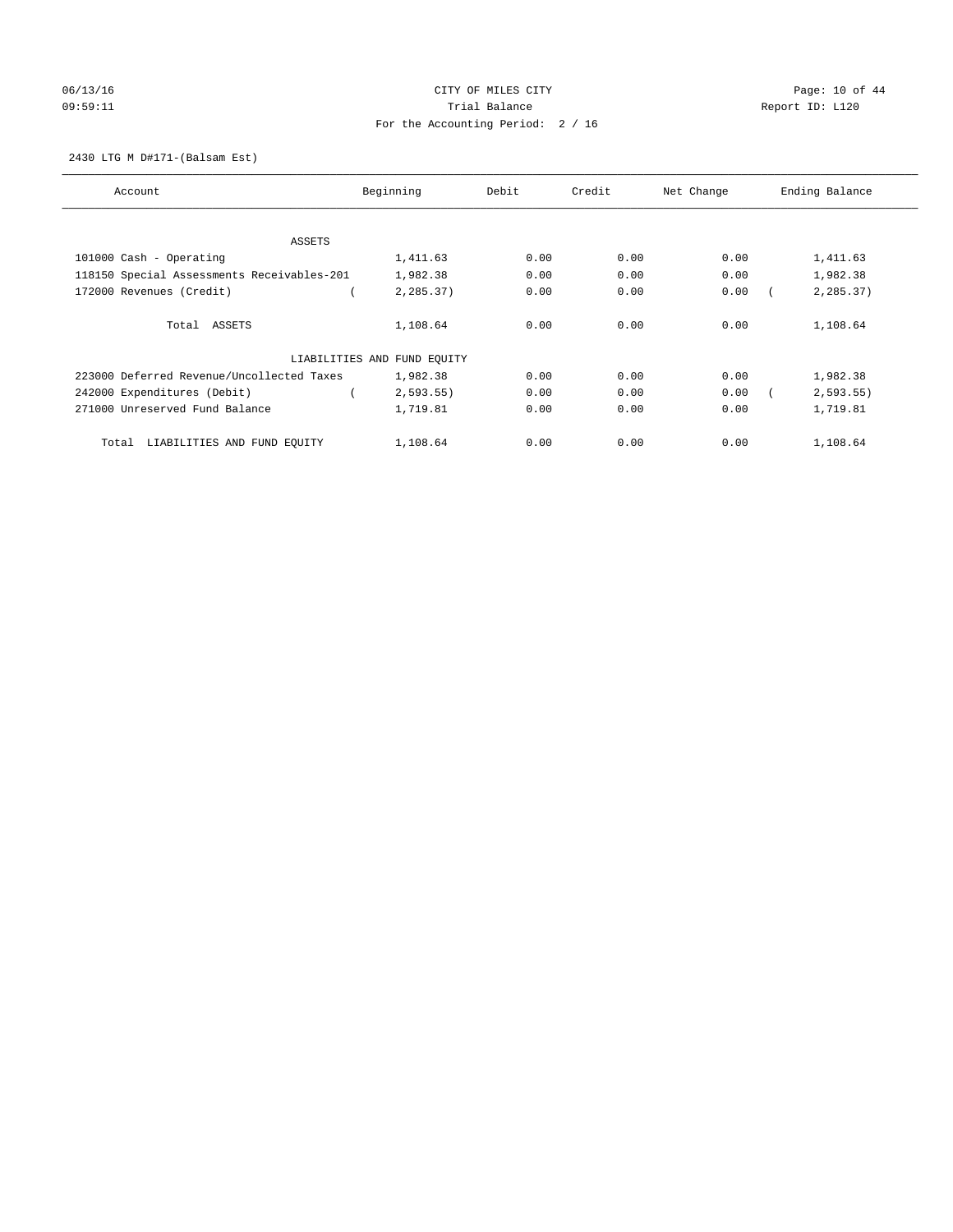# 06/13/16 Page: 11 of 44 09:59:11 **Trial Balance Constanting Trial Balance Report ID:** L120 For the Accounting Period: 2 / 16

2440 LTG M D#172-(Main Str)

| Account                                    | Beginning                   | Debit  | Credit     | Net Change   | Ending Balance |
|--------------------------------------------|-----------------------------|--------|------------|--------------|----------------|
| <b>ASSETS</b>                              |                             |        |            |              |                |
| 101000 Cash - Operating                    | 10,934.20                   | 421.38 | 0.00       | 421.38       | 11,355.58      |
| 118140 Special Assessments Receivables-201 | 291.15                      | 0.00   | $291.15$ ( | 291.15)      | 0.00           |
| 118150 Special Assessments Receivables-201 | 6,802.98                    | 0.00   | 95.57(     | 95.57)       | 6,707.41       |
| 172000 Revenues (Credit)                   | 10,683.24)                  | 0.00   | $421.38$ ( | $421.38$ ) ( | 11, 104.62)    |
| Total ASSETS                               | 7,345.09                    | 421.38 | $808.10$ ( | 386.72)      | 6,958.37       |
|                                            | LIABILITIES AND FUND EQUITY |        |            |              |                |
| 223000 Deferred Revenue/Uncollected Taxes  | 7,094.13                    | 386.72 | 0.00(      | 386.72)      | 6,707.41       |
| 242000 Expenditures (Debit)                | 6, 975.26)                  | 0.00   | 0.00       | 0.00         | 6, 975.26)     |
| 271000 Unreserved Fund Balance             | 7,226.22                    | 0.00   | 0.00       | 0.00         | 7,226.22       |
| LIABILITIES AND FUND EQUITY<br>Total       | 7,345.09                    | 386.72 | 0.00(      | 386.72)      | 6,958.37       |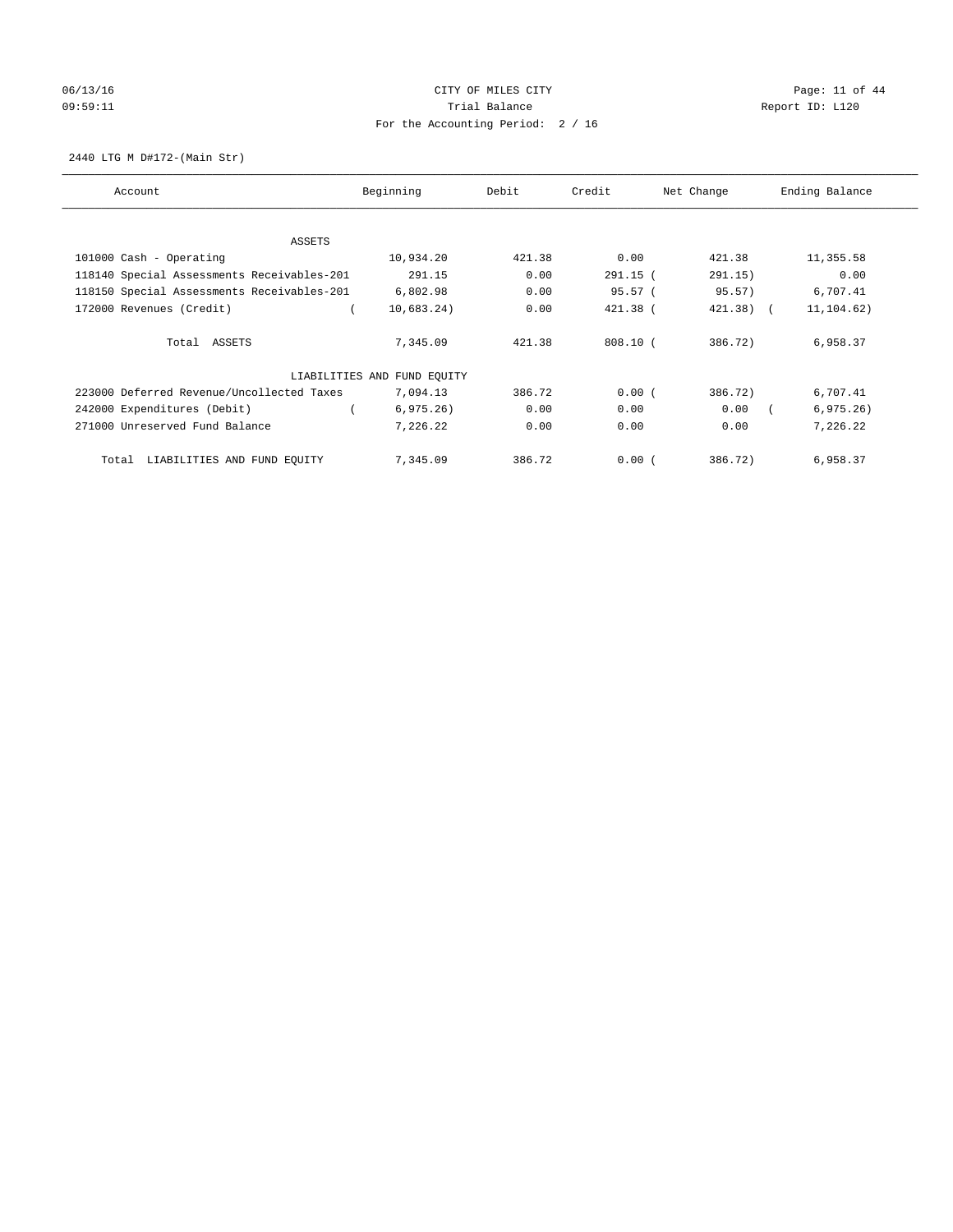# 06/13/16 Page: 12 of 44 09:59:11 **Trial Balance Constanting Trial Balance Report ID:** L120 For the Accounting Period: 2 / 16

2450 LTG M D#195-(SG-Trico)

| Account                                    | Beginning                   | Debit  | Credit     | Net Change | Ending Balance |
|--------------------------------------------|-----------------------------|--------|------------|------------|----------------|
| ASSETS                                     |                             |        |            |            |                |
| 101000 Cash - Operating                    | 3,218.79                    | 24.05  | 401.84 (   | 377.79)    | 2,841.00       |
| 118150 Special Assessments Receivables-201 | 2,616.10                    | 0.00   | 23.53(     | 23.53)     | 2,592.57       |
| 172000 Revenues (Credit)                   | 2,742.23)                   | 0.00   | $24.05$ (  | $24.05)$ ( | 2,766.28)      |
| Total ASSETS                               | 3,092.66                    | 24.05  | 449.42 (   | 425.37     | 2,667.29       |
|                                            | LIABILITIES AND FUND EQUITY |        |            |            |                |
| 202000 Accounts Payable                    | 0.00                        | 401.84 | 401.84     | 0.00       | 0.00           |
| 223000 Deferred Revenue/Uncollected Taxes  | 2,616.10                    | 23.53  | 0.00(      | 23.53)     | 2,592.57       |
| 242000 Expenditures (Debit)                | 2,856.78)                   | 401.84 | 0.00(      | 401.84) (  | 3, 258.62)     |
| 271000 Unreserved Fund Balance             | 3,333.34                    | 0.00   | 0.00       | 0.00       | 3,333.34       |
| LIABILITIES AND FUND EQUITY<br>Total       | 3,092.66                    | 827.21 | $401.84$ ( | 425.37     | 2,667.29       |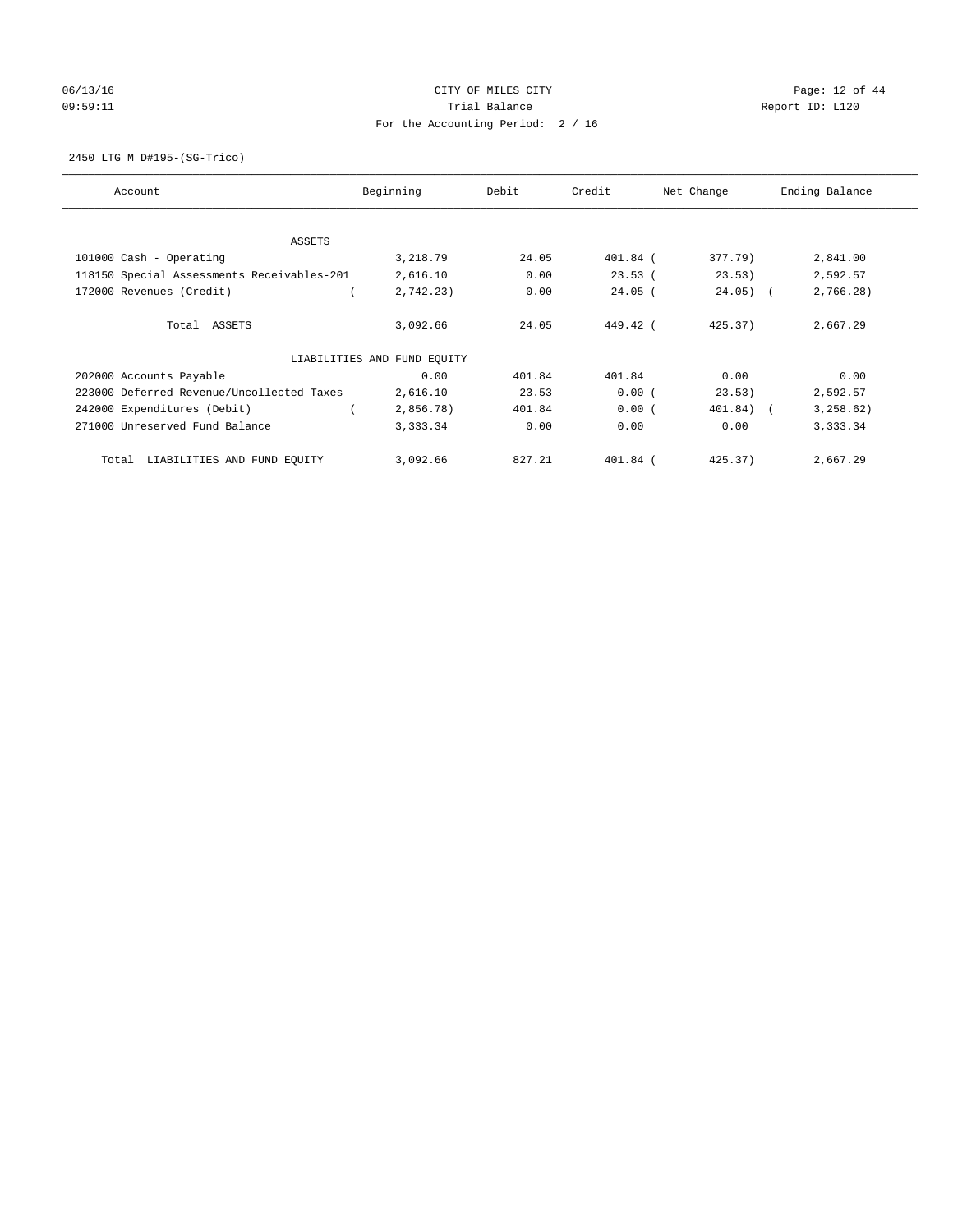# 06/13/16 Page: 13 of 44 09:59:11 **Trial Balance Constanting Trial Balance Report ID:** L120 For the Accounting Period: 2 / 16

2470 LTG M D#202-(SG-MDU&NV)

| Account                                    | Beginning                   | Debit | Credit    | Net Change | Ending Balance |
|--------------------------------------------|-----------------------------|-------|-----------|------------|----------------|
| ASSETS                                     |                             |       |           |            |                |
| 101000 Cash - Operating                    | 3,364.80                    | 94.74 | 0.00      | 94.74      | 3,459.54       |
| 118140 Special Assessments Receivables-201 | 144.00                      | 0.00  | $85.21$ ( | 85.21)     | 58.79          |
| 118150 Special Assessments Receivables-201 | 3,433.15                    | 0.00  | 0.00      | 0.00       | 3,433.15       |
| 172000 Revenues (Credit)                   | 4,341.96)                   | 0.00  | 94.74(    | 94.74) (   | 4,436.70)      |
| Total ASSETS                               | 2,599.99                    | 94.74 | 179.95 (  | 85.21)     | 2,514.78       |
|                                            | LIABILITIES AND FUND EQUITY |       |           |            |                |
| 223000 Deferred Revenue/Uncollected Taxes  | 3,577.15                    | 85.21 | 0.00(     | 85.21)     | 3,491.94       |
| 242000 Expenditures (Debit)                | 4,015.05)                   | 0.00  | 0.00      | 0.00       | 4,015.05)      |
| 271000 Unreserved Fund Balance             | 3,037.89                    | 0.00  | 0.00      | 0.00       | 3,037.89       |
| LIABILITIES AND FUND EQUITY<br>Total       | 2,599.99                    | 85.21 | 0.00(     | 85.21)     | 2,514.78       |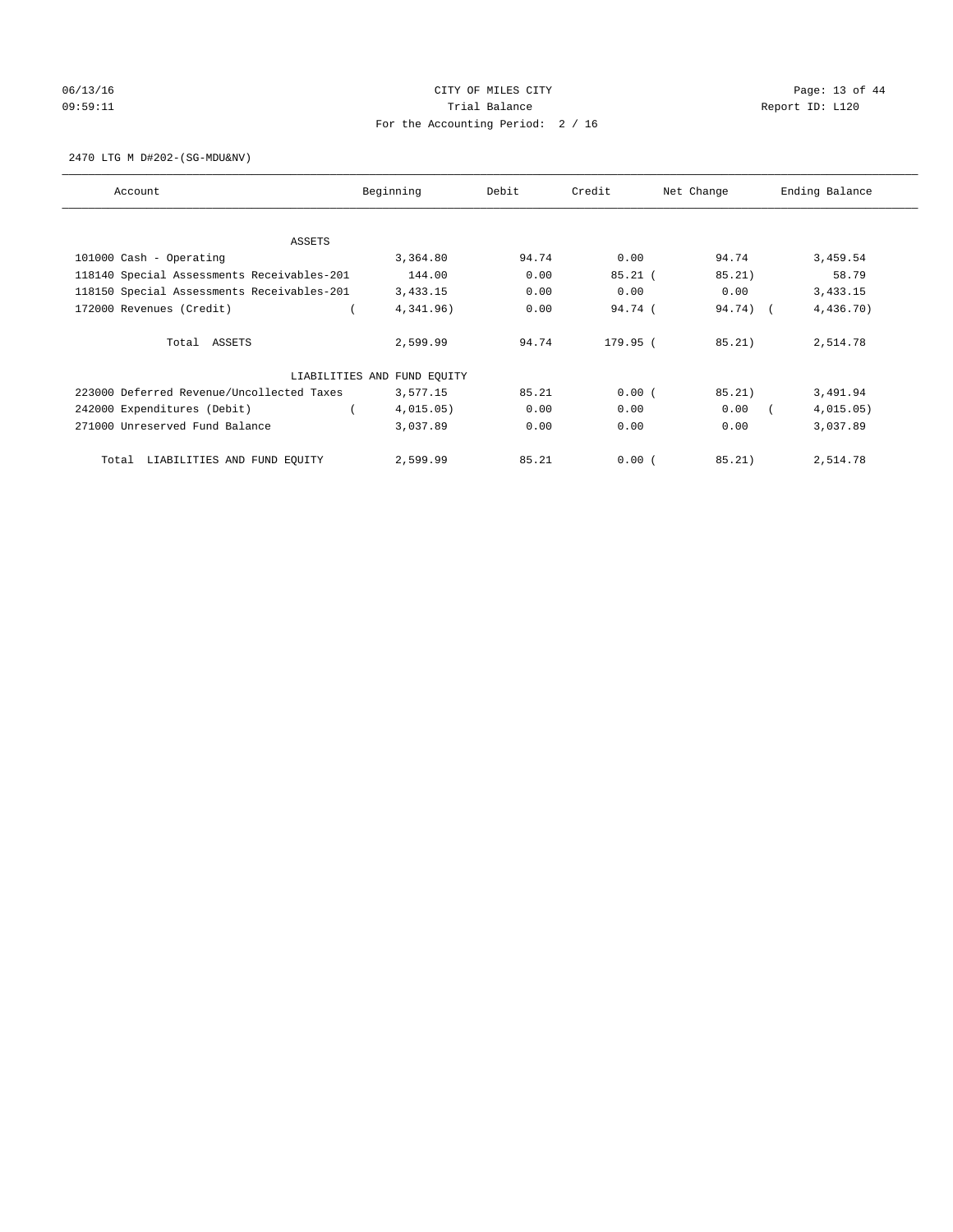# 06/13/16 Page: 14 of 44 09:59:11 **Trial Balance Constanting Trial Balance Report ID:** L120 For the Accounting Period: 2 / 16

## 2480 LTG M M#173-(Milestown Estates)

| Account                                    | Beginning                   | Debit | Credit | Net Change | Ending Balance |
|--------------------------------------------|-----------------------------|-------|--------|------------|----------------|
|                                            |                             |       |        |            |                |
| ASSETS                                     |                             |       |        |            |                |
| 101000 Cash - Operating                    | 1,807.88                    | 0.00  | 0.00   | 0.00       | 1,807.88       |
| 118150 Special Assessments Receivables-201 | 373.04                      | 0.00  | 0.00   | 0.00       | 373.04         |
| 172000 Revenues (Credit)                   | 1,450.20)                   | 0.00  | 0.00   | 0.00       | 1,450.20)      |
| Total ASSETS                               | 730.72                      | 0.00  | 0.00   | 0.00       | 730.72         |
|                                            | LIABILITIES AND FUND EQUITY |       |        |            |                |
| 223000 Deferred Revenue/Uncollected Taxes  | 373.04                      | 0.00  | 0.00   | 0.00       | 373.04         |
| 242000 Expenditures (Debit)                | 969.27)                     | 0.00  | 0.00   | 0.00       | 969.27)        |
| 271000 Unreserved Fund Balance             | 1,326.95                    | 0.00  | 0.00   | 0.00       | 1,326.95       |
| LIABILITIES AND FUND EQUITY<br>Total       | 730.72                      | 0.00  | 0.00   | 0.00       | 730.72         |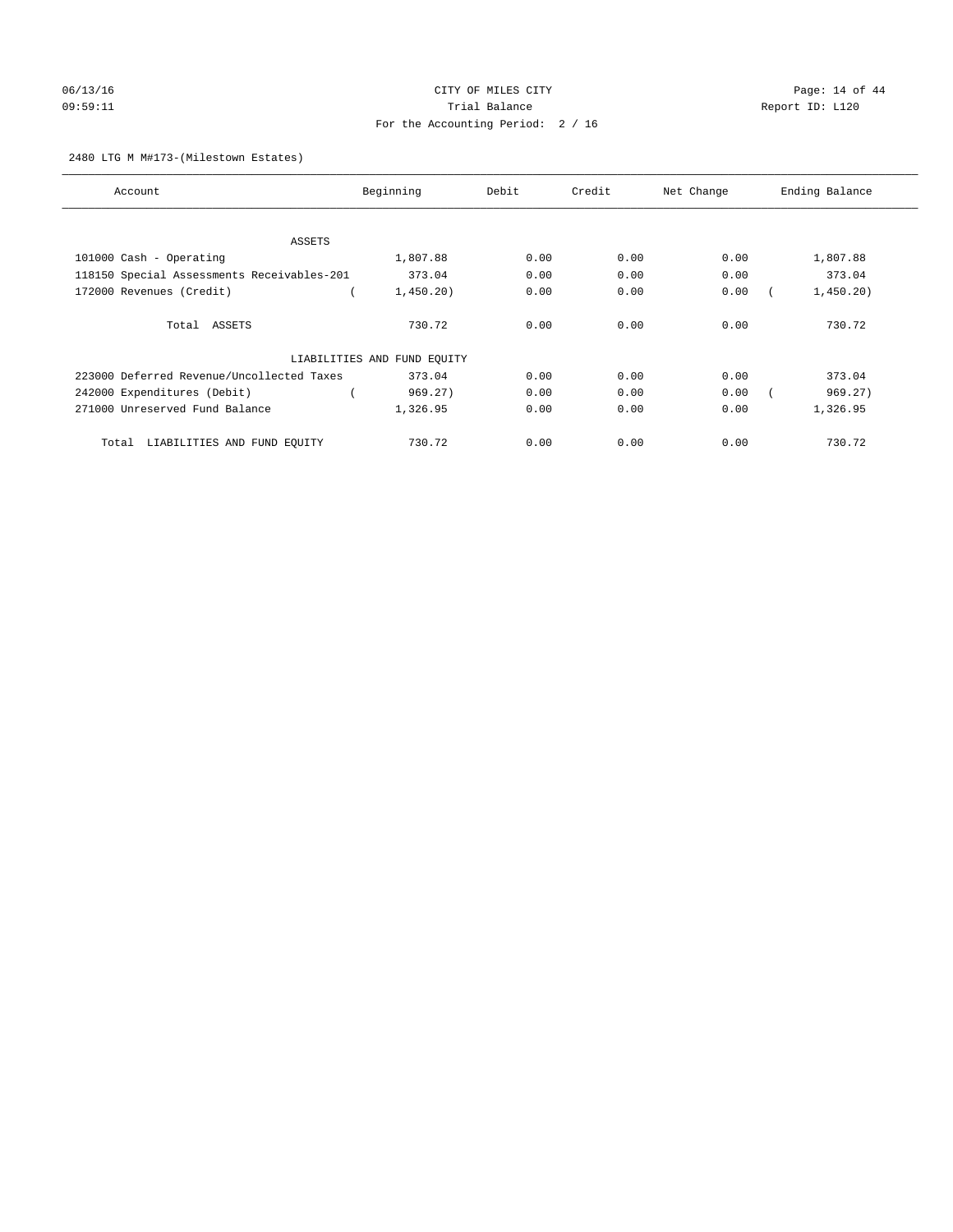# 06/13/16 Page: 15 of 44 09:59:11 **Trial Balance Constanting Trial Balance Report ID:** L120 For the Accounting Period: 2 / 16

2510 STR MAINT DIST #204

| Account                                    | Beginning                   | Debit      | Credit       | Net Change     | Ending Balance |
|--------------------------------------------|-----------------------------|------------|--------------|----------------|----------------|
|                                            |                             |            |              |                |                |
| ASSETS                                     |                             |            |              |                |                |
| 101000 Cash - Operating                    | 595,515.00                  | 23,660.22  | 236,844.33 ( | 213, 184.11)   | 382,330.89     |
| 118130 Special Assessments Receivable 2013 | 838.40                      | 164.51     | 329.02 (     | 164.51)        | 673.89         |
| 118140 Special Assessments Receivables-201 | 4,331.10                    | 0.00       | 2,100.10 (   | 2,100.10)      | 2,231.00       |
| 118150 Special Assessments Receivables-201 | 434,644.31                  | 0.00       | 5,763.37 (   | 5,763.37)      | 428,880.94     |
| 172000 Revenues (Credit)                   | 667,109.48)                 | 164.51     | 8,589.53 (   | $8,425.02$ (   | 675, 534.50)   |
| Total ASSETS                               | 368,219.33                  | 23,989.24  | 253,626.35 ( | 229,637.11)    | 138,582.22     |
|                                            | LIABILITIES AND FUND EOUITY |            |              |                |                |
| 202000 Accounts Payable                    | 54,406.55                   | 9,995.13   | 9,995.13     | 0.00           | 54,406.55      |
| 223000 Deferred Revenue/Uncollected Taxes  | 439,813.82                  | 8,192.49   | 164.51 (     | 8,027.98)      | 431,785.84     |
| 242000 Expenditures (Debit)                | 438,966.77)                 | 236,764.82 | 15,155.69 (  | $221,609.13$ ( | 660, 575.90)   |
| 271000 Unreserved Fund Balance             | 312,965.73                  | 0.00       | 0.00         | 0.00           | 312,965.73     |
| Total LIABILITIES AND FUND EQUITY          | 368,219.33                  | 254,952.44 | 25,315.33 (  | 229,637.11)    | 138,582.22     |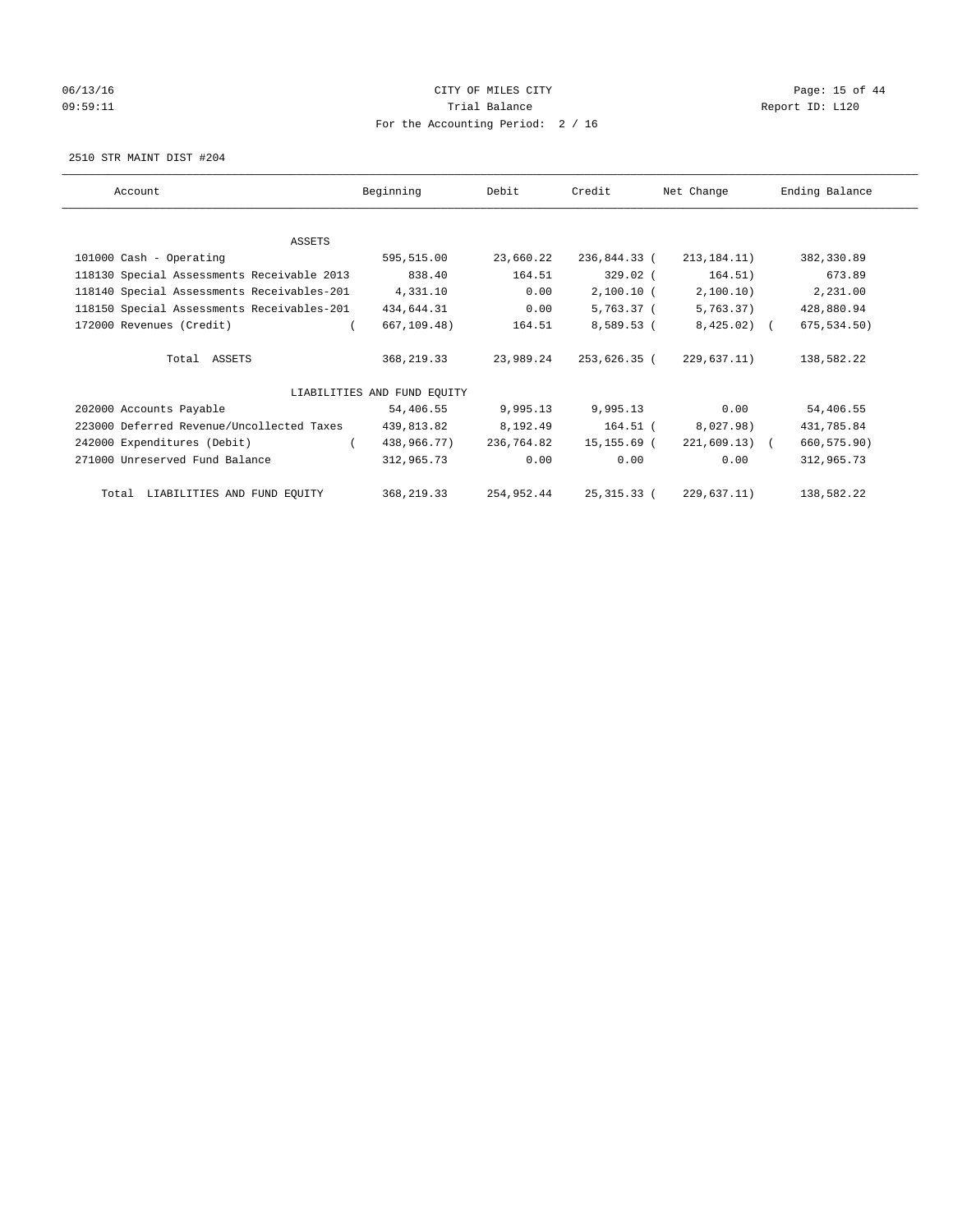# 06/13/16 Page: 16 of 44 09:59:11 **Trial Balance Constanting Trial Balance Report ID:** L120 For the Accounting Period: 2 / 16

2520 STR MAINT DIST #205

| Account                                    | Beginning                   | Debit     | Credit       | Net Change     | Ending Balance |
|--------------------------------------------|-----------------------------|-----------|--------------|----------------|----------------|
| ASSETS                                     |                             |           |              |                |                |
| 101000 Cash - Operating                    | 55,053.61                   | 3,125.45  | 63,701.73 (  | 60,576.28) (   | 5,522.67)      |
| 118130 Special Assessments Receivable 2013 | 895.54                      | 0.00      | 0.00         | 0.00           | 895.54         |
| 118140 Special Assessments Receivables-201 | 3,885.39                    | 0.00      | 294.38 (     | 294.38)        | 3,591.01       |
| 118150 Special Assessments Receivables-201 | 97,755.62                   | 0.00      | 2,272.12 (   | 2, 272.12)     | 95,483.50      |
| 172000 Revenues (Credit)                   | 169,493.82)                 | 0.00      | $2,649.60$ ( | $2,649.60$ (   | 172, 143. 42)  |
| Total ASSETS                               | 11,903.66)                  | 3, 125.45 | 68,917.83 (  | 65,792.38) (   | 77,696.04)     |
|                                            | LIABILITIES AND FUND EQUITY |           |              |                |                |
| 202000 Accounts Payable                    | 0.00                        | 5,064.93  | 5,064.93     | 0.00           | 0.00           |
| 223000 Deferred Revenue/Uncollected Taxes  | 102,536.39                  | 2,566.50  | 0.00(        | 2,566.50)      | 99,969.89      |
| 242000 Expenditures (Debit)                | 364,557.63)                 | 63,701.73 | 475.85 (     | $63, 225.88$ ( | 427,783.51)    |
| 271000 Unreserved Fund Balance             | 250,117.58                  | 0.00      | 0.00         | 0.00           | 250, 117.58    |
| LIABILITIES AND FUND EQUITY<br>Total       | 11,903.66)                  | 71,333.16 | 5,540.78 (   | 65,792.38) (   | 77,696.04)     |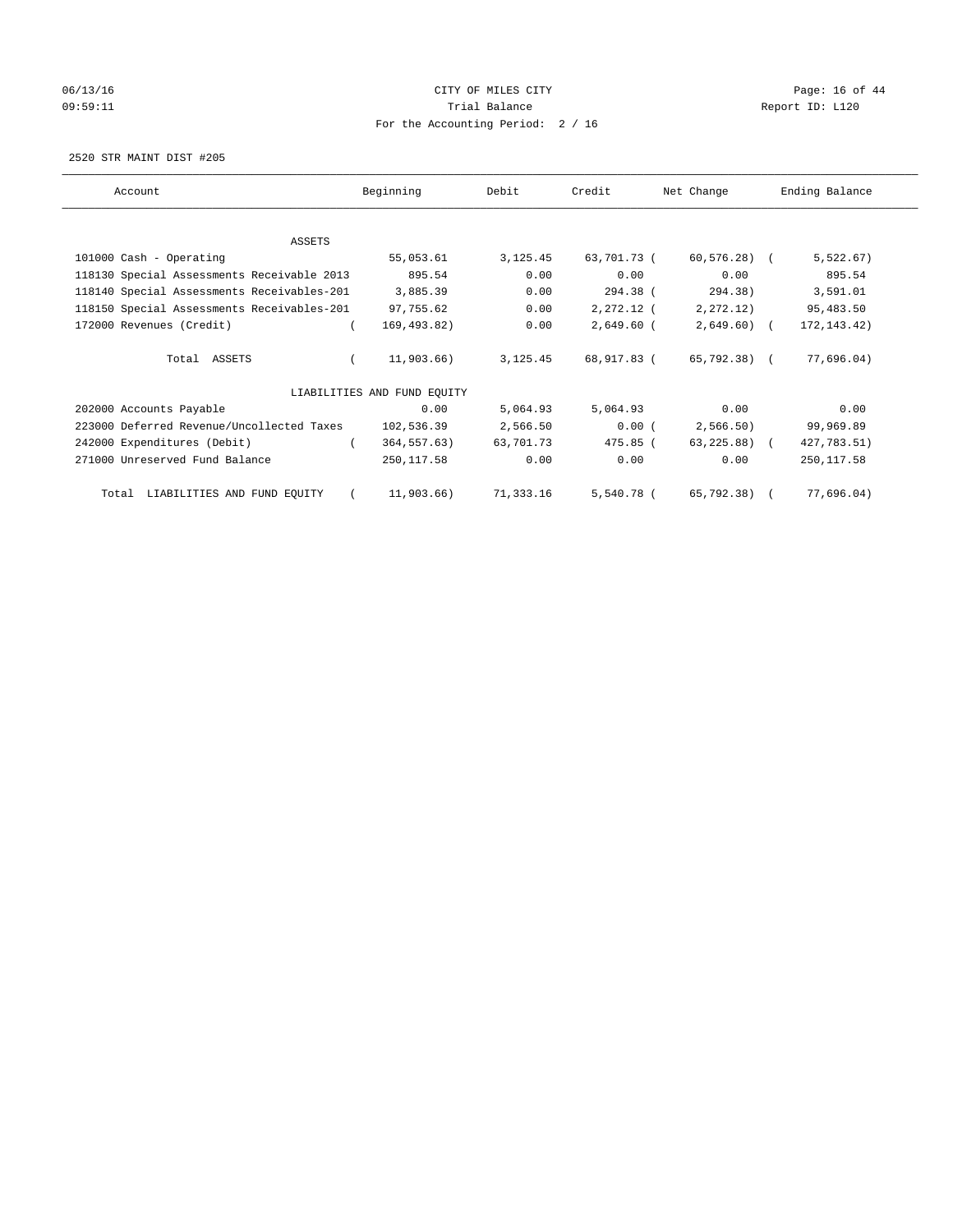# 06/13/16 Page: 17 of 44 09:59:11 **Trial Balance Constanting Trial Balance Report ID:** L120 For the Accounting Period: 2 / 16

## 2540 STR MAINT DIST#207-(MILESTOWN ESTATES)

| Account                                    | Beginning                   | Debit  | Credit   | Net Change | Ending Balance |
|--------------------------------------------|-----------------------------|--------|----------|------------|----------------|
|                                            |                             |        |          |            |                |
| ASSETS                                     | 3,950.07                    | 0.00   | 425.68 ( | 425.68)    |                |
| 101000 Cash - Operating                    |                             |        |          |            | 3,524.39       |
| 118150 Special Assessments Receivables-201 | 1,519.06                    | 0.00   | 0.00     | 0.00       | 1,519.06       |
| 172000 Revenues (Credit)                   | 5, 241, 42)                 | 0.00   | 0.00     | 0.00       | 5, 241.42)     |
|                                            |                             |        |          |            |                |
| Total ASSETS                               | 227.71                      | 0.00   | 425.68 ( | $425.68$ ( | 197.97)        |
|                                            | LIABILITIES AND FUND EQUITY |        |          |            |                |
| 223000 Deferred Revenue/Uncollected Taxes  | 1,519.06                    | 0.00   | 0.00     | 0.00       | 1,519.06       |
| 242000 Expenditures (Debit)                | 3, 153, 33)                 | 425.68 | 0.00(    | $425.68$ ( | 3, 579.01)     |
| 271000 Unreserved Fund Balance             | 1,861.98                    | 0.00   | 0.00     | 0.00       | 1,861.98       |
| LIABILITIES AND FUND EQUITY<br>Total       | 227.71                      | 425.68 | 0.00(    | 425.68)    | 197.97)        |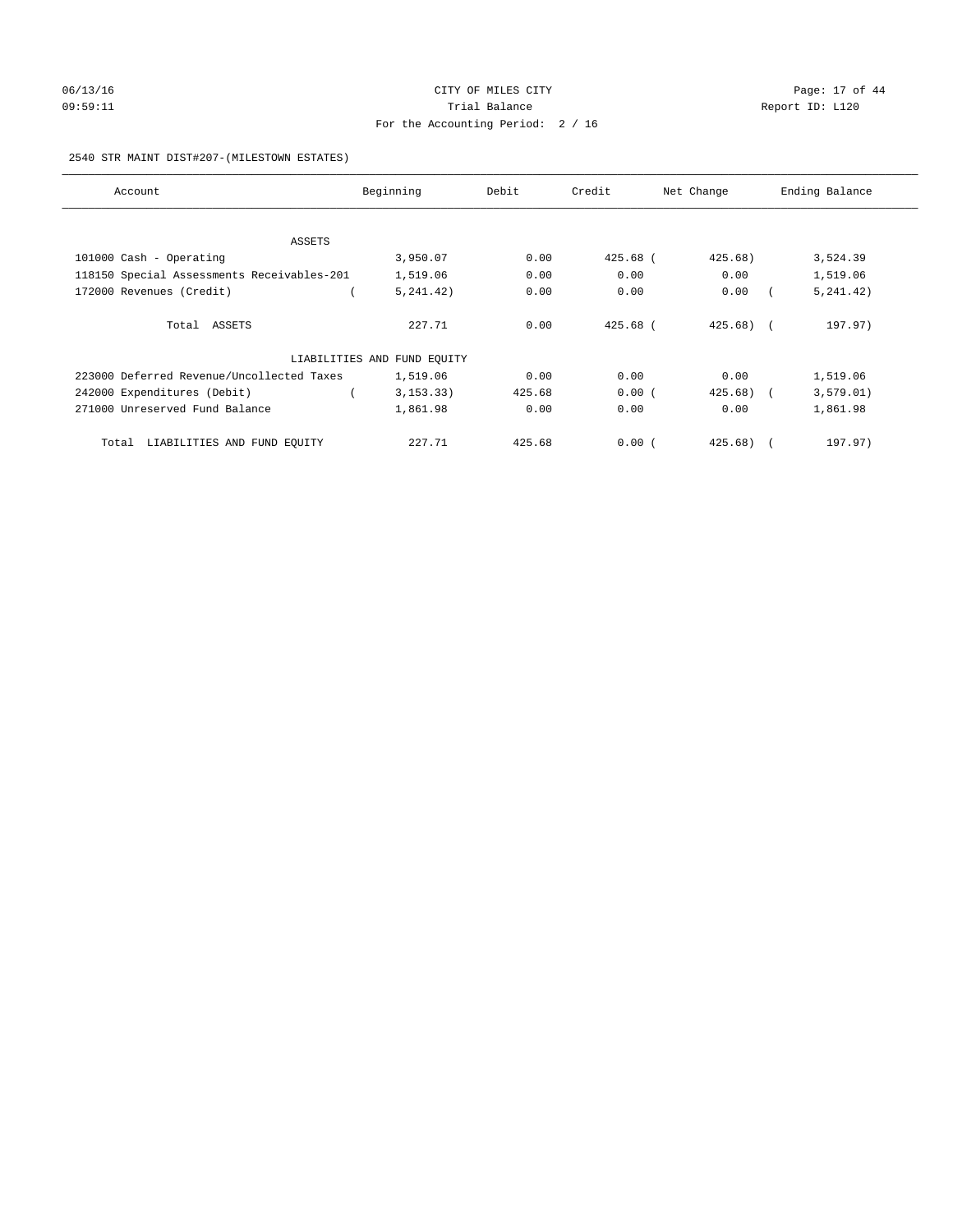| 06/13/16 |  |
|----------|--|
| 09:59:11 |  |

## CITY OF MILES CITY CONTROL CONTROL CITY CONTROL PAGE: 18 of 44 Prial Balance **Report ID:** L120 For the Accounting Period: 2 / 16

## 2701 Fire Grants

| Account                              | Beginning                   | Debit | Credit | Net Change | Ending Balance |
|--------------------------------------|-----------------------------|-------|--------|------------|----------------|
| ASSETS                               |                             |       |        |            |                |
| 101000 Cash - Operating              | 800.15                      | 0.00  | 0.00   | 0.00       | 800.15         |
| Total ASSETS                         | 800.15                      | 0.00  | 0.00   | 0.00       | 800.15         |
|                                      | LIABILITIES AND FUND EQUITY |       |        |            |                |
| 271000 Unreserved Fund Balance       | 800.15                      | 0.00  | 0.00   | 0.00       | 800.15         |
| LIABILITIES AND FUND EQUITY<br>Total | 800.15                      | 0.00  | 0.00   | 0.00       | 800.15         |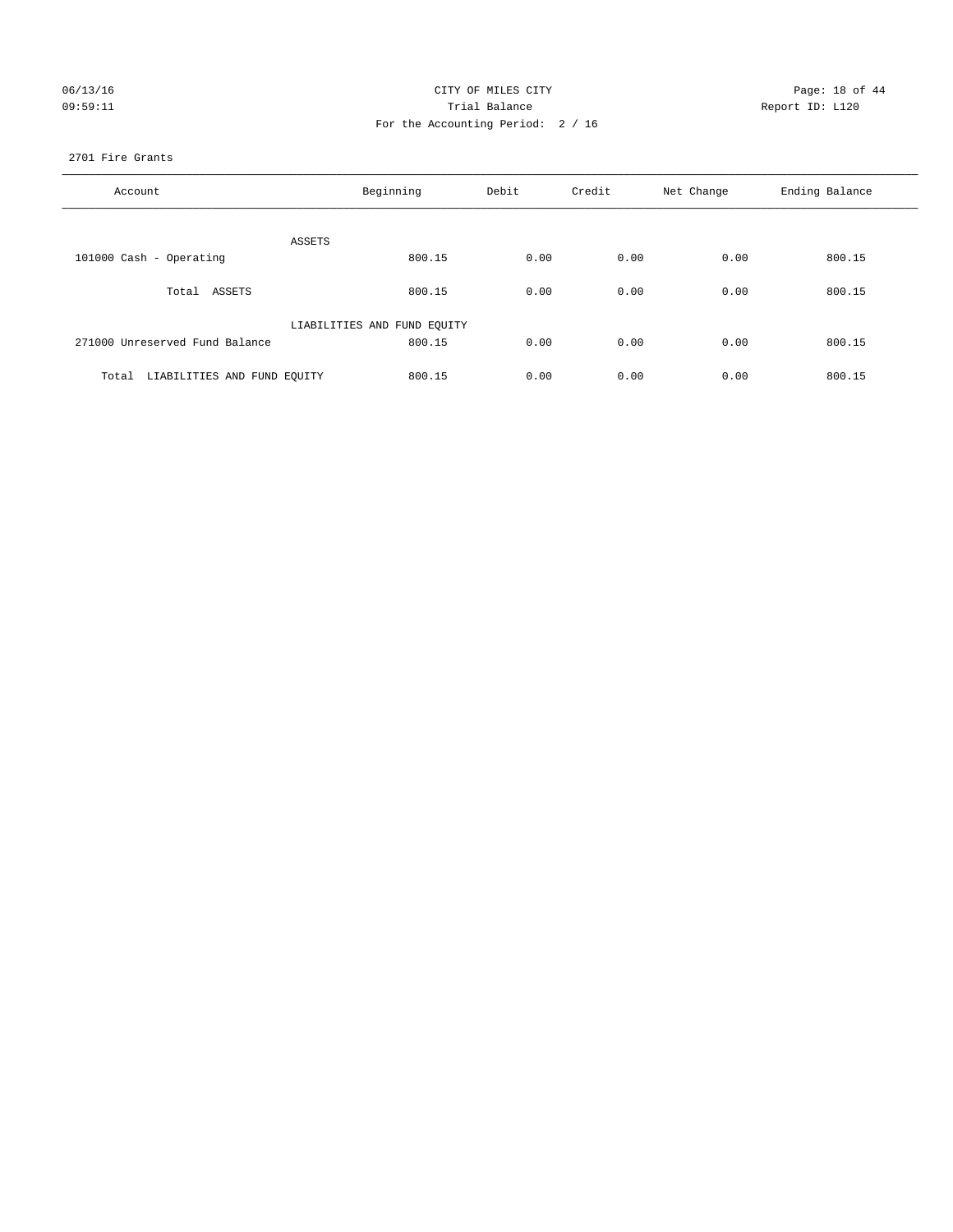## 06/13/16 Page: 19 of 44 09:59:11 **Trial Balance Constanting Trial Balance Report ID:** L120 For the Accounting Period: 2 / 16

## 2820 GAS TAX

| Account                              |        | Beginning                   | Debit     | Credit      | Net Change   | Ending Balance |
|--------------------------------------|--------|-----------------------------|-----------|-------------|--------------|----------------|
|                                      |        |                             |           |             |              |                |
| 101000 Cash - Operating              | ASSETS | 102,188.67                  | 15,054.52 | 532.27      | 14,522.25    | 116,710.92     |
| 172000 Revenues (Credit)             |        | 105,381.64)                 | 0.00      | 15,054.52 ( | 15,054.52)   | 120, 436.16)   |
| Total ASSETS                         |        | 3.192.97)                   | 15,054.52 | 15,586.79 ( | $532.27$ (   | 3,725.24)      |
|                                      |        | LIABILITIES AND FUND EQUITY |           |             |              |                |
| 242000 Expenditures (Debit)          |        | 3, 193.62)                  | 532.27    | 0.00(       | $532.27$ ) ( | 3,725.89       |
| 271000 Unreserved Fund Balance       |        | 0.65                        | 0.00      | 0.00        | 0.00         | 0.65           |
| LIABILITIES AND FUND EQUITY<br>Total |        | 3, 192, 97)                 | 532.27    | 0.00(       | 532.27)      | 3,725.24)      |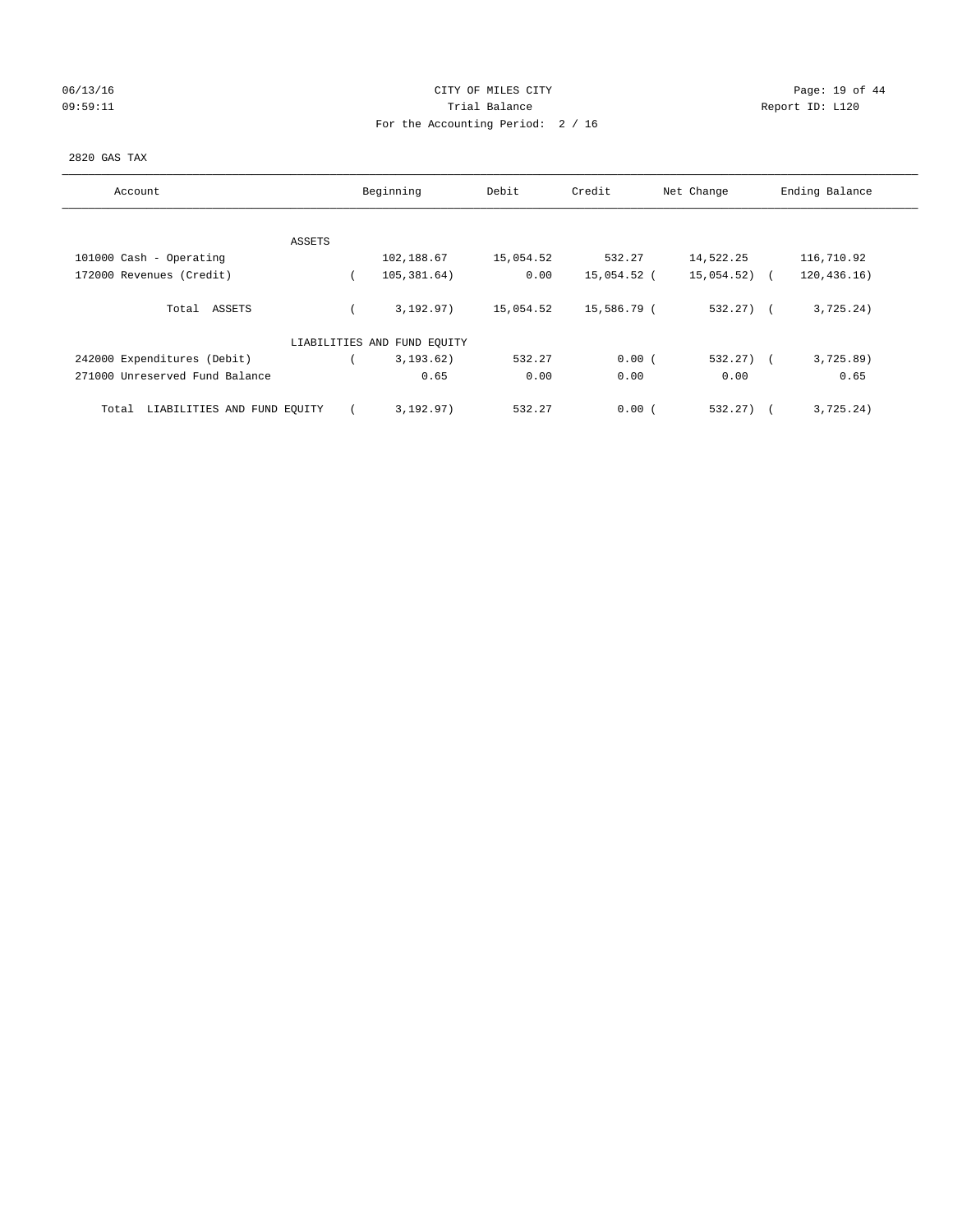## 06/13/16 Page: 20 of 44 09:59:11 **Trial Balance Constanting Trial Balance Report ID:** L120 For the Accounting Period: 2 / 16

#### 2850 911 EMERGENCY

| Account                              | Beginning |                             | Debit     | Credit<br>Net Change |                | Ending Balance |
|--------------------------------------|-----------|-----------------------------|-----------|----------------------|----------------|----------------|
|                                      |           |                             |           |                      |                |                |
|                                      | ASSETS    |                             |           |                      |                |                |
| 101000 Cash - Operating              |           | 120,404.38                  | 53,164.69 | 2,424.87             | 50,739.82      | 171,144.20     |
| 172000 Revenues (Credit)             |           | 123,278.09)                 | 0.00      | 52,787.22 (          | $52,787,22)$ ( | 176,065.31)    |
| Total ASSETS                         |           | 2,873.71)                   | 53,164.69 | 55,212.09 (          | $2,047.40$ (   | 4,921.11)      |
|                                      |           | LIABILITIES AND FUND EQUITY |           |                      |                |                |
| 202000 Accounts Payable              |           | 0.00                        | 2,424.87  | 2,424.87             | 0.00           | 0.00           |
| 242000 Expenditures (Debit)          |           | 109,849.01)                 | 2,424.87  | 377.47 (             | 2,047.40)      | 111,896.41)    |
| 271000 Unreserved Fund Balance       |           | 106,975.30                  | 0.00      | 0.00                 | 0.00           | 106,975.30     |
| LIABILITIES AND FUND EQUITY<br>Total |           | 2,873.71)                   | 4,849.74  | 2,802.34 (           | 2,047.40)      | 4,921.11)      |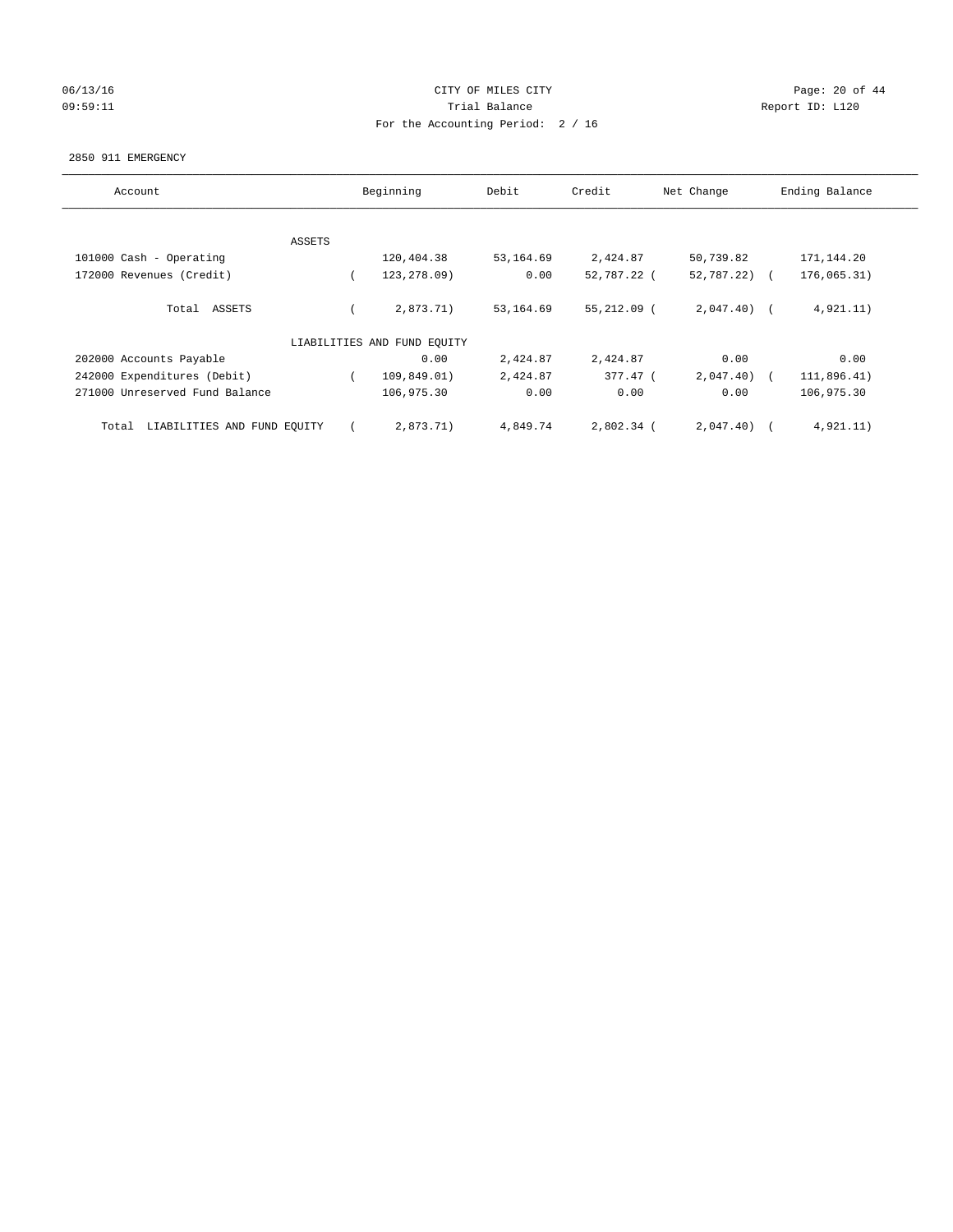## 06/13/16 Page: 21 of 44 09:59:11 **Trial Balance Constanting Trial Balance Report ID:** L120 For the Accounting Period: 2 / 16

#### 2880 LIBRARY GRANTS

| Account                                | Beginning                   | Debit    | Credit       | Net Change   | Ending Balance |
|----------------------------------------|-----------------------------|----------|--------------|--------------|----------------|
|                                        |                             |          |              |              |                |
| <b>ASSETS</b>                          |                             |          |              |              |                |
| 101000 Cash - Operating                | 617.00)                     | 0.00     | 0.00         | 0.00         | 617.00)        |
| 101003 Cash - per capita               | 11,210.98                   | 0.00     | 0.00         | 0.00         | 11,210.98      |
| 101020 Cash - Partners Program         | 43,902.70                   | 0.00     | $264.00$ (   | 264.00)      | 43,638.70      |
| 101030 Cash - Sagebrush Fed/Base Grant | 10,295.33                   | 0.00     | $1,572.00$ ( | 1,572.00)    | 8,723.33       |
| 101033 Library - Humanities Grant      | 502.08                      | 0.00     | 0.00         | 0.00         | 502.08         |
| 172000 Revenues (Credit)               | 10, 191.49)                 | 0.00     | 0.00         | 0.00         | 10, 191.49)    |
| Total ASSETS                           | 55,102.60                   | 0.00     | 1,836.00 (   | 1,836.00     | 53,266.60      |
|                                        | LIABILITIES AND FUND EQUITY |          |              |              |                |
| 202000 Accounts Payable                | 0.00                        | 1,836.00 | 1,836.00     | 0.00         | 0.00           |
| 242000 Expenditures (Debit)            | 2, 176.29                   | 1,836.00 | 0.00(        | $1,836.00$ ( | 4,012.29)      |
| 271000 Unreserved Fund Balance         | 57,278.89                   | 0.00     | 0.00         | 0.00         | 57,278.89      |
| LIABILITIES AND FUND EQUITY<br>Total   | 55,102.60                   | 3,672.00 | $1,836.00$ ( | 1,836.00)    | 53,266.60      |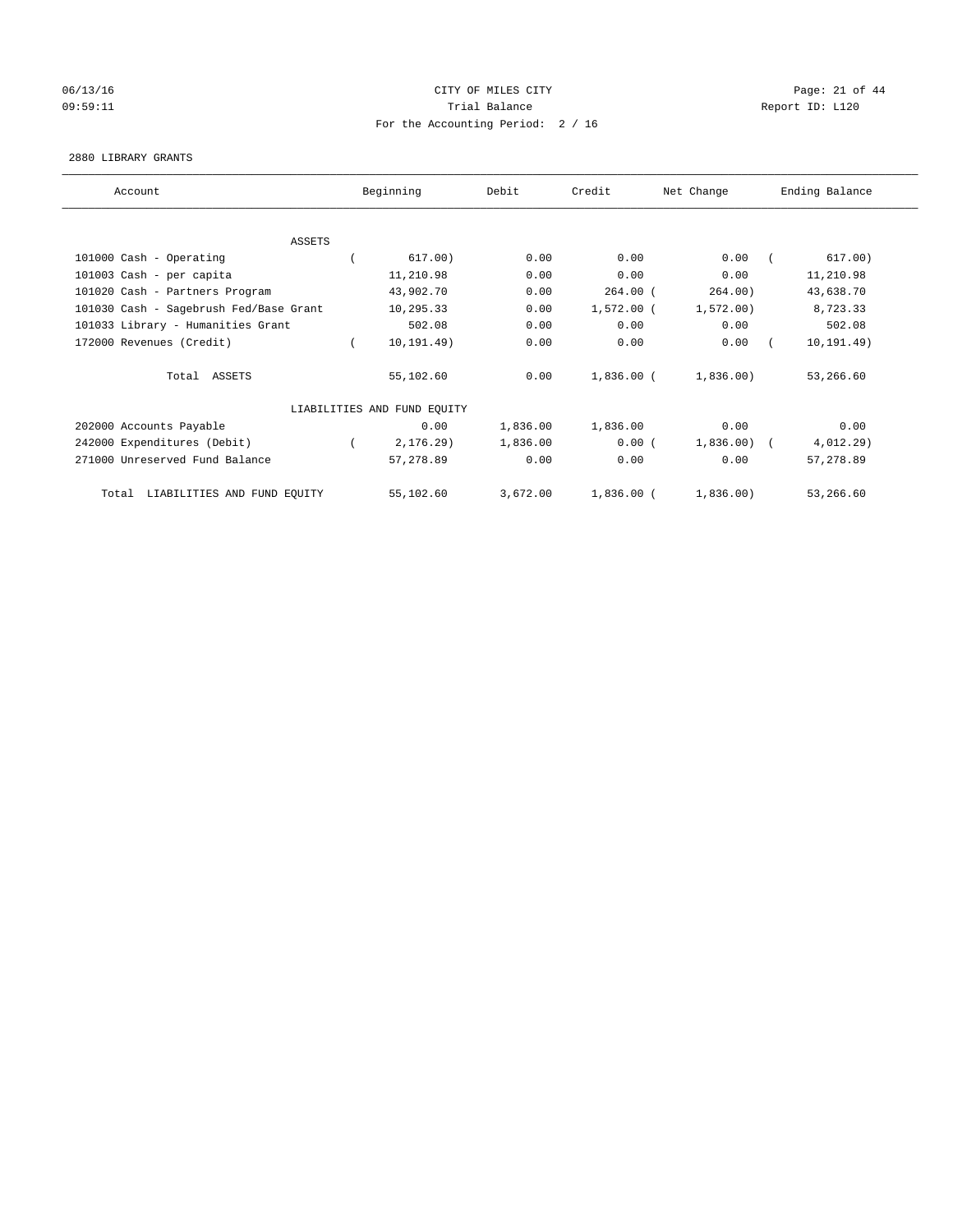## 06/13/16 Page: 22 of 44 09:59:11 **Trial Balance Constanting Trial Balance Report ID:** L120 For the Accounting Period: 2 / 16

2935 Historic Preservation

| Account                                    | Beginning                   | Debit    | Credit     | Net Change | Ending Balance |
|--------------------------------------------|-----------------------------|----------|------------|------------|----------------|
|                                            |                             |          |            |            |                |
| ASSETS                                     |                             |          |            |            |                |
| 101000 Cash - Operating                    | 4,006.74                    | 2,608.52 | 227.02     | 2,381.50   | 6,388.24       |
| 101036 Cash HP- CDBG-ED Grant              | 778.80                      | 0.00     | 778.80 (   | 778.80)    | 0.00           |
| 101038 Cash HP- Sandra Anderson Charitable | 238.50                      | 0.00     | $238.50$ ( | 238.50     | 0.00           |
| 101039 HP- CCHS Grant                      | 821.25                      | 0.00     | $535.00$ ( | 535.00)    | 286.25         |
| 122000 Accounts Receivable                 | 0.00                        | 0.00     | 400.79 (   | 400.79) (  | 400.79)        |
| 132000 Due From Government (Short Term)    | 3,286.38                    | 0.00     | 0.00       | 0.00       | 3,286.38       |
| 172000 Revenues (Credit)                   | 7, 207.00)                  | 0.00     | 0.00       | 0.00       | 7, 207.00      |
| Total ASSETS                               | 1,924.67                    | 2,608.52 | 2,180.11   | 428.41     | 2,353.08       |
|                                            | LIABILITIES AND FUND EQUITY |          |            |            |                |
| 202000 Accounts Payable                    | 0.00                        | 4.45     | 161.05     | 156.60     | 156.60         |
| 242000 Expenditures (Debit)                | 4,059.66)                   | 383.62   | 655.43     | 271.81     | 3,787.85)      |
| 271000 Unreserved Fund Balance             | 5,984.33                    | 0.00     | 0.00       | 0.00       | 5,984.33       |
| LIABILITIES AND FUND EQUITY<br>Total       | 1,924.67                    | 388.07   | 816.48     | 428.41     | 2,353.08       |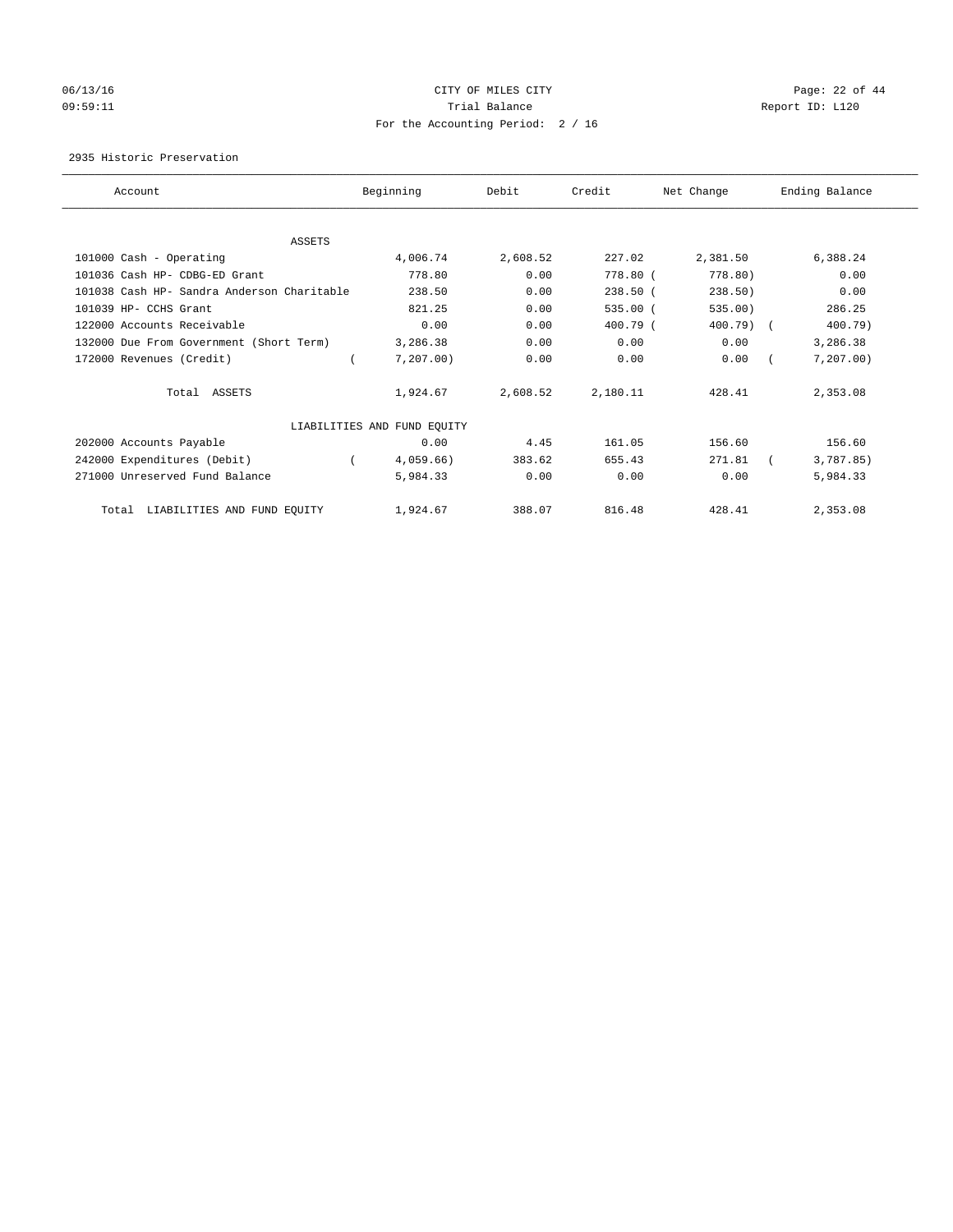# 06/13/16 Page: 23 of 44 09:59:11 **Trial Balance Constanting Trial Balance Report ID:** L120 For the Accounting Period: 2 / 16

## 2985 RETIRED SENIOR VOLUNTEER PROG (RSVP)

| Account                                     |          | Beginning                   | Debit    | Credit       | Net Change    | Ending Balance |
|---------------------------------------------|----------|-----------------------------|----------|--------------|---------------|----------------|
|                                             |          |                             |          |              |               |                |
| <b>ASSETS</b>                               |          |                             |          |              |               |                |
| 101000 Cash - Operating                     |          | 12,385.76)                  | 0.00     | 5,383.37 (   | $5,383.37$ (  | 17,769.13)     |
| 101004 RSVP Non-Federal Cash Operating-Cus  |          | 6,931.53                    | 1,350.92 | $2,128.08$ ( | 777.16)       | 6,154.37       |
| 101006 Cash- operating-Fallon               |          | 9,340.01                    | 6,432.97 | 0.00         | 6,432.97      | 15,772.98      |
| 101007 RSVP Non-Federal Cash Operating- Fa( |          | 751.26)                     | 0.00     | 0.00         | 0.00          | 751.26)        |
| 101008 RSVP- Custer Excess                  |          | 2,336.82                    | 0.00     | 0.00         | 0.00          | 2,336.82       |
| 103100 Petty Cash-                          |          | 200.00                      | 0.00     | 0.00         | 0.00          | 200.00         |
| 172000 Revenues (Credit)                    | $\left($ | 48,055.24)                  | 0.00     | 7,357.97 (   | $7,357.97)$ ( | 55, 413.21)    |
| Total ASSETS                                |          | 42,383.90)                  | 7,783.89 | 14,869.42 (  | $7,085.53$ (  | 49, 469. 43)   |
|                                             |          | LIABILITIES AND FUND EQUITY |          |              |               |                |
| 202000 Accounts Payable                     |          | 0.00                        | 2,153.38 | 2,153.38     | 0.00          | 0.00           |
| 242000 Expenditures (Debit)                 |          | 51,051.82)                  | 7,511.45 | $425.92$ (   | $7,085.53$ (  | 58, 137. 35)   |
| 271000 Unreserved Fund Balance              |          | 8,667.92                    | 0.00     | 0.00         | 0.00          | 8,667.92       |
| Total LIABILITIES AND FUND EQUITY           |          | 42,383.90)                  | 9,664.83 | $2,579.30$ ( | 7,085.53)     | 49, 469. 43)   |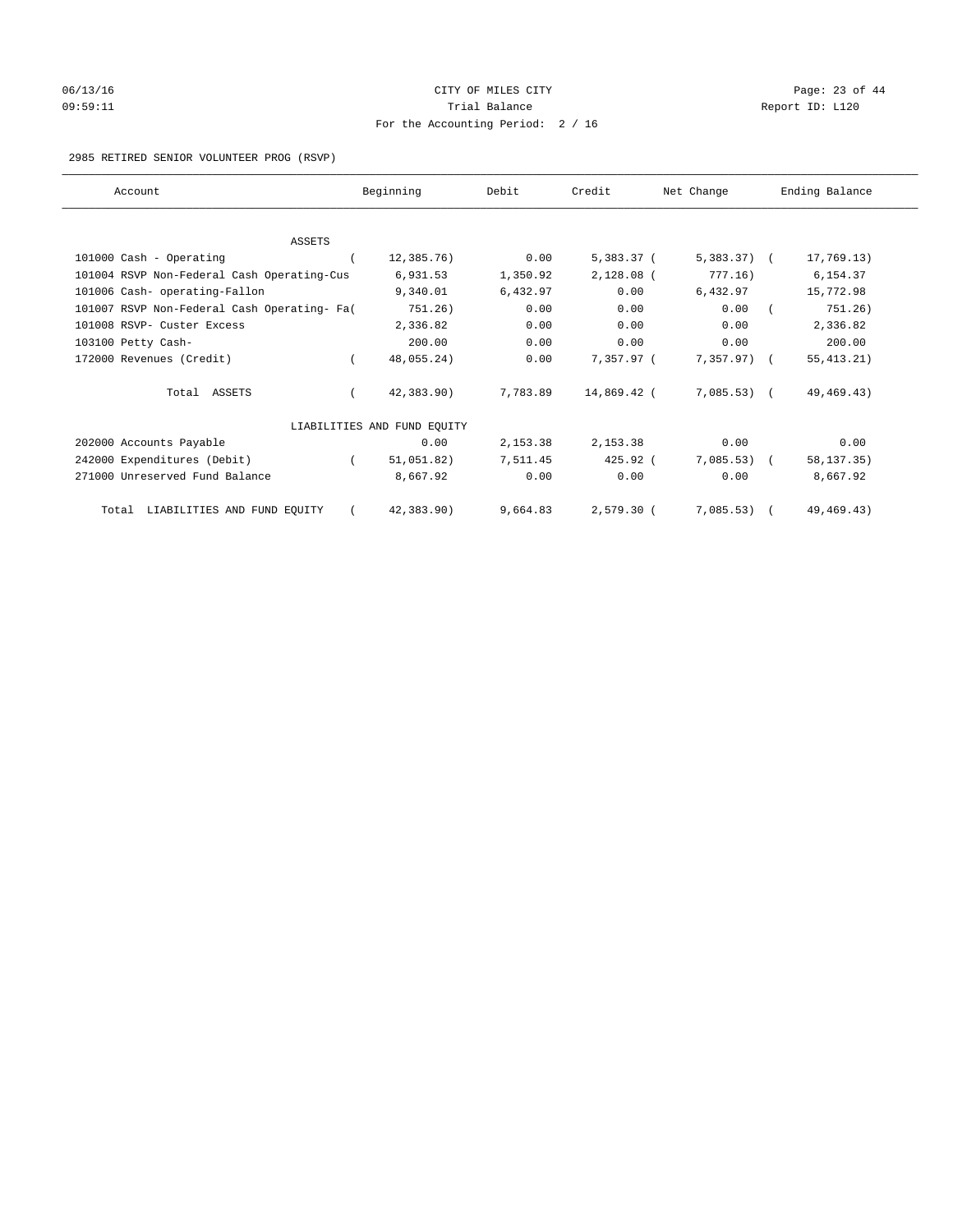3300 Judgement & Losses-Power Settlement

| Account                                     | Beginning                   |       | Debit | Credit | Net Change | Ending Balance |       |
|---------------------------------------------|-----------------------------|-------|-------|--------|------------|----------------|-------|
| ASSETS                                      |                             |       |       |        |            |                |       |
| 115208 Taxes Receivable - Personal 2008     |                             | 0.47) | 0.00  | 0.00   | 0.00       | $\sqrt{2}$     | 0.47) |
| Total ASSETS                                |                             | 0.47) | 0.00  | 0.00   | 0.00       | $\sqrt{2}$     | 0.47) |
|                                             | LIABILITIES AND FUND EQUITY |       |       |        |            |                |       |
| 223200 Deferred Revenue - Pers Prop Taxes ( |                             | 0.47) | 0.00  | 0.00   | 0.00       | $\sim$         | 0.47) |
| LIABILITIES AND FUND EQUITY<br>Total        |                             | 0.47) | 0.00  | 0.00   | 0.00       |                | 0.47) |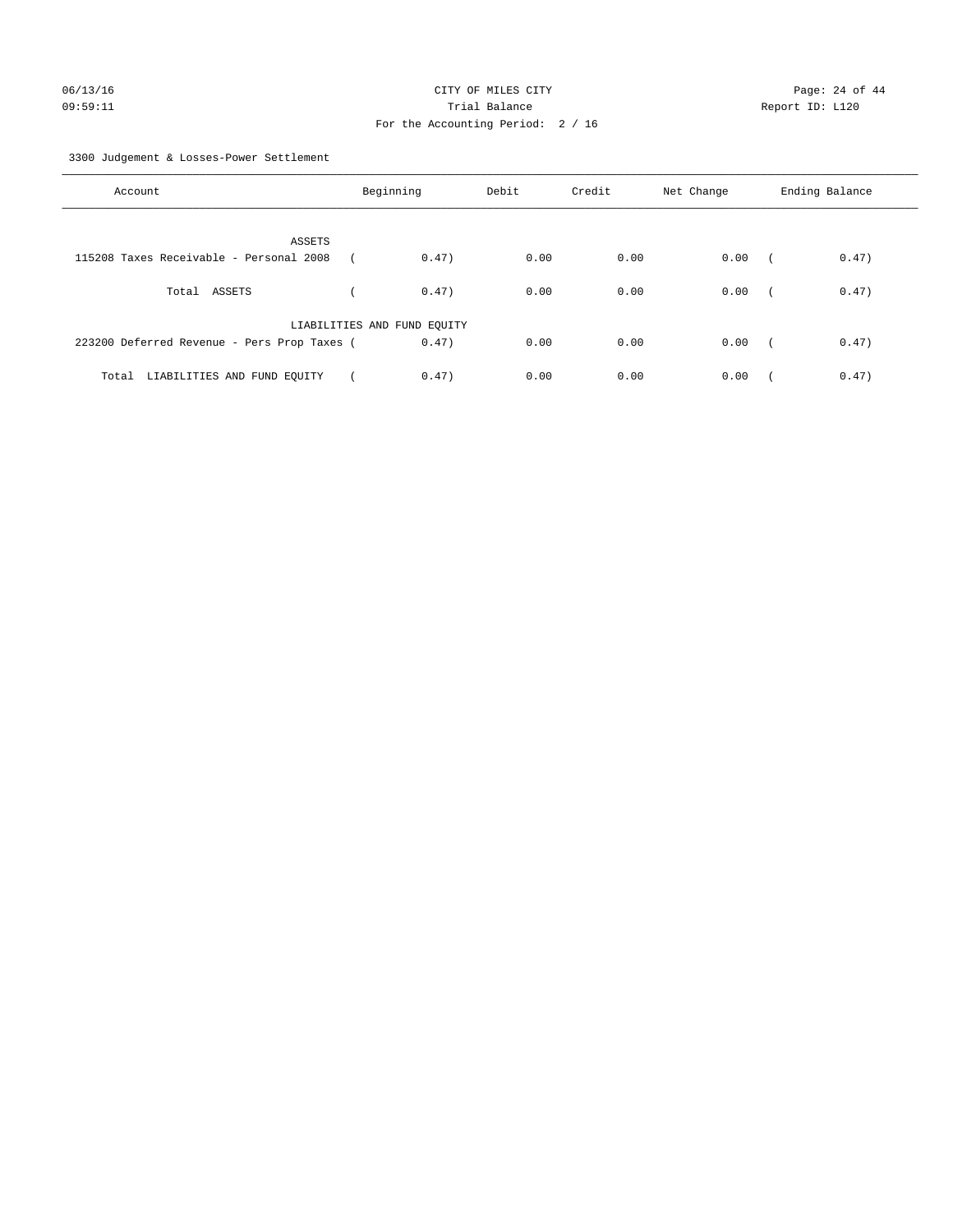# 06/13/16 Page: 25 of 44 09:59:11 **Trial Balance Constanting Trial Balance Report ID:** L120 For the Accounting Period: 2 / 16

## 3670 SID 211

| Account                                    | Beginning                   | Debit | Credit | Net Change | Ending Balance |
|--------------------------------------------|-----------------------------|-------|--------|------------|----------------|
|                                            |                             |       |        |            |                |
| ASSETS                                     |                             |       |        |            |                |
| 101000 Cash - Operating                    | 481.90                      | 0.00  | 0.00   | 0.00       | 481.90         |
| 118150 Special Assessments Receivables-201 | 2,450.11                    | 0.00  | 0.00   | 0.00       | 2,450.11       |
| 119000 Special Assmt Recbl - Deferred      | 59,703.00                   | 0.00  | 0.00   | 0.00       | 59,703.00      |
| 172000 Revenues (Credit)                   | 2,641.97)                   | 0.00  | 0.00   | 0.00       | 2,641.97)      |
| Total ASSETS                               | 59,993.04                   | 0.00  | 0.00   | 0.00       | 59,993.04      |
|                                            | LIABILITIES AND FUND EQUITY |       |        |            |                |
| 223000 Deferred Revenue/Uncollected Taxes  | 62,153.11                   | 0.00  | 0.00   | 0.00       | 62,153.11      |
| 242000 Expenditures (Debit)                | 2,160.07)                   | 0.00  | 0.00   | 0.00       | 2,160.07)      |
| LIABILITIES AND FUND EQUITY<br>Total       | 59,993.04                   | 0.00  | 0.00   | 0.00       | 59,993.04      |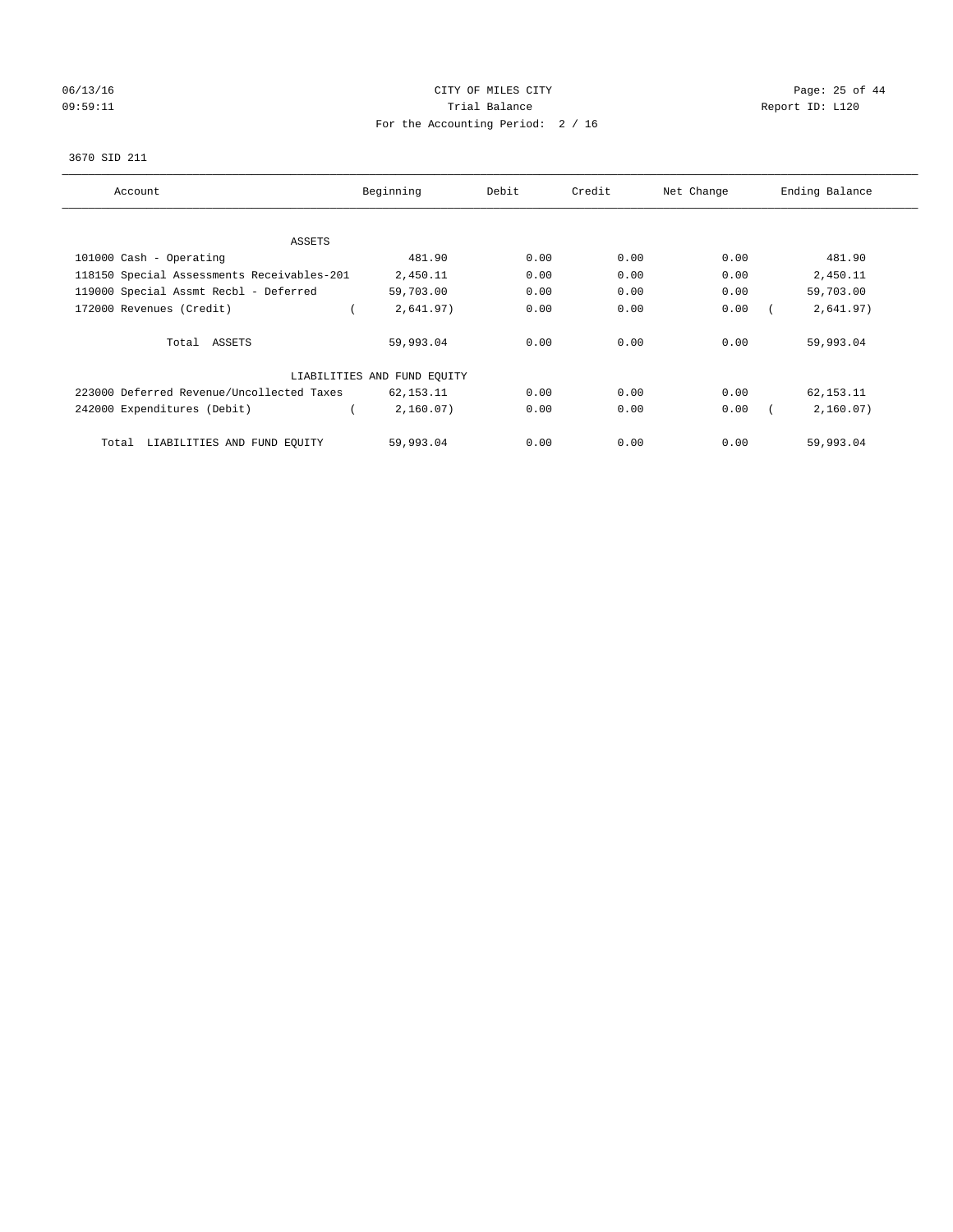## 4000 General Fund Capitol Improvement Fund

| Account                              |        | Beginning                   | Debit | Credit | Net Change | Ending Balance |
|--------------------------------------|--------|-----------------------------|-------|--------|------------|----------------|
|                                      |        |                             |       |        |            |                |
|                                      | ASSETS |                             |       |        |            |                |
| 101000 Cash - Operating              |        | 67,331.12                   | 0.00  | 0.00   | 0.00       | 67,331.12      |
|                                      |        |                             |       |        |            |                |
| Total ASSETS                         |        | 67,331.12                   | 0.00  | 0.00   | 0.00       | 67,331.12      |
|                                      |        |                             |       |        |            |                |
|                                      |        | LIABILITIES AND FUND EQUITY |       |        |            |                |
| 242000 Expenditures (Debit)          |        | 39,858.08)                  | 0.00  | 0.00   | 0.00       | 39,858.08)     |
| 271000 Unreserved Fund Balance       |        | 107,189.20                  | 0.00  | 0.00   | 0.00       | 107,189.20     |
|                                      |        |                             |       |        |            |                |
| LIABILITIES AND FUND EQUITY<br>Total |        | 67,331.12                   | 0.00  | 0.00   | 0.00       | 67,331.12      |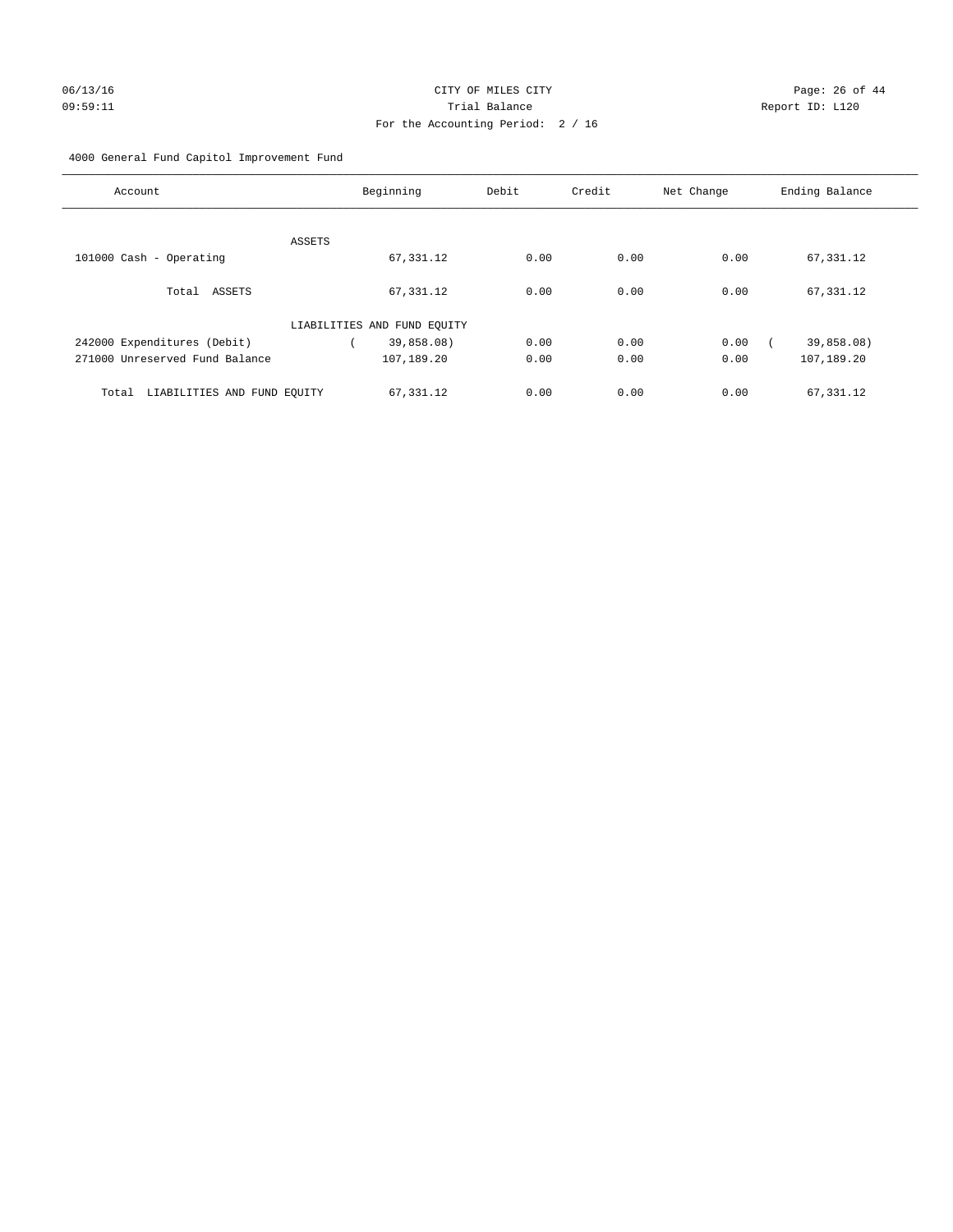## 06/13/16 Page: 27 of 44 09:59:11 Trial Balance Report ID: L120 For the Accounting Period: 2 / 16

4050 Ambulance Capital Improvement Fund

| Account                  |        | Beginning  | Debit | Credit | Net Change | Ending Balance |
|--------------------------|--------|------------|-------|--------|------------|----------------|
|                          | ASSETS |            |       |        |            |                |
| 101000 Cash - Operating  |        | 13,779.06  | 0.00  | 0.00   | 0.00       | 13,779.06      |
| 172000 Revenues (Credit) |        | 13,779.06) | 0.00  | 0.00   | 0.00       | 13,779.06)     |
| ASSETS<br>Total          |        | 0.00       | 0.00  | 0.00   | 0.00       | 0.00           |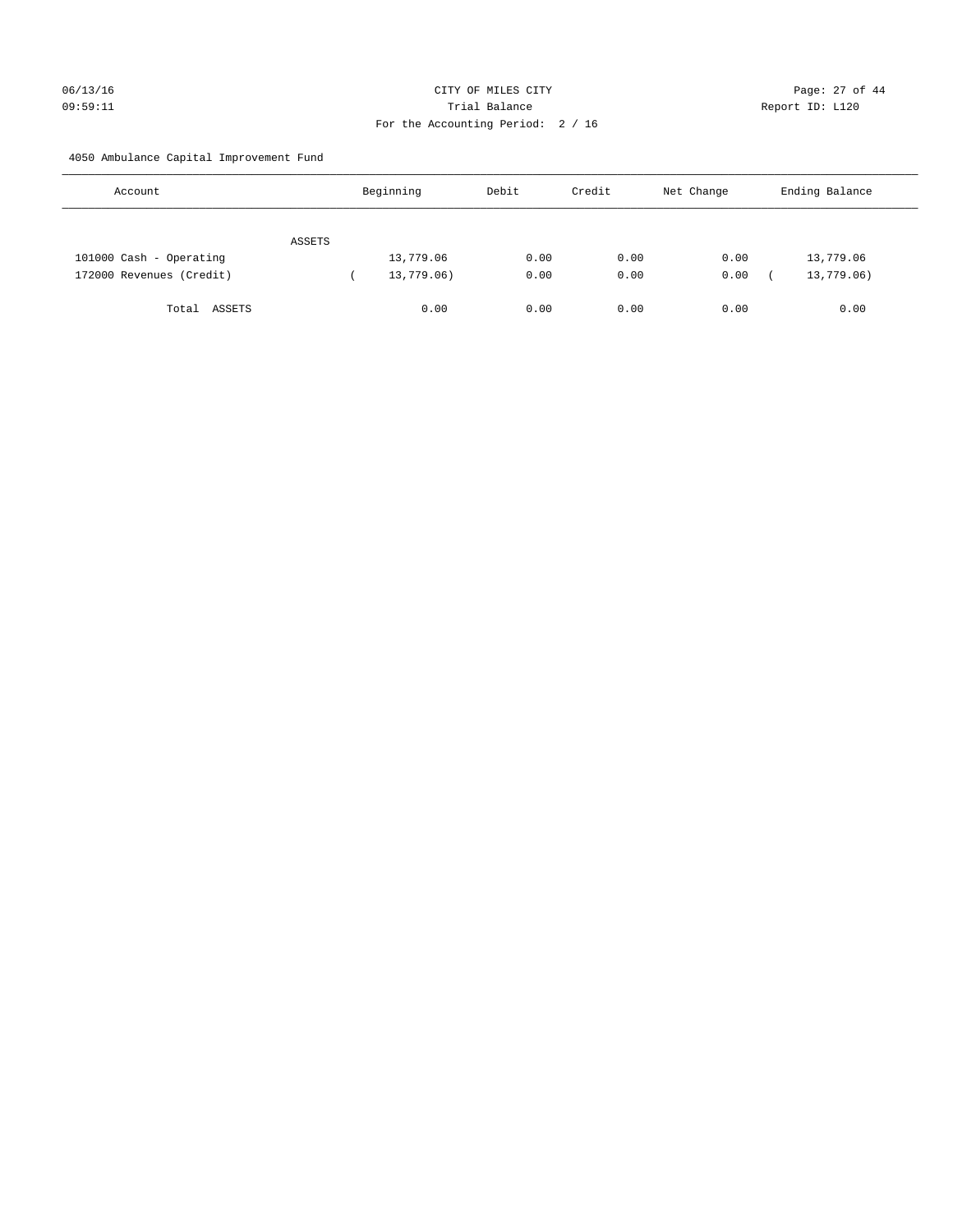# 06/13/16 Page: 28 of 44 09:59:11 Trial Balance Report ID: L120 For the Accounting Period: 2 / 16

## 4056 Airport- Capital Improvement Plan

| Account                              | Beginning                   | Debit    | Credit       | Net Change   | Ending Balance |
|--------------------------------------|-----------------------------|----------|--------------|--------------|----------------|
|                                      |                             |          |              |              |                |
|                                      |                             |          |              |              |                |
| ASSETS                               |                             |          |              |              |                |
| 101000 Cash - Operating              | 65,395.56                   | 970.54   | 750.00       | 220.54       | 65,616.10      |
| 172000 Revenues (Credit)             | 71,208.56)                  | 0.00     | 970.54 (     | 970.54)      | 72, 179.10)    |
|                                      |                             |          |              |              |                |
| Total ASSETS                         | 5.813.00                    | 970.54   | $1,720.54$ ( | $750.00$ ) ( | 6, 563.00)     |
|                                      | LIABILITIES AND FUND EQUITY |          |              |              |                |
| 202000 Accounts Payable              | 0.00                        | 750.00   | 750.00       | 0.00         | 0.00           |
| 242000 Expenditures (Debit)          | 5,813.00)                   | 750.00   | 0.00(        | 750.00)      | 6, 563.00)     |
| LIABILITIES AND FUND EQUITY<br>Total | 5.813.00                    | 1,500.00 | $750.00$ $($ | 750.00)      | 6, 563.00      |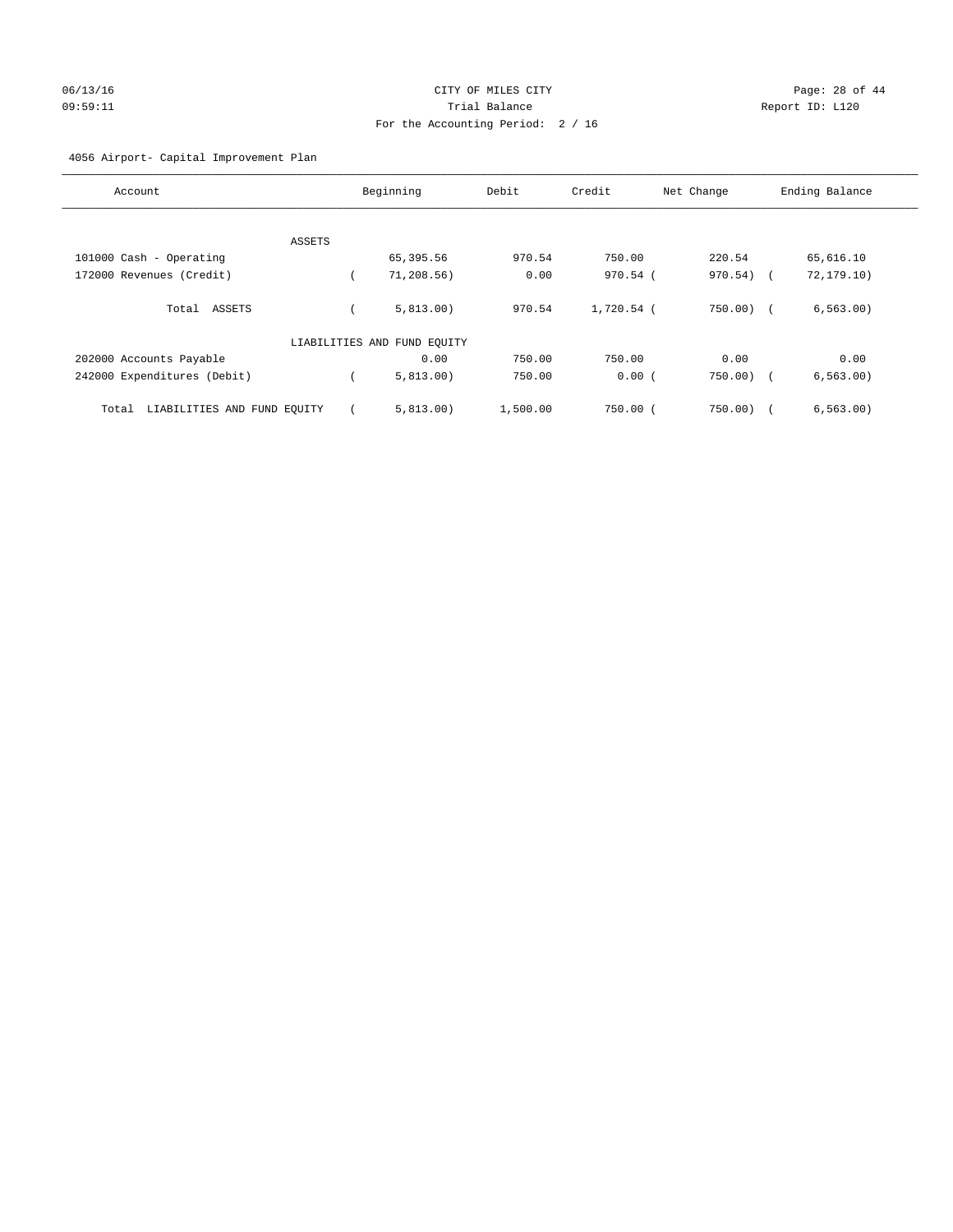## 06/13/16 Page: 29 of 44 09:59:11 **Trial Balance Constanting Trial Balance Report ID:** L120 For the Accounting Period: 2 / 16

4060 CAPITAL IMPROV-PUBLIC WORKS

| Account                              |          | Beginning                   | Debit      | Credit       | Net Change       | Ending Balance |
|--------------------------------------|----------|-----------------------------|------------|--------------|------------------|----------------|
|                                      |          |                             |            |              |                  |                |
|                                      | ASSETS   |                             |            |              |                  |                |
| 101000 Cash - Operating              |          | 67,904.49                   | 245,073.00 | 48,900.00    | 196,173.00       | 264,077.49     |
| 122000 Accounts Receivable           |          | 720.00                      | 0.00       | 720.00 (     | 720.00)          | 0.00           |
| 172000 Revenues (Credit)             | $\left($ | 12, 316, 00)                | 0.00       | 244,353.00 ( | $244, 353, 00$ ( | 256,669.00     |
| Total ASSETS                         |          | 56,308.49                   | 245,073.00 | 293,973.00 ( | 48,900.00)       | 7,408.49       |
|                                      |          | LIABILITIES AND FUND EQUITY |            |              |                  |                |
| 202000 Accounts Payable              |          | 0.00                        | 48,900.00  | 48,900.00    | 0.00             | 0.00           |
| 242000 Expenditures (Debit)          |          | 78,899.72)                  | 48,900.00  | 0.00(        | 48,900.00)       | 127,799.72)    |
| 271000 Unreserved Fund Balance       |          | 135,208.21                  | 0.00       | 0.00         | 0.00             | 135,208.21     |
| LIABILITIES AND FUND EQUITY<br>Total |          | 56,308.49                   | 97,800.00  | 48,900.00 (  | 48,900.00)       | 7,408.49       |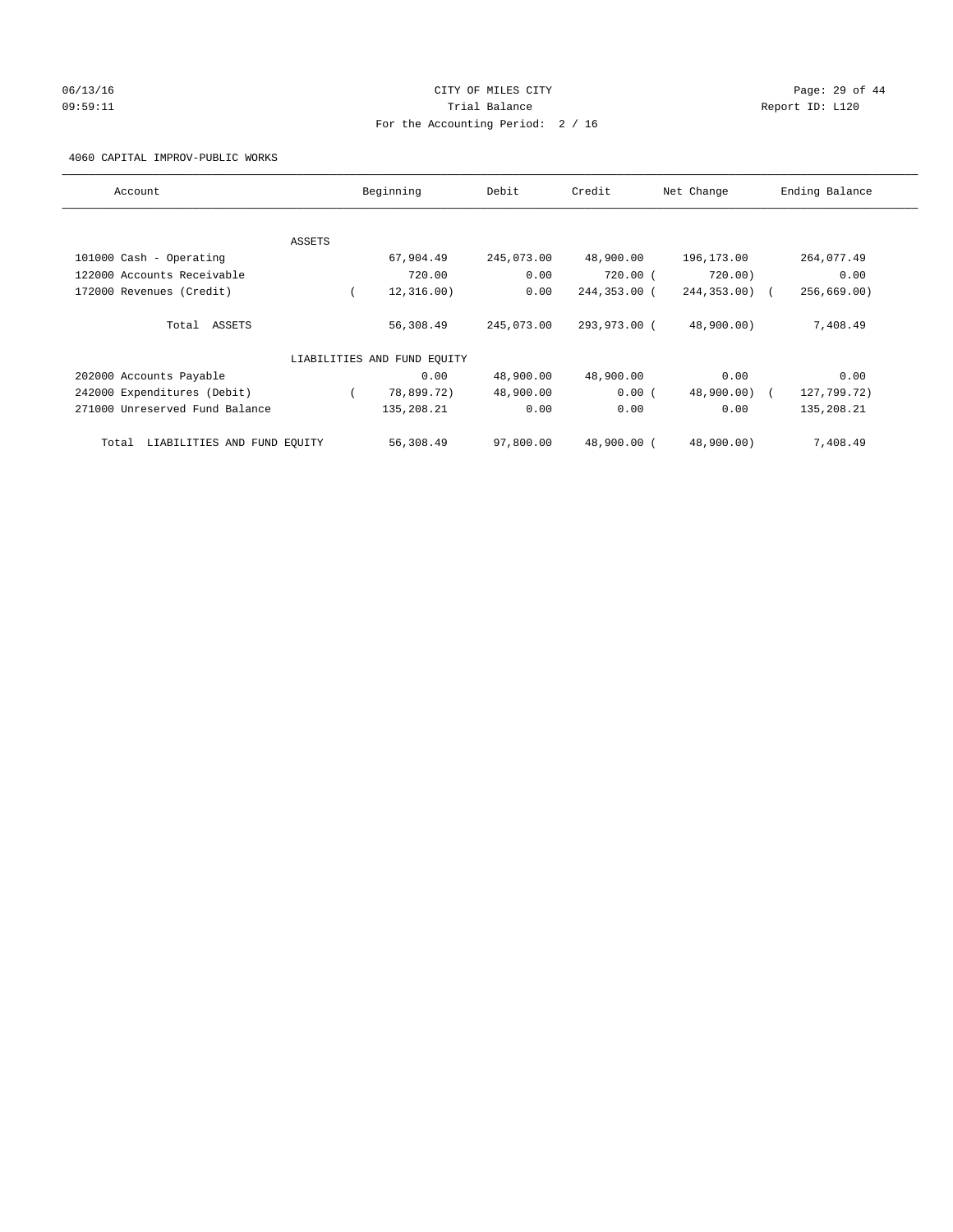## 06/13/16 Page: 30 of 44 09:59:11 Trial Balance Report ID: L120 For the Accounting Period: 2 / 16

#### 5210 WATER UTILITY

| Account                                                   | Beginning                   | Debit        | Credit       | Net Change  | Ending Balance          |
|-----------------------------------------------------------|-----------------------------|--------------|--------------|-------------|-------------------------|
|                                                           |                             |              |              |             |                         |
| ASSETS<br>101000 Cash - Operating                         | 2,354,532.85                | 153, 169. 31 | 123, 427. 21 | 29,742.10   | 2,384,274.95            |
| 101010 Deposit Cash                                       | 92,150.00                   | 3,800.00     | 1,600.00     | 2,200.00    | 94,350.00               |
| 102240 Cash - Replacement & Depreciation                  | 1,489,589.35                | 0.00         | 0.00         | 0.00        | 1,489,589.35            |
| 102250 Cash - System Devlopment Fees                      | 274,673.25                  | 0.00         | 0.00         | 0.00        | 274,673.25              |
| 102270 Cash - Curb Stop Replacement Fee                   | 254,164.47                  | 5,205.58     | 1,754.58     | 3,451.00    | 257,615.47              |
| 102312 RevBnd/CurYearDebt-DNRC/CarbonTank                 | 29, 352.87                  | 11,532.19    | 0.00         | 11,532.19   | 40,885.06               |
| 102313 RevBnd/CurYearDebt-DNRC/NE WtrLine                 | 17,431.56                   | 11,822.60    | 0.00         | 11,822.60   | 29, 254.16              |
| 102315 RevBnd/CurYearDebt-ARRA/NE Water Li                | 1,469.02                    | 1,483.96     | 0.00         | 1,483.96    | 2,952.98                |
| 102322 RevBnd/Reserve-DNRC/CarbonTank                     | 153,009.00                  | 0.00         | 0.00         | 0.00        | 153,009.00              |
| 102323 RevBnd/Reserve-DNRC/NE WtrLine                     | 128,653.00                  | 0.00         | 0.00         | 0.00        | 128,653.00              |
| 102325 RevBnd/Reserve-ARRA B-NE Waterline                 | 18,245.00                   | 0.00         | 0.00         | 0.00        | 18,245.00               |
| 103000 Petty Cash                                         | 330.00                      | 0.00         | 0.00         | 0.00        | 330.00                  |
| 122000 Accounts Receivable                                | 158,364.56                  | 137, 514.53  | 143,759.63 ( | 6, 245.10)  | 152, 119.46             |
| 122020 Accounts Receivable-\$2.00 State Ass               | 6,961.18                    | 0.00         | $5,610.34$ ( | 5,610.34)   | 1,350.84                |
| 162000 Deferred outflows-GASB68                           | 33,300.00                   | 0.00         | 0.00         | 0.00        | 33,300.00               |
| 172000 Revenues (Credit)                                  | 1,342,248.45)<br>$\sqrt{2}$ | 404.21       | 134,129.16 ( | 133,724.95) | 1,475,973.40)           |
| 181000 Land                                               | 41,844.00                   | 0.00         | 0.00         | 0.00        | 41,844.00               |
| 182000 Buildings                                          | 22,997.00                   | 0.00         | 0.00         | 0.00        | 22,997.00               |
| 182100 Allowance for Depr - Buildings (Cre(               | 22,997.00)                  | 0.00         | 0.00         | 0.00        | 22,997.00)              |
| 186000 Machinery and Equipment                            | 427, 225. 70                | 0.00         | 0.00         | 0.00        | 427, 225.70             |
| 186100 Allowance for Depr - Machinery & Eq(               | 240,585.00)                 | 0.00         | 0.00         | 0.00        | 240,585.00)             |
| 188000 Const. Work in Progress-NE Wtr Line                | 31,779.84                   | 0.00         | 0.00         | 0.00        | 31,779.84               |
| 189100 Source of Supply                                   | 3, 448, 234.49              | 0.00         | 0.00         | 0.00        | 3, 448, 234.49          |
| 189110 Allowance for Depreciation - Source(               | 500,747.00)                 | 0.00         | 0.00         | 0.00        | 500,747.00)<br>$\left($ |
| 189300 Treatment Plant                                    | 3,716,158.00                | 0.00         | 0.00         | 0.00        | 3,716,158.00            |
| 189310 Allowance for Depr - Treatment Plan( 1,838,549.00) |                             | 0.00         | 0.00         | 0.00        | (1,838,549.00)          |
| 189400 Transmission & Distribution                        | 12,951,364.97               | 0.00         | 0.00         | 0.00        | 12,951,364.97           |
| 189410 Allowance for Depr - Trans & Distri( 3,518,876.00) |                             | 0.00         | 0.00         | 0.00        | 3,518,876.00)           |
|                                                           |                             |              |              |             |                         |
| Total ASSETS                                              | 18, 187, 827.66             | 324,932.38   | 410,280.92 ( | 85, 348.54) | 18, 102, 479. 12        |
|                                                           | LIABILITIES AND FUND EQUITY |              |              |             |                         |
| 202000 Accounts Payable                                   | 69,385.37                   | 21,789.46    | 21,789.46    | 0.00        | 69,385.37               |
| 214000 Deposits Payable                                   | 92,300.00                   | 1,600.00     | 3,800.00     | 2,200.00    | 94,500.00               |
| 214010 Refunds Payable<br>$\left($                        | 179.50)                     | 369.32       | 369.32       | 0.00        | 179.50)                 |
| 223899 Deferred inflows-GASB 68                           | 111,493.00                  | 0.00         | 0.00         | 0.00        | 111,493.00              |
| 231000 BONDS PAYABLE                                      | 4,827,000.00                | 0.00         | 0.00         | 0.00        | 4,827,000.00            |
| 237000 Net Pension liability-GASB 68                      | 429,854.00                  | 0.00         | 0.00         | 0.00        | 429,854.00              |
| 238000 Other Post Employment Benefits                     | 3,355.00                    | 0.00         | 0.00         | 0.00        | 3,355.00                |
| 239000 Compensated Absences Payable                       | 84,788.00                   | 0.00         | 0.00         | 0.00        | 84,788.00               |
| 242000 Expenditures (Debit)                               | 885, 527.07)                | 96,126.22    | 8,577.68 (   | 87,548.54)  | 973,075.61)             |
| 250300 Reserve Revenue Bond - Current Debt                | 323, 303.85                 | 0.00         | 0.00         | 0.00        | 323, 303.85             |
| 250500 Reserve - System Dev Fees                          | 171,098.25                  | 0.00         | 0.00         | 0.00        | 171,098.25              |
| 250600 Reserve for Replacement & Depreciat                | 1,351,889.30                | 0.00         | 0.00         | 0.00        | 1,351,889.30            |
| 271000 Unreserved Fund Balance                            | 493,065.00)                 | 0.00         | 0.00         | 0.00        | 493,065.00)             |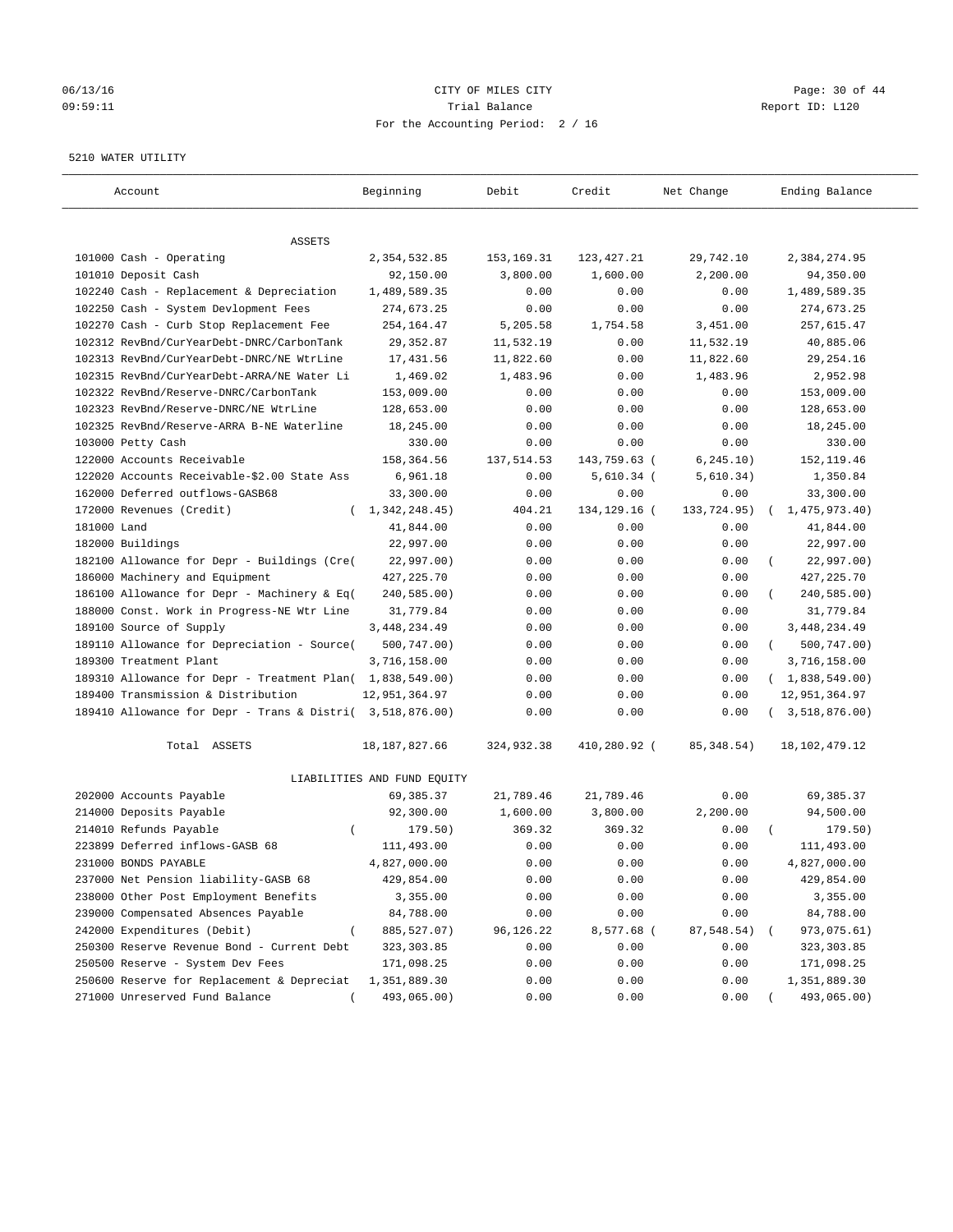# 06/13/16 Page: 31 of 44 09:59:11 **Trial Balance Constanting Trial Balance Report ID:** L120 For the Accounting Period: 2 / 16

## 5210 WATER UTILITY

| Account                              | Beginning     | Debit      | Credit    | Net Change | Ending Balance |
|--------------------------------------|---------------|------------|-----------|------------|----------------|
| 272000 Unreserved Retained Earnings  | 12,102,132.46 | 0.00       | 0.00      | 0.00       | 12,102,132.46  |
| LIABILITIES AND FUND EQUITY<br>Total | 18,187,827.66 | 119,885.00 | 34,536.46 | 85,348.54  | 18,102,479.12  |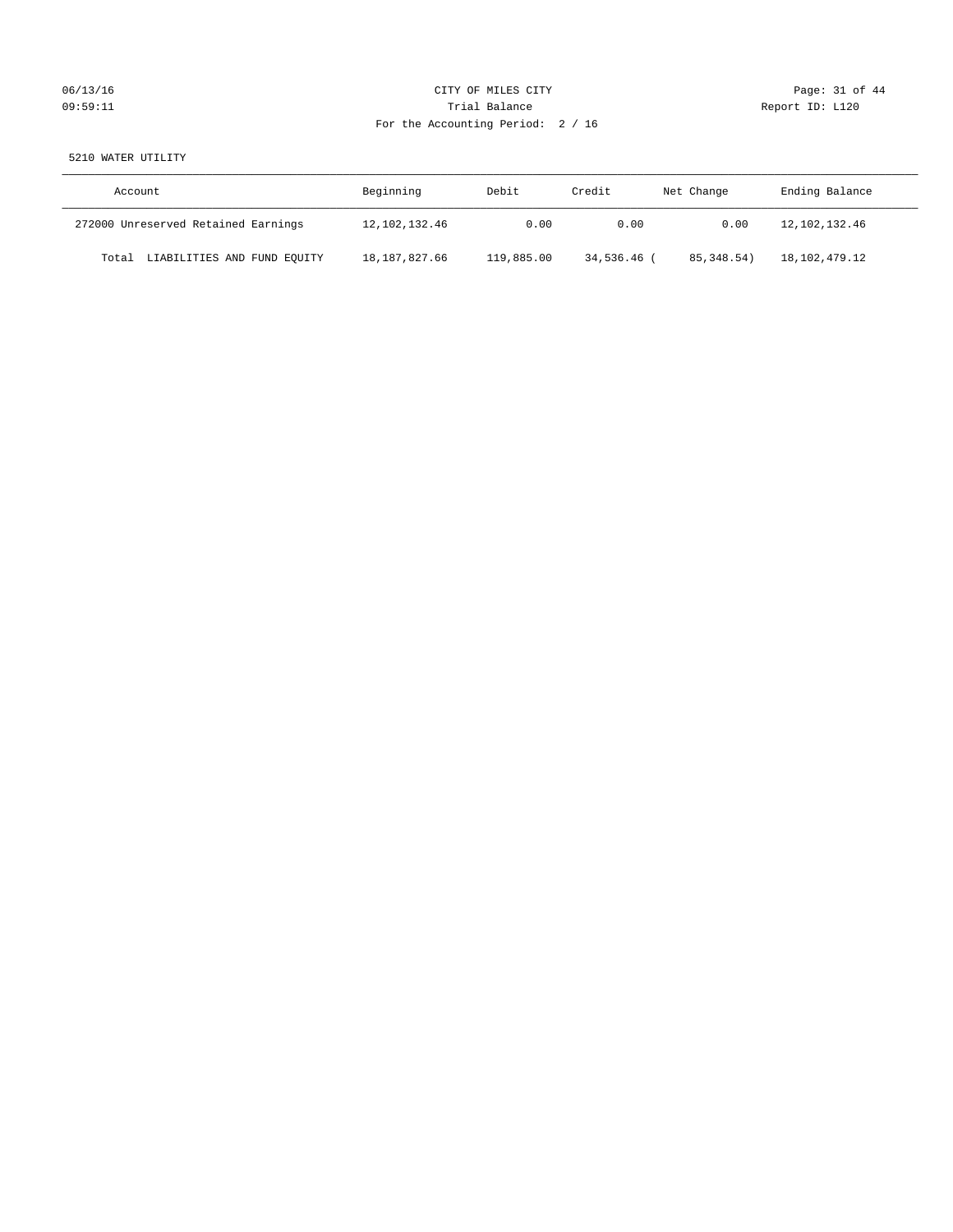## 06/13/16 Page: 32 of 44 09:59:11 Trial Balance Report ID: L120 For the Accounting Period: 2 / 16

#### 5310 SEWER UTILITY

| Account                                                   | Beginning                   | Debit       | Credit        | Net Change   | Ending Balance   |
|-----------------------------------------------------------|-----------------------------|-------------|---------------|--------------|------------------|
| <b>ASSETS</b>                                             |                             |             |               |              |                  |
| 101000 Cash - Operating                                   | 216,661.35                  | 95,668.44   | 65, 252. 75   | 30, 415.69   | 247,077.04       |
| 102240 Cash - Replacement & Depreciation                  | 195,098.39                  | 0.00        | 0.00          | 0.00         | 195,098.39       |
| 102250 Cash - System Devlopment Fees                      | 138,120.91                  | 0.00        | 0.00          | 0.00         | 138,120.91       |
| 102280 WWtr Treatment Plant-Phase I Constr                | 575,694.46                  | 0.00        | 0.00          | 0.00         | 575,694.46       |
| 102316 RevBnd/CurYearDebt-Phase 1 Haynes L                | 108,774.75                  | 8,385.83    | 0.00          | 8,385.83     | 117,160.58       |
| 102390 REV BOND/RESERVE-Sewer Phase 1                     | 101,735.00                  | 0.00        | 0.00          | 0.00         | 101,735.00       |
| 122000 Accounts Receivable                                | 107,404.76                  | 91,402.95   | 91,480.32 (   | 77.37)       | 107, 327.39      |
| 162000 Deferred outflows-GASB68                           | 25, 347.00                  | 0.00        | 0.00          | 0.00         | 25, 347.00       |
| 172000 Revenues (Credit)                                  | 651, 645. 64)               | 12.95       | 92,191.37 (   | 92,178.42)   | 743,824.06)      |
| 181000 Land                                               | 2.00                        | 0.00        | 0.00          | 0.00         | 2.00             |
| 186000 Machinery and Equipment                            | 712,525.05                  | 0.00        | 0.00          | 0.00         | 712,525.05       |
| 186100 Allowance for Depr - Machinery & Eq(               | 381,553.00)                 | 0.00        | 0.00          | 0.00         | 381,553.00)      |
| 188000 Const. Work in Progress-NE Wtr Line                | 21,751.61                   | 0.00        | 0.00          | 0.00         | 21,751.61        |
| 189300 Treatment Plant                                    | 4,648,138.96                | 0.00        | 0.00          | 0.00         | 4,648,138.96     |
| 189310 Allowance for Depr - Treatment Plan(               | 1,279,806.00)               | 0.00        | 0.00          | 0.00         | (1, 279, 806.00) |
| 189400 Transmission & Distribution                        | 4,028,819.40                | 0.00        | 0.00          | 0.00         | 4,028,819.40     |
| 189410 Allowance for Depr - Trans & Distri( 1,304,502.00) |                             | 0.00        | 0.00          | 0.00         | 1,304,502.00)    |
| Total ASSETS                                              | 7,262,567.00                | 195,470.17  | 248,924.44 (  | 53, 454. 27) | 7,209,112.73     |
|                                                           | LIABILITIES AND FUND EQUITY |             |               |              |                  |
| 202000 Accounts Payable                                   | 0.00                        | 7,282.24    | 7,282.24      | 0.00         | 0.00             |
| 223899 Deferred inflows-GASB 68                           | 84,866.00                   | 0.00        | 0.00          | 0.00         | 84,866.00        |
| 231300 Bonds Pay 1979 Issue                               | 1,336,000.00                | 0.00        | 0.00          | 0.00         | 1,336,000.00     |
| 237000 Net Pension liability-GASB 68                      | 327,195.00                  | 0.00        | 0.00          | 0.00         | 327,195.00       |
| 238000 Other Post Employment Benefits                     | 2,580.00                    | 0.00        | 0.00          | 0.00         | 2,580.00         |
| 239000 Compensated Absences Payable                       | 67,128.00                   | 0.00        | 0.00          | 0.00         | 67,128.00        |
| 242000 Expenditures (Debit)<br>$\left($                   | 935,683.32)                 | 56,871.38   | $3,417.11$ (  | 53, 454. 27) | 989, 137.59)     |
| 250500 Reserve - System Dev Fees                          | 82,925.91                   | 0.00        | 0.00          | 0.00         | 82,925.91        |
| 250600 Reserve for Replacement & Depreciat                | 1,666,491.83                | 0.00        | 0.00          | 0.00         | 1,666,491.83     |
| 271000 Unreserved Fund Balance<br>$\left($                | 376,601.00)                 | 0.00        | 0.00          | 0.00         | 376,601.00)      |
| 272000 Unreserved Retained Earnings                       | 5,007,664.58                | 0.00        | 0.00          | 0.00         | 5,007,664.58     |
| Total LIABILITIES AND FUND EQUITY                         | 7,262,567.00                | 64, 153. 62 | $10,699.35$ ( | 53, 454. 27) | 7,209,112.73     |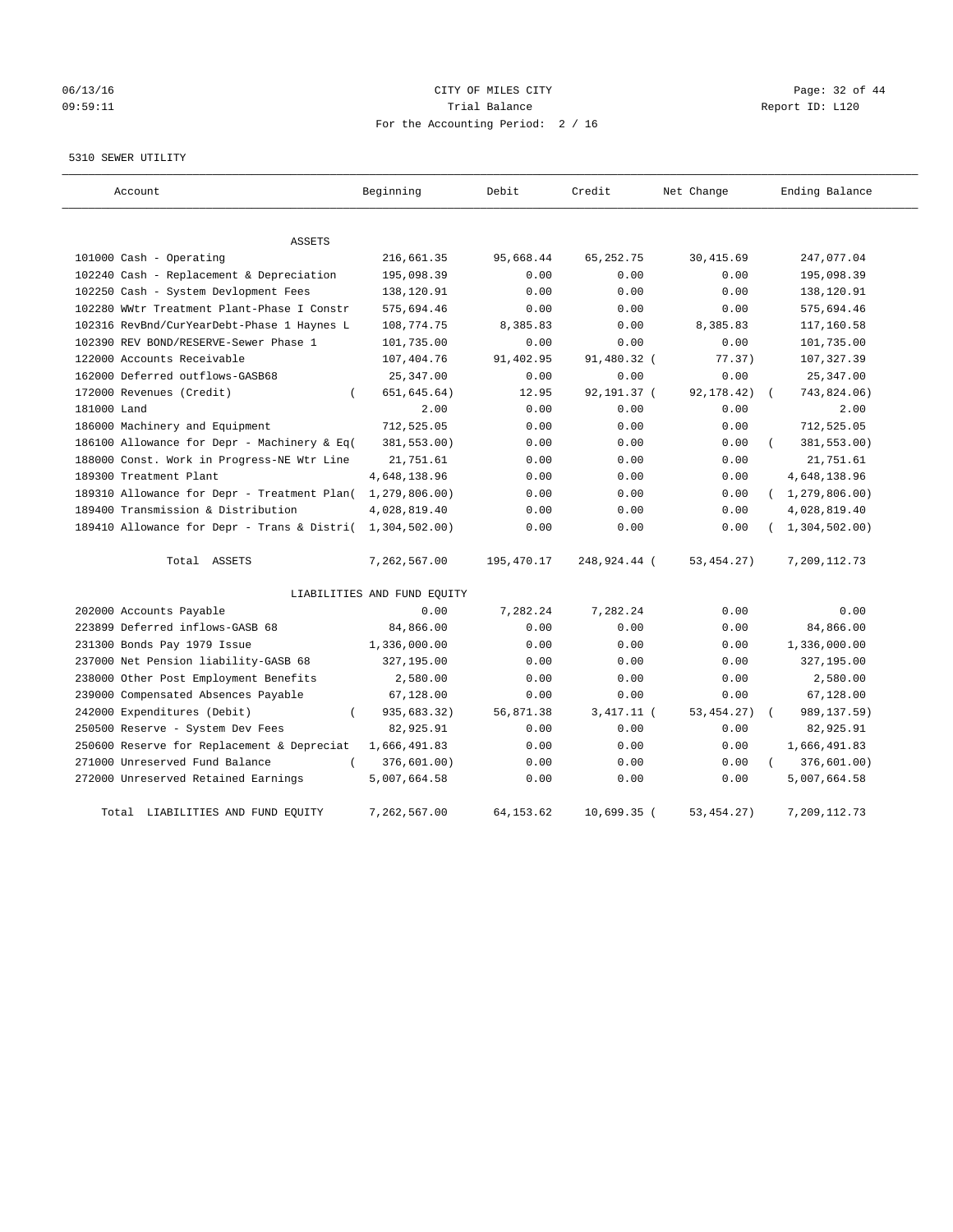## 06/13/16 Page: 33 of 44 09:59:11 Trial Balance Report ID: L120 For the Accounting Period: 2 / 16

#### 5510 AMBULANCE FUND

| Account                                           | Beginning                   | Debit     | Credit       | Net Change  | Ending Balance             |
|---------------------------------------------------|-----------------------------|-----------|--------------|-------------|----------------------------|
| ASSETS                                            |                             |           |              |             |                            |
| 101000 Cash - Operating<br>$\left($               | 253,823.60)                 | 37,541.32 | 38,350.60 (  | 809.28)     | 254,632.88)<br>$\sqrt{2}$  |
| 113211 Taxes Receivable - Real 2011               | 19.68                       | 0.00      | 0.00         | 0.00        | 19.68                      |
| 113213 Tax Receivables Real-2013                  | 3.57                        | 0.00      | $0.47$ (     | 0.47)       | 3.10                       |
| 113214 Taxes Receivable- Real 2014                | 27.32                       | 0.00      | 16.98(       | 16.98)      | 10.34                      |
| 113215 Tax Receivables Real-2015<br>$\left($      | 4,684.17)                   | 0.00      | $27.84$ (    | 27.84)      | 4,712.01)                  |
| 115208 Taxes Receivable - Personal 2008           | 0.01                        | 0.00      | 0.00         | 0.00        | 0.01                       |
| 115214 Taxes Receivable Personal 2014<br>$\left($ | 0.01)                       | 0.00      | 0.00         | 0.00        | 0.01)                      |
| 115215 Taxes Receivable Personal-2015             | 4.90                        | 0.00      | $1.80$ $($   | 1.80)       | 3.10                       |
| 122000 Accounts Receivable                        | 318, 427.56                 | 51,444.17 | 51,733.20 (  | 289.03)     | 318, 138.53                |
| 122100 Acct Receivable                            | 136,018.20)                 | 0.00      | 0.00         | 0.00        | 136,018.20)                |
| 162000 Deferred outflows-GASB68                   | 23, 211.00                  | 0.00      | 0.00         | 0.00        | 23, 211.00                 |
| 172000 Revenues (Credit)<br>$\left($              | 469, 957.83)                | 0.30      | 51,497.93 (  | 51, 497.63) | 521, 455.46)<br>$\sqrt{2}$ |
| 186000 Machinery and Equipment                    | 411, 482.11                 | 0.00      | 0.00         | 0.00        | 411, 482.11                |
| 186100 Allowance for Depr - Machinery & Eq(       | 227,888.00)                 | 0.00      | 0.00         | 0.00        | 227,888.00)                |
| Total ASSETS<br>$\left($                          | 339, 195.66)                | 88,985.79 | 141,628.82 ( | 52, 643.03) | 391,838.69)                |
|                                                   | LIABILITIES AND FUND EQUITY |           |              |             |                            |
| 202000 Accounts Payable                           | 0.00                        | 8,782.75  | 8,782.75     | 0.00        | 0.00                       |
| 223100 Deferred Revenue - Real Prop Taxes (       | 4,785.94)                   | 45.29     | 0.00(        | 45.29)      | 4,831.23)                  |
| 223200 Deferred Revenue - Pers Prop Taxes (       | 18.10)                      | 1.80      | 0.00(        | 1.80)       | 19.90)                     |
| 223899 Deferred inflows-GASB 68                   | 25,139.00                   | 0.00      | 0.00         | 0.00        | 25, 139.00                 |
| 235000 CONTRACTS/NOTES/LOANS PAYABLE              | 39,500.22                   | 0.00      | 0.00         | 0.00        | 39,500.22                  |
| 237000 Net Pension liability-GASB 68              | 126,566.00                  | 0.00      | 0.00         | 0.00        | 126,566.00                 |
| 238000 Other Post Employment Benefits             | 1,427.00                    | 0.00      | 0.00         | 0.00        | 1,427.00                   |
| 239000 Compensated Absences Payable               | 23,803.00                   | 0.00      | 0.00         | 0.00        | 23,803.00                  |
| 242000 Expenditures (Debit)<br>$\left($           | 386, 115.44)                | 54,796.41 | $2,200.47$ ( | 52,595.94)  | 438,711.38)                |
| 271000 Unreserved Fund Balance                    | 121, 630.00)                | 0.00      | 0.00         | 0.00        | 121,630.00)                |
| 272000 Unreserved Retained Earnings               | 43,081.40)                  | 0.00      | 0.00         | 0.00        | 43,081.40)                 |
| LIABILITIES AND FUND EQUITY<br>Total              | 339,195.66)                 | 63,626.25 | 10,983.22 (  | 52,643.03)  | 391,838.69)                |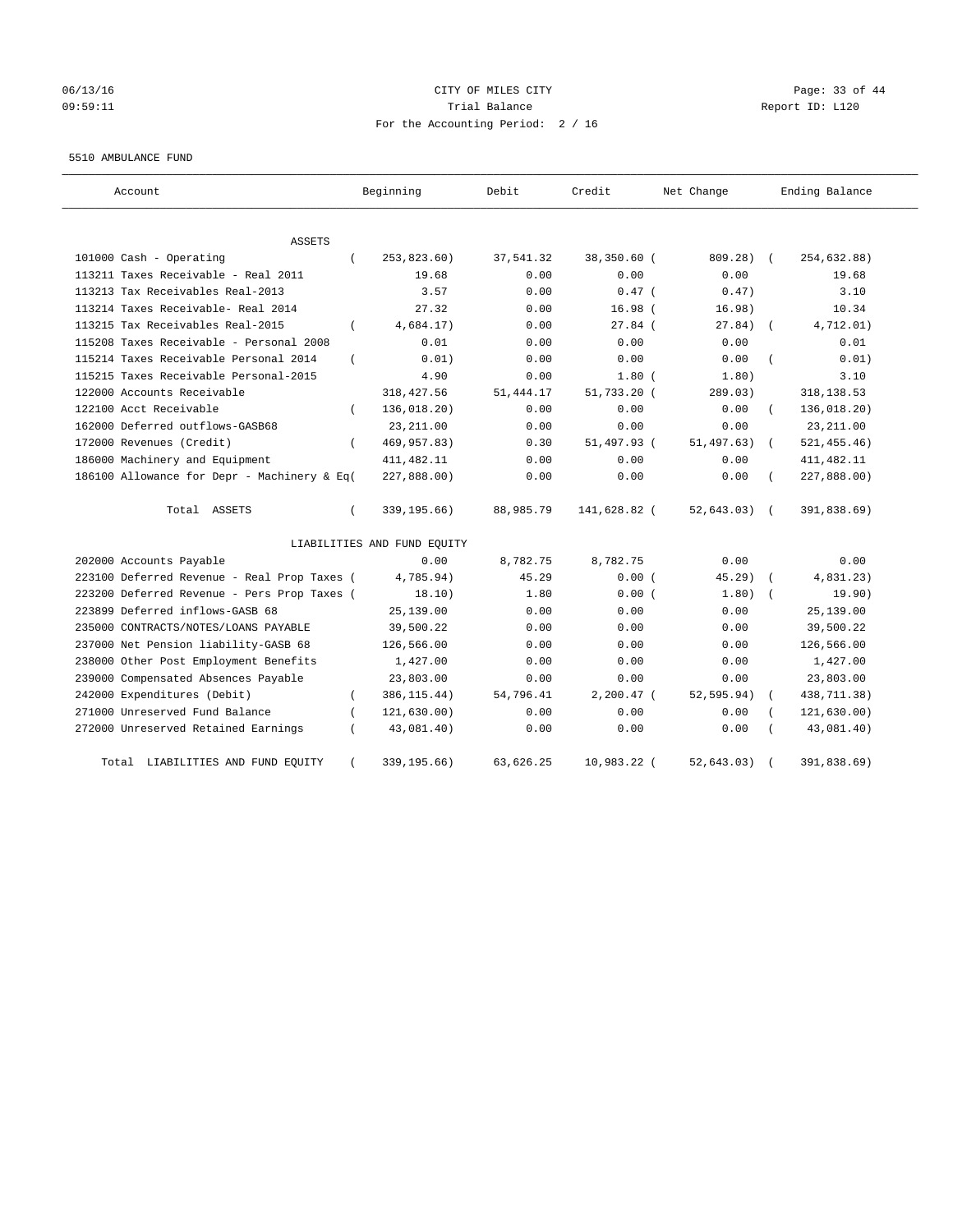# 06/13/16 Page: 34 of 44 09:59:11 Trial Balance Report ID: L120 For the Accounting Period: 2 / 16

#### 5610 AIRPORT OPERATING

| Account                                      | Beginning                   | Debit     | Credit       | Net Change  | Ending Balance              |
|----------------------------------------------|-----------------------------|-----------|--------------|-------------|-----------------------------|
|                                              |                             |           |              |             |                             |
| ASSETS                                       |                             |           |              |             |                             |
| 101000 Cash - Operating<br>$\overline{(\ }$  | 137,848.98)                 | 30,166.27 | 52,929.76 (  | 22,763.49)  | 160, 612.47)<br>$\sqrt{2}$  |
| 101100 Cash-FAA Grant/St Loan-2008           | 6,748.74                    | 0.00      | 0.00         | 0.00        | 6,748.74                    |
| 102230 Cash - Surplus/Credit Card Acct       | 94.29                       | 6,843.81  | 6,843.81     | 0.00        | 94.29                       |
| 103000 Petty Cash                            | 100.00                      | 0.00      | 0.00         | 0.00        | 100.00                      |
| 113211 Taxes Receivable - Real 2011          | 11.57                       | 0.00      | 0.00         | 0.00        | 11.57                       |
| 113213 Tax Receivables Real-2013             | 5.32                        | 0.00      | 0.70(        | 0.70)       | 4.62                        |
| 113214 Taxes Receivable- Real 2014           | 41.00                       | 0.00      | $25.47$ (    | 25.47)      | 15.53                       |
| 113215 Tax Receivables Real-2015<br>$\left($ | 7,025.78)                   | 0.00      | 41.76 (      | 41.76)      | 7,067.54)                   |
| 115208 Taxes Receivable - Personal 2008      | 0.02                        | 0.00      | 0.00         | 0.00        | 0.02                        |
| 115215 Taxes Receivable Personal-2015        | 7.35                        | 0.00      | 2.70(        | 2.70)       | 4.65                        |
| 141000 Prepaid Expense                       | 4,615.00                    | 0.00      | 0.00         | 0.00        | 4,615.00                    |
| 162000 Deferred outflows-GASB68              | 5,629.00                    | 0.00      | 0.00         | 0.00        | 5,629.00                    |
| 172000 Revenues (Credit)                     | 4,108,493.97)               | 0.00      | 29, 254.97 ( | 29, 254.97) | 4, 137, 748.94)<br>$\left($ |
| 181000 Land                                  | 19,983.00                   | 0.00      | 0.00         | 0.00        | 19,983.00                   |
| 182000 Buildings                             | 677,537.00                  | 0.00      | 0.00         | 0.00        | 677,537.00                  |
| 182100 Allowance for Depr - Buildings (Cre(  | 347,980.00)                 | 0.00      | 0.00         | 0.00        | 347,980.00)                 |
| 184000 Improvements Other Than Buildings     | 8,543,759.48                | 0.00      | 0.00         | 0.00        | 8,543,759.48                |
| 184100 Allowance for Depr - Imp Other Than(  | 2, 395, 730.00              | 0.00      | 0.00         | 0.00        | (2, 395, 730.00)            |
| 186000 Machinery and Equipment               | 852,420.59                  | 0.00      | 0.00         | 0.00        | 852,420.59                  |
| 186100 Allowance for Depr - Machinery & Eq(  | 349,249.00)                 | 0.00      | 0.00         | 0.00        | 349,249.00)                 |
| 188000 Const. Work in Progress-NE Wtr Line   | 28,749.05                   | 0.00      | 0.00         | 0.00        | 28,749.05                   |
| Total ASSETS                                 | 2,793,373.68                | 37,010.08 | 89,099.17 (  | 52,089.09)  | 2,741,284.59                |
|                                              | LIABILITIES AND FUND EQUITY |           |              |             |                             |
| 202000 Accounts Payable                      | 0.00                        | 39,662.31 | 39,662.31    | 0.00        | 0.00                        |
| 223100 Deferred Revenue - Real Prop Taxes (  | 7,178.44)                   | 67.93     | 0.00(        | 67.93)      | 7,246.37)                   |
| 223200 Deferred Revenue - Pers Prop Taxes (  | 27.14)                      | 2.70      | 0.00(        | 2.70)       | 29.84)                      |
| 223899 Deferred inflows-GASB 68              | 18,846.00                   | 0.00      | 0.00         | 0.00        | 18,846.00                   |
| 235000 CONTRACTS/NOTES/LOANS PAYABLE         | 12,984.44                   | 0.00      | 0.00         | 0.00        | 12,984.44                   |
| 235150 LTrm Pay/MT Aeronautics               | 14,763.00                   | 0.00      | 0.00         | 0.00        | 14,763.00                   |
| 237000 Net Pension liability-GASB 68         | 72,658.00                   | 0.00      | 0.00         | 0.00        | 72,658.00                   |
| 238000 Other Post Employment Benefits        | 670.00                      | 0.00      | 0.00         | 0.00        | 670.00                      |
| 239000 Compensated Absences Payable          | 1,743.00                    | 0.00      | 0.00         | 0.00        | 1,743.00                    |
| 242000 Expenditures (Debit)<br>$\left($      | 4, 253, 990.63)             | 52,929.76 | 911.30 (     | 52,018.46)  | 4,306,009.09                |
| 250600 Reserve for Replacement & Depreciat   | 18,913.67                   | 0.00      | 0.00         | 0.00        | 18,913.67                   |
| 271000 Unreserved Fund Balance               | 80, 253.00)                 | 0.00      | 0.00         | 0.00        | 80, 253.00)                 |
| 272000 Unreserved Retained Earnings          | 6,994,244.78                | 0.00      | 0.00         | 0.00        | 6,994,244.78                |
| Total LIABILITIES AND FUND EQUITY            | 2,793,373.68                | 92,662.70 | 40,573.61 (  | 52,089.09)  | 2,741,284.59                |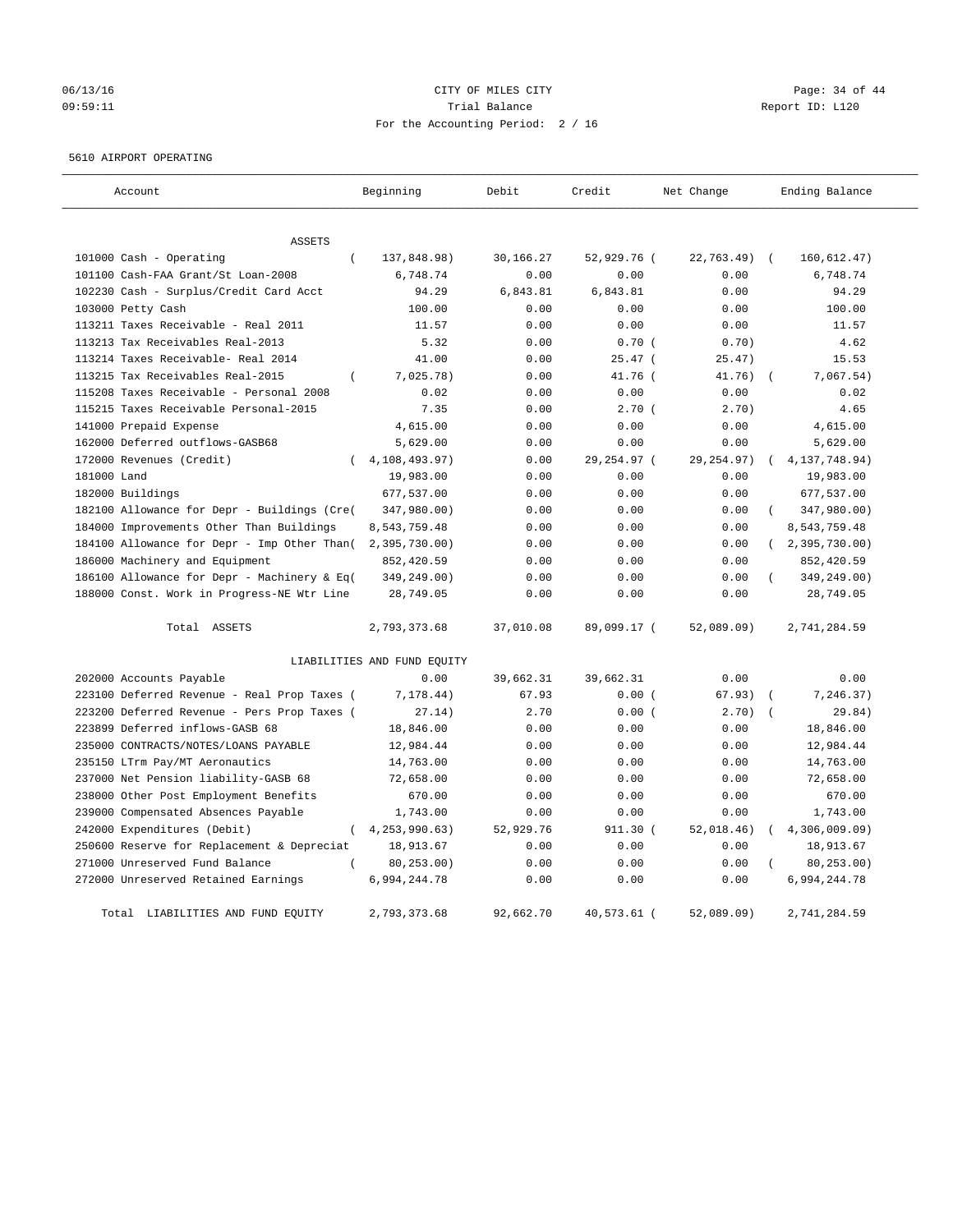## 06/13/16 Page: 35 of 44 09:59:11 **Trial Balance Constanting Trial Balance Report ID:** L120 For the Accounting Period: 2 / 16

#### 6040 PUBLIC WORKS

| Account                              | Beginning                   | Debit     | Credit      | Net Change | Ending Balance |
|--------------------------------------|-----------------------------|-----------|-------------|------------|----------------|
| <b>ASSETS</b>                        |                             |           |             |            |                |
| 101000 Cash - Operating              | 83,960.20                   | 282.02    | 13,276.97 ( | 12,994.95) | 70,965.25      |
| 172000 Revenues (Credit)             | 64,782.98)                  | 0.00      | 0.00        | 0.00       | 64,782.98)     |
| Total ASSETS                         | 19,177.22                   | 282.02    | 13,276.97 ( | 12,994.95) | 6,182.27       |
|                                      | LIABILITIES AND FUND EQUITY |           |             |            |                |
| 202000 Accounts Payable              | 0.00                        | 667.67    | 667.67      | 0.00       | 0.00           |
| 239000 Compensated Absences Payable  | 16,339.00                   | 0.00      | 0.00        | 0.00       | 16,339.00      |
| 242000 Expenditures (Debit)          | 102, 350.86)                | 13,276.97 | 282.02 (    | 12,994.95) | 115, 345.81)   |
| 271000 Unreserved Fund Balance       | 8,453.63                    | 0.00      | 0.00        | 0.00       | 8,453.63       |
| 272000 Unreserved Retained Earnings  | 96,735.45                   | 0.00      | 0.00        | 0.00       | 96,735.45      |
| LIABILITIES AND FUND EQUITY<br>Total | 19,177.22                   | 13,944.64 | 949.69 (    | 12,994.95) | 6,182.27       |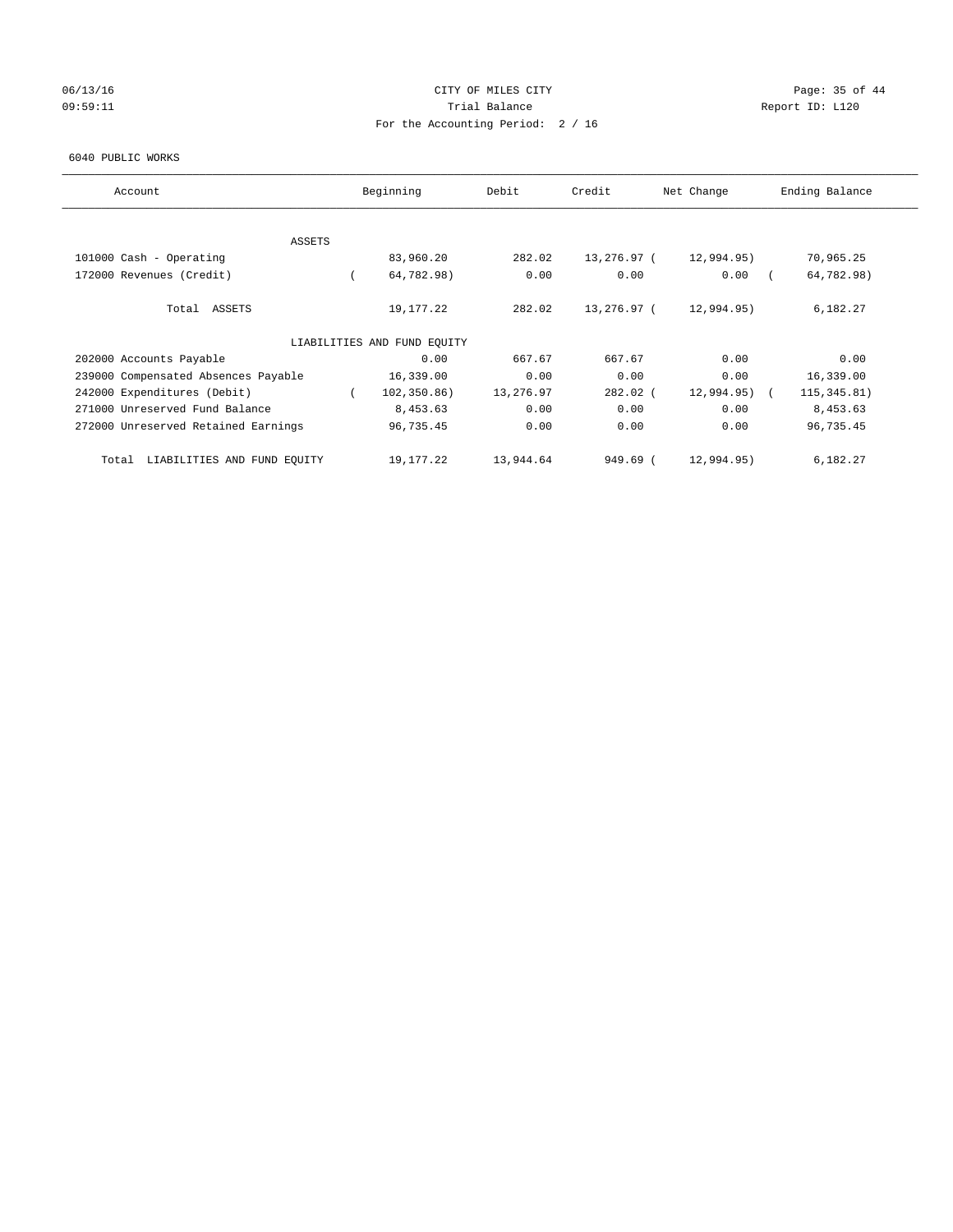## 06/13/16 Page: 36 of 44 09:59:11 **Trial Balance Constanting Trial Balance Report ID:** L120 For the Accounting Period: 2 / 16

## 7370 TBID

| Account                              | Beginning                   | Debit    | Credit   | Net Change | Ending Balance |
|--------------------------------------|-----------------------------|----------|----------|------------|----------------|
|                                      |                             |          |          |            |                |
|                                      | ASSETS                      |          |          |            |                |
| 101000 Cash - Operating              | 0.00                        | 3,878.00 | 3,878.00 | 0.00       | 0.00           |
| Total ASSETS                         | 0.00                        | 3,878.00 | 3,878.00 | 0.00       | 0.00           |
|                                      | LIABILITIES AND FUND EQUITY |          |          |            |                |
| 202000 Accounts Payable              | 0.00                        | 3,878.00 | 3,878.00 | 0.00       | 0.00           |
| 212500 Due to Others                 | 0.00                        | 3,878.00 | 3,878.00 | 0.00       | 0.00           |
| LIABILITIES AND FUND EQUITY<br>Total | 0.00                        | 7,756.00 | 7,756.00 | 0.00       | 0.00           |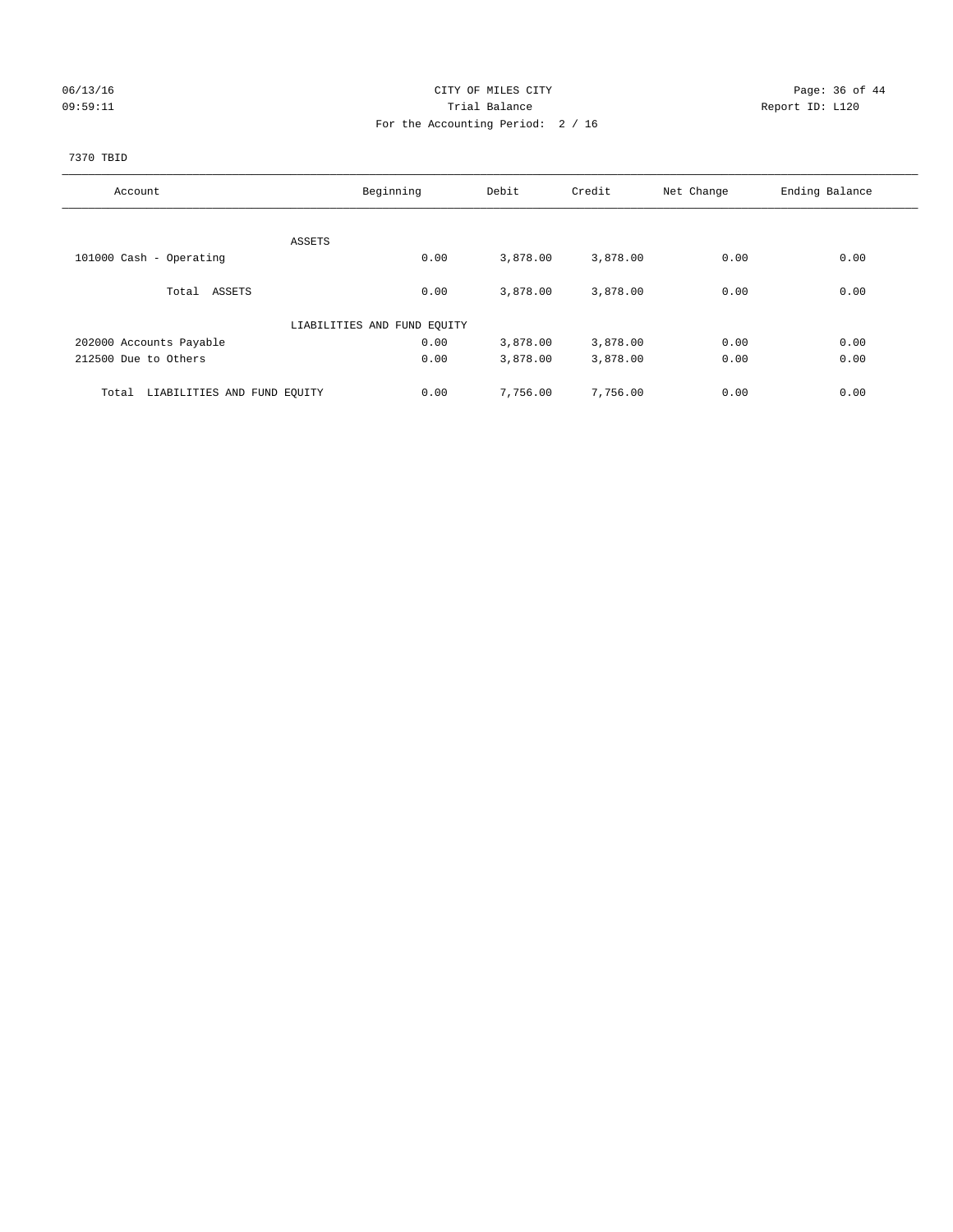# 06/13/16 Page: 37 of 44 09:59:11 Trial Balance Report ID: L120 For the Accounting Period: 2 / 16

7467 Law Enforcement Academy Surcharge

| Account                                   | Beginning                   | Debit  | Credit | Net Change | Ending Balance |
|-------------------------------------------|-----------------------------|--------|--------|------------|----------------|
| <b>ASSETS</b>                             |                             |        |        |            |                |
| 101000 Cash - Operating                   | 750.00                      | 320.00 | 0.00   | 320.00     | 1,070.00       |
| Total ASSETS                              | 750.00                      | 320.00 | 0.00   | 320.00     | 1,070.00       |
|                                           | LIABILITIES AND FUND EQUITY |        |        |            |                |
| 212200 Due to Federal, Soc Sec & Medicare | 750.00                      | 0.00   | 320.00 | 320.00     | 1,070.00       |
| LIABILITIES AND FUND EQUITY<br>Total      | 750.00                      | 0.00   | 320.00 | 320.00     | 1,070.00       |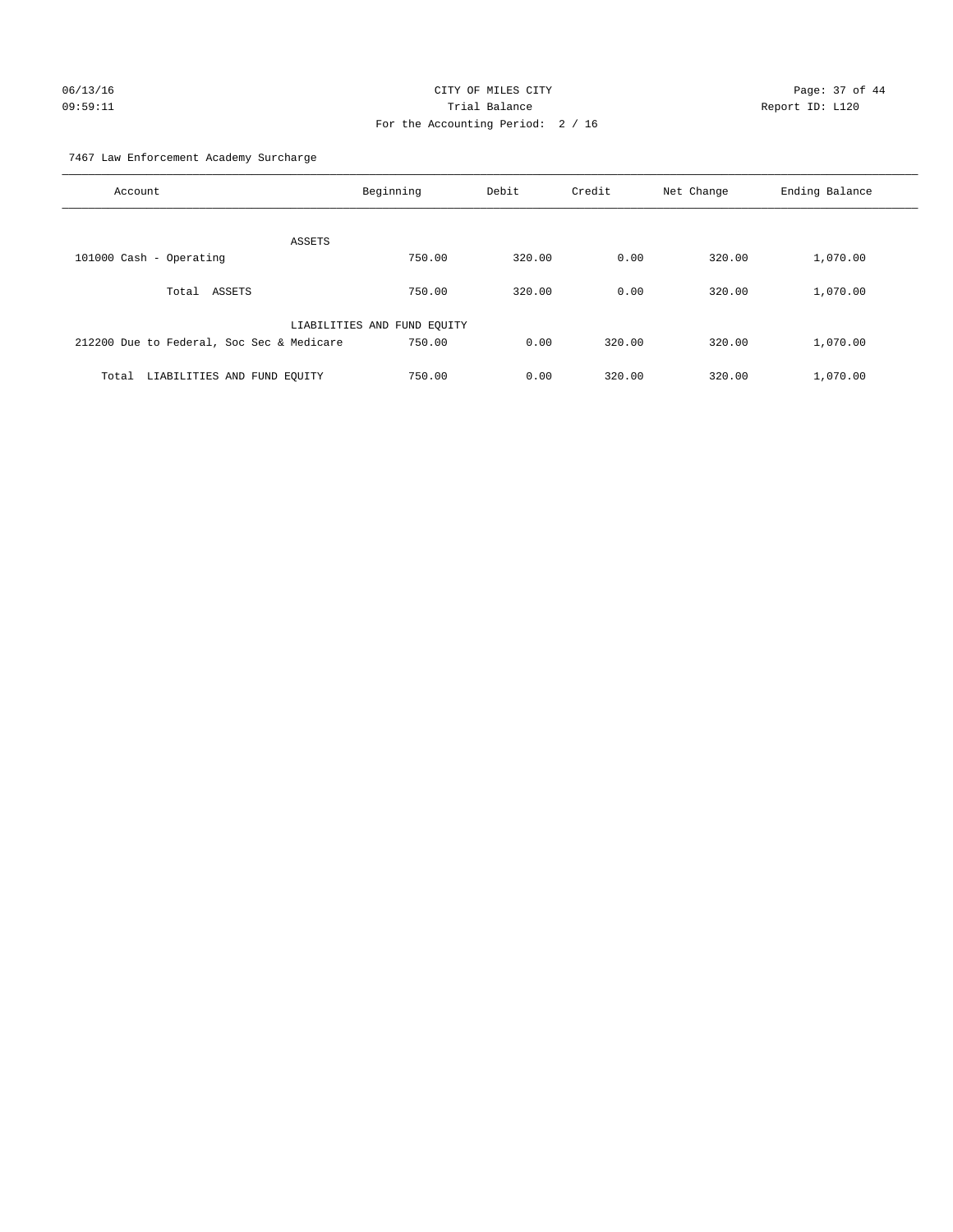#### 7471 CIVIL LEGAL ASSIST/VICTIM DOM VIOLENCE PROG

| Account                              | Beginning                   | Debit  | Credit | Net Change | Ending Balance |
|--------------------------------------|-----------------------------|--------|--------|------------|----------------|
| <b>ASSETS</b>                        |                             |        |        |            |                |
| 101000 Cash - Operating              | 3,215.00                    | 484.00 | 0.00   | 484.00     | 3,699.00       |
| ASSETS<br>Total                      | 3,215.00                    | 484.00 | 0.00   | 484.00     | 3,699.00       |
|                                      | LIABILITIES AND FUND EQUITY |        |        |            |                |
| 212500 Due to Others                 | 3,215.00                    | 0.00   | 484.00 | 484.00     | 3,699.00       |
| LIABILITIES AND FUND EQUITY<br>Total | 3,215.00                    | 0.00   | 484.00 | 484.00     | 3,699.00       |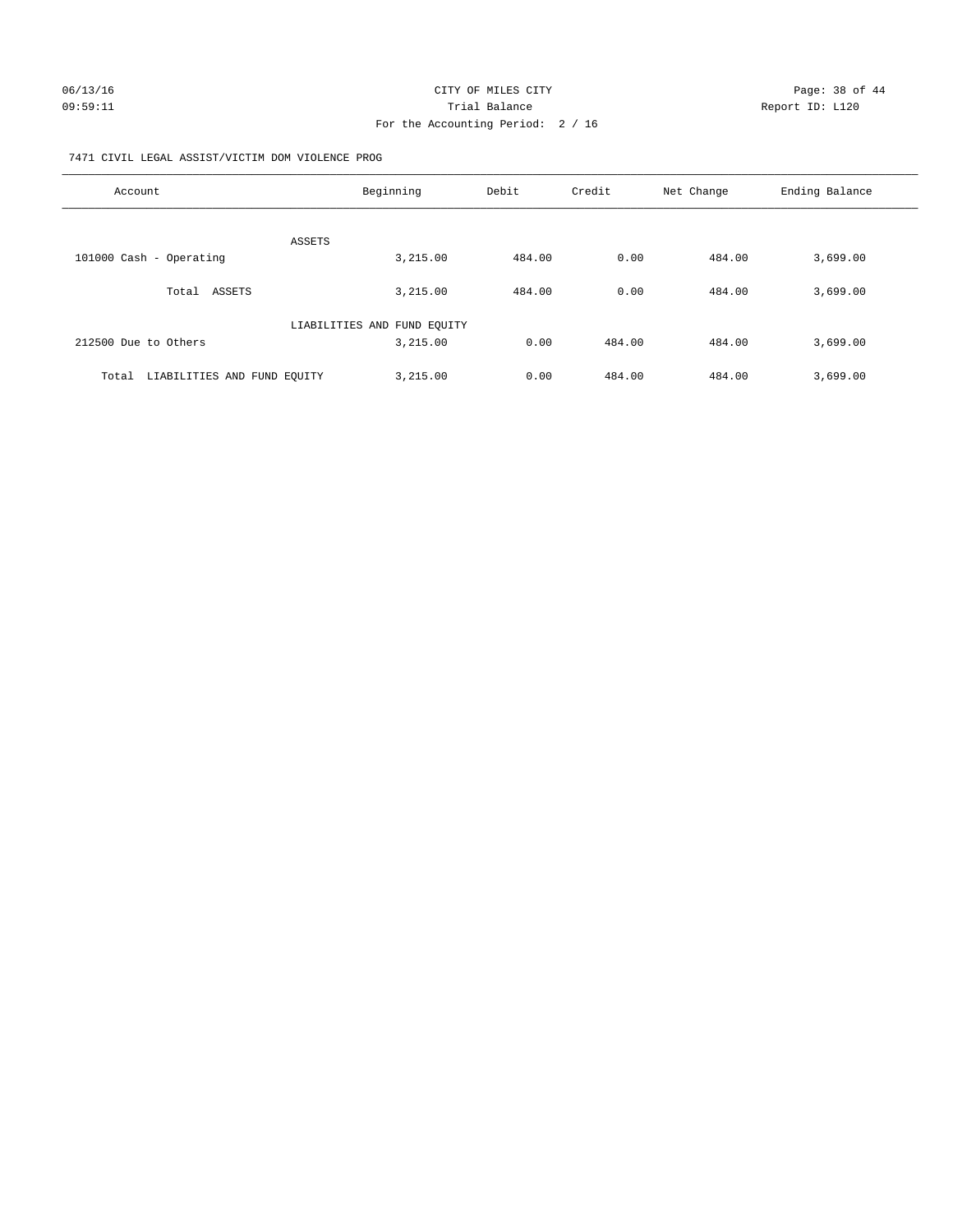## 06/13/16 Page: 39 of 44 09:59:11 **Trial Balance Constanting Trial Balance Report ID:** L120 For the Accounting Period: 2 / 16

#### 7910 PAYROLL FUND

| Account                                   | Beginning                   | Debit      | Credit      | Net Change | Ending Balance |
|-------------------------------------------|-----------------------------|------------|-------------|------------|----------------|
|                                           |                             |            |             |            |                |
| ASSETS                                    |                             |            |             |            |                |
| 101000 Cash - Operating                   | 89,788.60                   | 478,266.93 | 468,347.08  | 9,919.85   | 99,708.45      |
| Total ASSETS                              | 89,788.60                   | 478,266.93 | 468, 347.08 | 9,919.85   | 99,708.45      |
|                                           | LIABILITIES AND FUND EQUITY |            |             |            |                |
| 201000 Warrants Payable                   | 74,695.12                   | 83,928.30  | 78,716.92 ( | 5, 211.38) | 69, 483. 74    |
| 202000 Accounts Payable                   | 0.00                        | 220.00     | 220.00      | 0.00       | 0.00           |
| 212200 Due to Federal, Soc Sec & Medicare | 0.00                        | 69,561.95  | 69,561.95   | 0.00       | 0.00           |
| 212202 Due to State Unemployment          | 518.81                      | 0.00       | 527.48      | 527.48     | 1,046.29       |
| 212203 Due to Worker's Compensation       | 14,537.75                   | 0.00       | 14,701.60   | 14,701.60  | 29, 239.35     |
| 212204 Due to State Income Tax            | 0.00                        | 15,358.00  | 15,358.00   | 0.00       | 0.00           |
| 212205 due to MPORS-GABA                  | 0.00                        | 14,660.31  | 14,660.31   | 0.00       | 0.00           |
| 212207 Due to AFLAC, AFLAC PRETAX         | 0.01                        | 333.69     | 333.70      | 0.01       | 0.02           |
| 212208 Due to Health Ins, Dental, Vision  | 0.00                        | 58,749.26  | 58,749.26   | 0.00       | 0.00           |
| 212209 Due to PERS Retirement             | 36.91                       | 32,615.46  | 32,517.60 ( | $97.86)$ ( | 60.95)         |
| 212210 Due to FURS-GABA Retirement        | 0.00                        | 13,489.62  | 13,489.62   | 0.00       | 0.00           |
| Total LIABILITIES AND FUND EQUITY         | 89,788.60                   | 288,916.59 | 298,836.44  | 9,919.85   | 99,708.45      |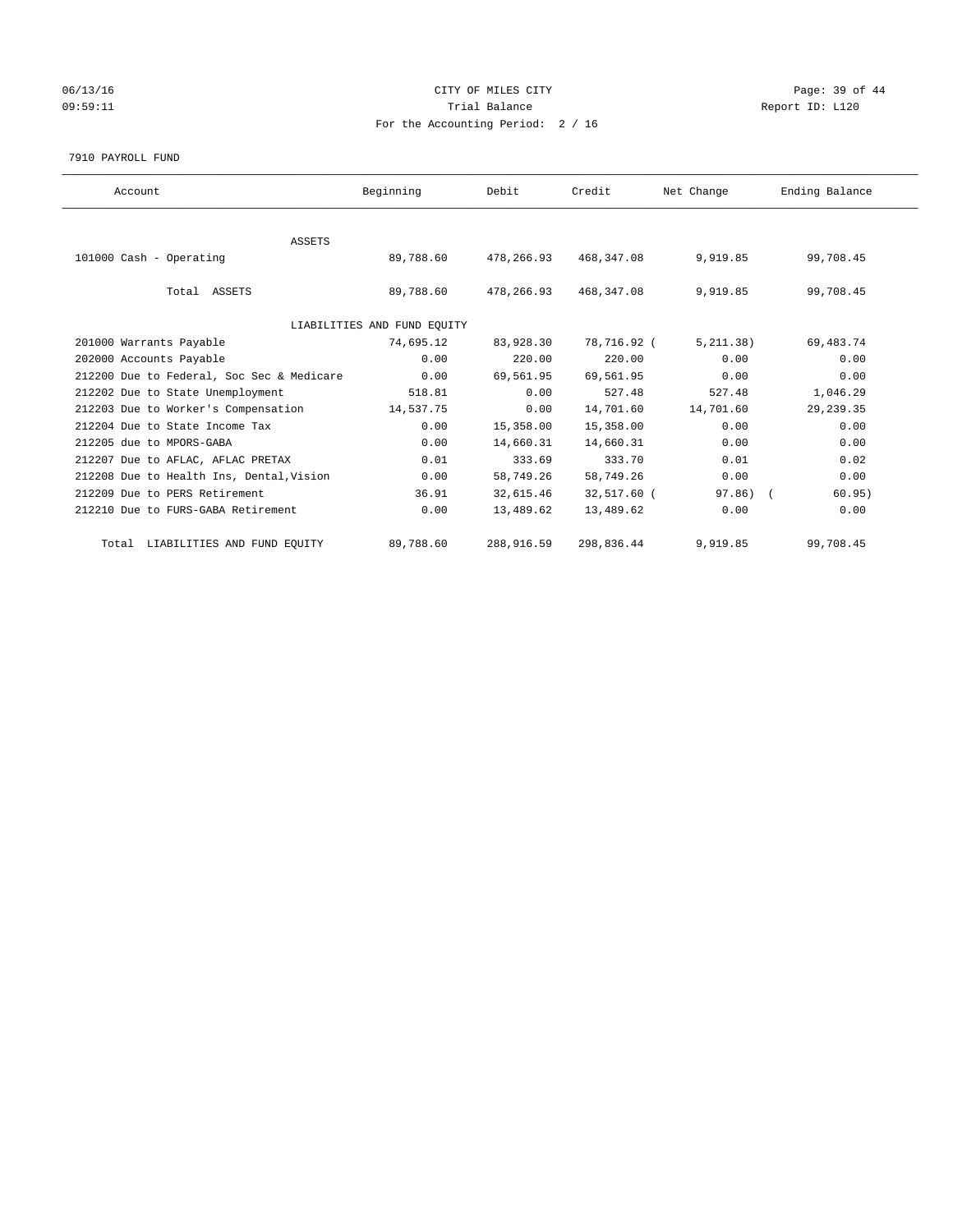| 06/13/16 |  |
|----------|--|
| 09:59:11 |  |

## CITY OF MILES CITY CONTROL CONTROL CITY CONTROL PAGE: 40 of 44 Prial Balance **Report ID:** L120 For the Accounting Period: 2 / 16

#### 7930 CLAIMS FUND

| Account                              | Beginning                   | Debit        | Credit       | Net Change    | Ending Balance |
|--------------------------------------|-----------------------------|--------------|--------------|---------------|----------------|
|                                      |                             |              |              |               |                |
| ASSETS                               |                             |              |              |               |                |
| 101000 Cash - Operating              | 723,053.65                  | 227, 198.84  | 825,352.16 ( | 598, 153, 32) | 124,900.33     |
| ASSETS<br>Total                      | 723,053.65                  | 227, 198, 84 | 825,352.16 ( | 598.153.32    | 124,900.33     |
|                                      | LIABILITIES AND FUND EQUITY |              |              |               |                |
| 201000 Warrants Payable              | 723,053.65                  | 825, 352.16  | 227,198.84 ( | 598, 153. 32) | 124,900.33     |
| LIABILITIES AND FUND EQUITY<br>Total | 723,053.65                  | 825, 352.16  | 227,198.84 ( | 598.153.32    | 124,900.33     |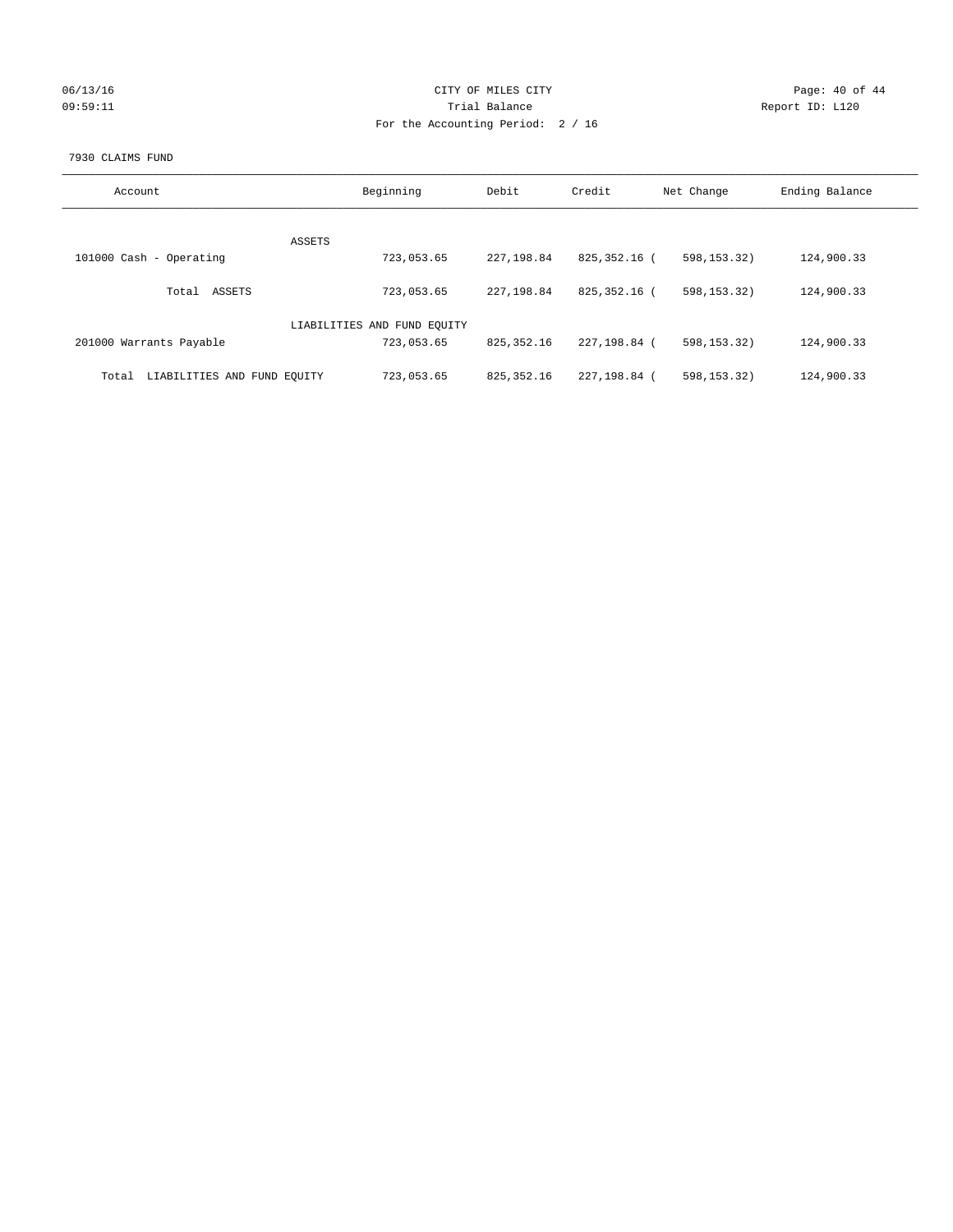# 06/13/16 Page: 41 of 44 09:59:11 Trial Balance Report ID: L120 For the Accounting Period: 2 / 16

7980 CUSTER CO WATER & SEWER DISTRICT

| Account                                 | Beginning                   | Debit       | Credit    | Net Change | Ending Balance |
|-----------------------------------------|-----------------------------|-------------|-----------|------------|----------------|
|                                         |                             |             |           |            |                |
| ASSETS                                  |                             |             |           |            |                |
| 101000 Cash - Operating                 | 0.07                        | 13,342.16   | 13,342.16 | 0.00       | 0.07           |
| 122000 Accounts Receivable              | 15,007.12                   | 13,903.32   | 13,342.16 | 561.16     | 15,568.28      |
| Total ASSETS                            | 15,007.19                   | 27, 245, 48 | 26,684.32 | 561.16     | 15,568.35      |
|                                         | LIABILITIES AND FUND EQUITY |             |           |            |                |
| 202000 Accounts Payable                 | 0.00                        | 13,312.17   | 13,312.17 | 0.00       | 0.00           |
| 211020 Due to Custer Water & Sewer Dist | 15,007.19                   | 13,312.17   | 13,873.33 | 561.16     | 15,568.35      |
| LIABILITIES AND FUND EOUITY<br>Total    | 15,007.19                   | 26,624.34   | 27,185.50 | 561.16     | 15,568.35      |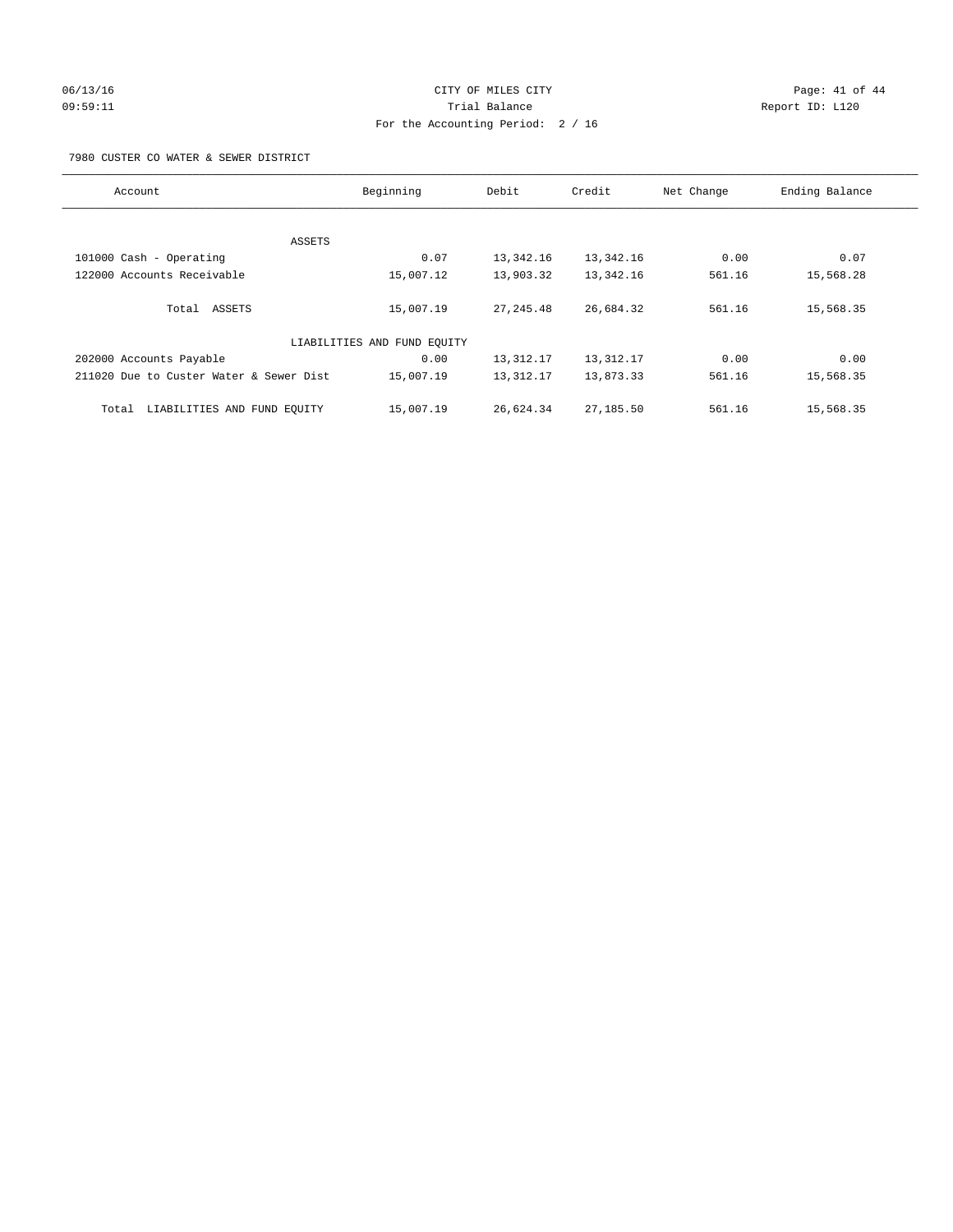## 06/13/16 Page: 42 of 44 09:59:11 Trial Balance Report ID: L120 For the Accounting Period: 2 / 16

7981 Interest Clearing

| Account                              | Beginning                   | Debit    | Credit   | Net Change | Ending Balance |
|--------------------------------------|-----------------------------|----------|----------|------------|----------------|
|                                      | ASSETS                      |          |          |            |                |
| 101000 Cash - Operating              | 9,692.38                    | 2,552.47 | 0.00     | 2,552.47   | 12,244.85      |
| Total ASSETS                         | 9,692.38                    | 2,552.47 | 0.00     | 2,552.47   | 12,244.85      |
|                                      | LIABILITIES AND FUND EQUITY |          |          |            |                |
| 212500 Due to Others                 | 9,692.38                    | 0.00     | 2,552.47 | 2,552.47   | 12,244.85      |
| LIABILITIES AND FUND EQUITY<br>Total | 9,692.38                    | 0.00     | 2,552.47 | 2,552.47   | 12,244.85      |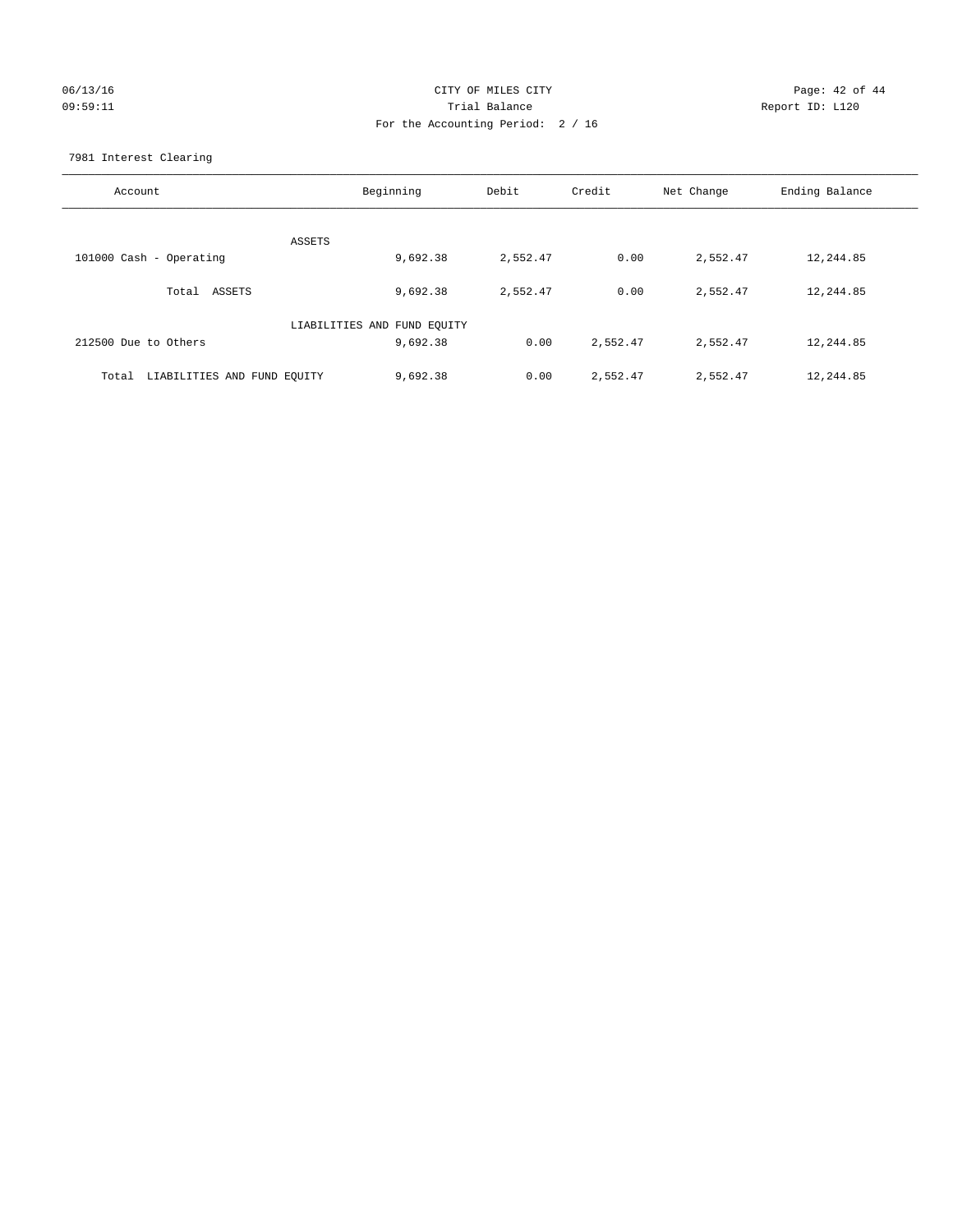# 06/13/16 Page: 43 of 44 09:59:11 **Trial Balance Constanting Trial Balance Report ID:** L120 For the Accounting Period: 2 / 16

## 9000 GENERAL FIXED ASSETS GROUP OF ACCOUNTS FUND

| Account                                                    | Beginning                   | Debit | Credit | Net Change | Ending Balance  |
|------------------------------------------------------------|-----------------------------|-------|--------|------------|-----------------|
| ASSETS                                                     |                             |       |        |            |                 |
| 181000 Land                                                | 526,599.00                  | 0.00  | 0.00   | 0.00       | 526,599.00      |
| 182000 Buildings                                           | 1,986,836.00                | 0.00  | 0.00   | 0.00       | 1,986,836.00    |
| 182100 Allowance for Depr - Buildings (Cre(                | 684,991.00)                 | 0.00  | 0.00   | 0.00       | 684,991.00)     |
| 186000 Machinery and Equipment                             | 3,038,732.00                | 0.00  | 0.00   | 0.00       | 3,038,732.00    |
| 186100 Allowance for Depr - Machinery & Eq(                | 1,463,750.00)               | 0.00  | 0.00   | 0.00       | 1,463,750.00)   |
| 187000 Infrastructure                                      | 33,670,108.00               | 0.00  | 0.00   | 0.00       | 33,670,108.00   |
| 187100 Allowance For Depreciation - Infras( 16,321,771.00) |                             | 0.00  | 0.00   | 0.00       | 16,321,771.00)  |
| Total ASSETS                                               | 20,751,763.00               | 0.00  | 0.00   | 0.00       | 20, 751, 763.00 |
|                                                            | LIABILITIES AND FUND EQUITY |       |        |            |                 |
| 280000 INVESTMENT IN GENERAL FIXED ASSETS                  | 20,751,763.00               | 0.00  | 0.00   | 0.00       | 20, 751, 763.00 |
| LIABILITIES AND FUND EQUITY<br>Total                       | 20, 751, 763.00             | 0.00  | 0.00   | 0.00       | 20, 751, 763.00 |